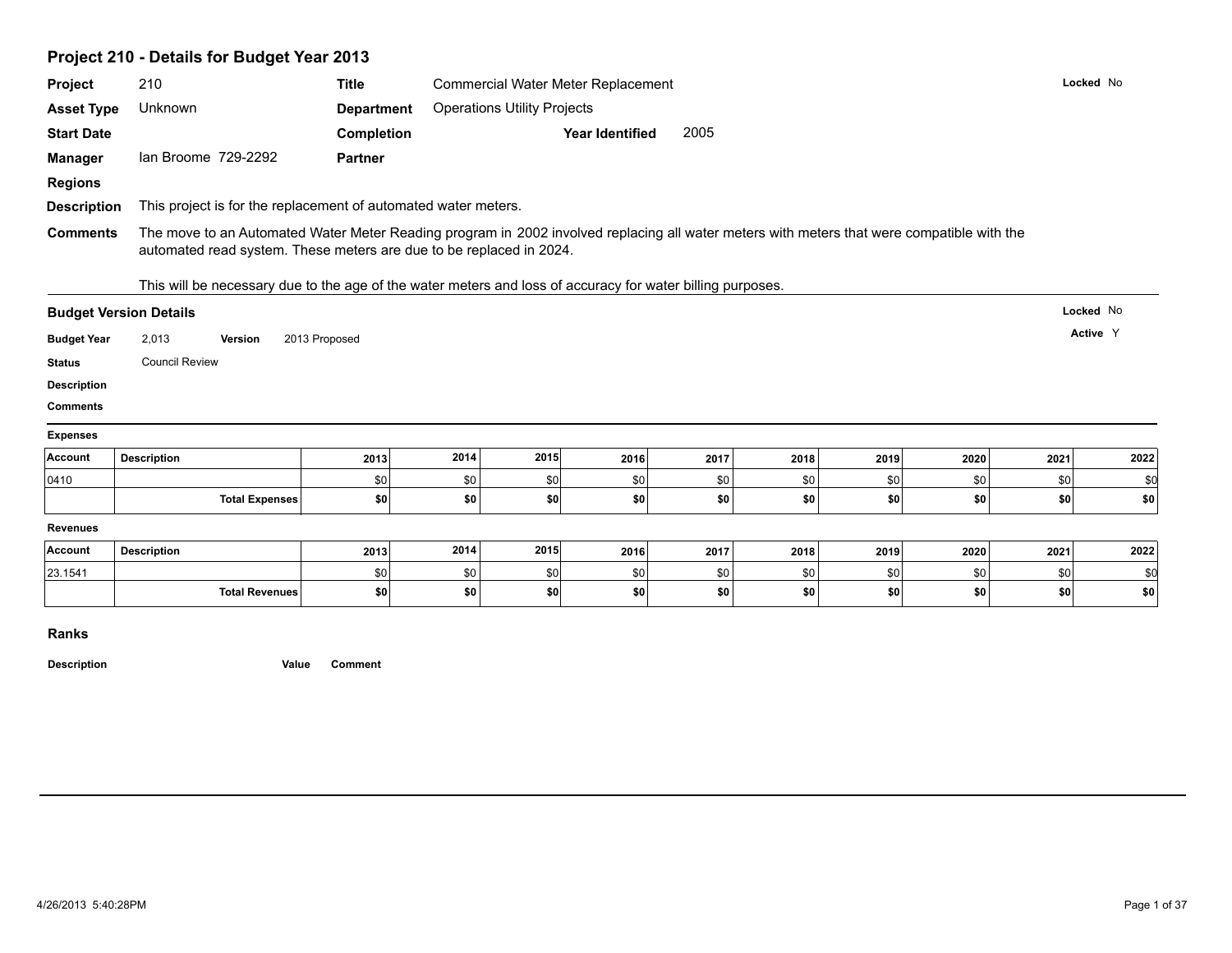| <b>Effective Date</b> | Account | 'vpe | Amount | <b>FTE Impact</b> |
|-----------------------|---------|------|--------|-------------------|

# **Related Projects**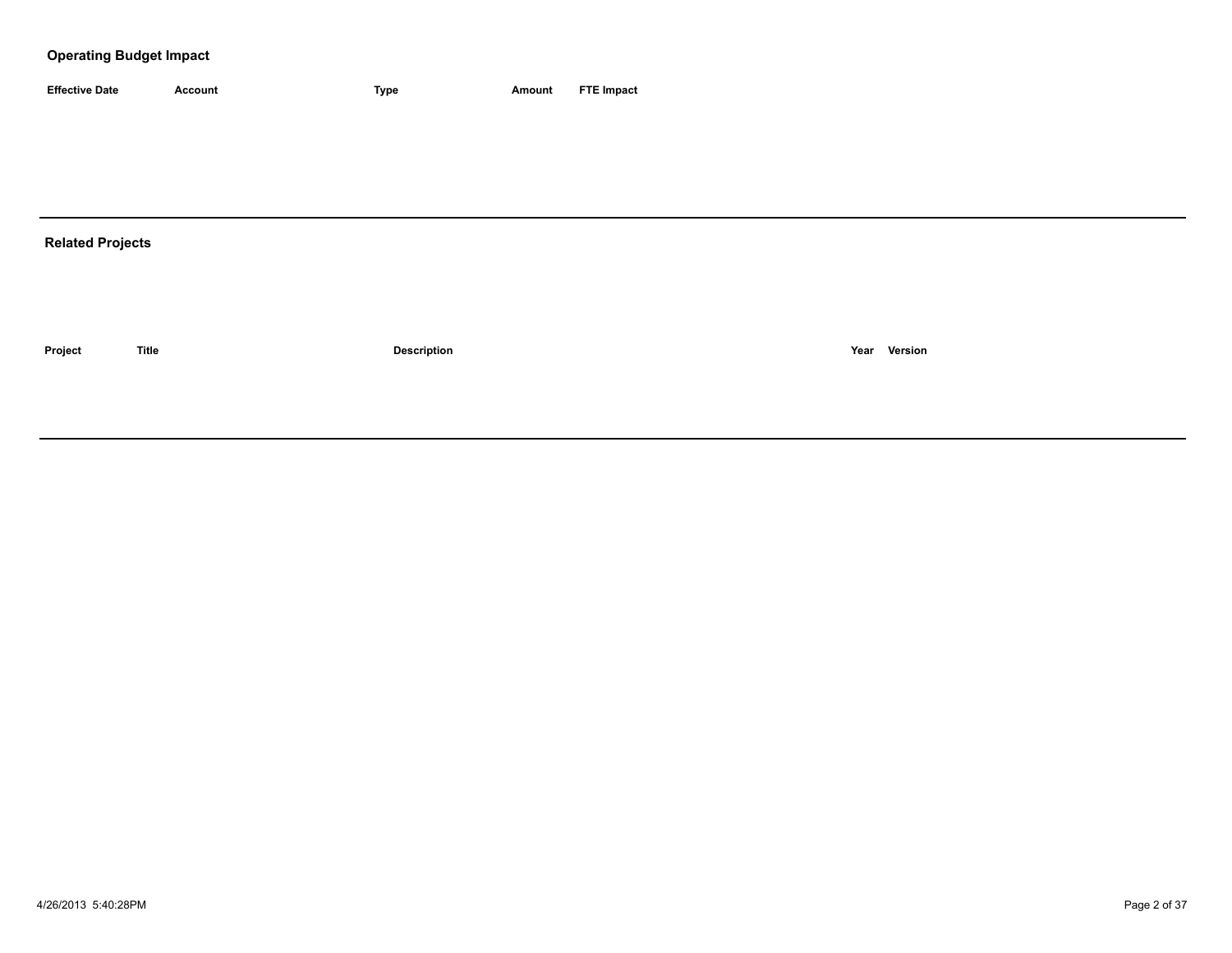| Project                       | 1041                                                                                                                                                                                                                                                                                                                                                                                              | <b>Title</b>   |            | Utility Equipment replacement      |                        |                 |            |            |            | Locked No       |                     |
|-------------------------------|---------------------------------------------------------------------------------------------------------------------------------------------------------------------------------------------------------------------------------------------------------------------------------------------------------------------------------------------------------------------------------------------------|----------------|------------|------------------------------------|------------------------|-----------------|------------|------------|------------|-----------------|---------------------|
| <b>Asset Type</b>             | Other machinery and equipmen <b>Department</b>                                                                                                                                                                                                                                                                                                                                                    |                |            | <b>Operations Utility Projects</b> |                        |                 |            |            |            |                 |                     |
| <b>Start Date</b>             |                                                                                                                                                                                                                                                                                                                                                                                                   | Completion     |            |                                    | <b>Year Identified</b> | 2009            |            |            |            |                 |                     |
| <b>Manager</b>                | lan Broome 729-2292                                                                                                                                                                                                                                                                                                                                                                               | <b>Partner</b> |            |                                    |                        |                 |            |            |            |                 |                     |
| <b>Regions</b>                |                                                                                                                                                                                                                                                                                                                                                                                                   |                |            |                                    |                        |                 |            |            |            |                 |                     |
|                               |                                                                                                                                                                                                                                                                                                                                                                                                   |                |            |                                    |                        |                 |            |            |            |                 |                     |
| <b>Description</b>            | This project is for the purchase and replacement of equipment for the Utilities section.                                                                                                                                                                                                                                                                                                          |                |            |                                    |                        |                 |            |            |            |                 |                     |
| <b>Comments</b>               | The Utilities section is uses various pieces of equipment to support their day to day operations. Some of these pieces include, sewer cameras,<br>safety trench cages, a storage shed for materials and a truck mounted valve operator.                                                                                                                                                           |                |            |                                    |                        |                 |            |            |            |                 |                     |
| <b>Budget Version Details</b> |                                                                                                                                                                                                                                                                                                                                                                                                   |                |            |                                    |                        |                 |            |            |            | Locked No       |                     |
| <b>Budget Year</b>            | 2,013<br>Version                                                                                                                                                                                                                                                                                                                                                                                  | 2013 Proposed  |            |                                    |                        |                 |            |            |            | Active Y        |                     |
| <b>Status</b>                 | <b>Council Review</b>                                                                                                                                                                                                                                                                                                                                                                             |                |            |                                    |                        |                 |            |            |            |                 |                     |
| <b>Description</b>            |                                                                                                                                                                                                                                                                                                                                                                                                   |                |            |                                    |                        |                 |            |            |            |                 |                     |
| <b>Comments</b>               | The 2013 request includes the expansion of the storage shed and a truck mounted valve operator.<br>Both of these items are a carry over from 2011.                                                                                                                                                                                                                                                |                |            |                                    |                        |                 |            |            |            |                 |                     |
|                               | The truck mount valve operator would assist the water valves throughout the City on a yearly basis.<br>The operator would help in assuring that the valves in the system are operable. It would also allow the                                                                                                                                                                                    |                |            |                                    |                        |                 |            |            |            |                 |                     |
|                               | Department to locate and map all the valves in the system as it is GPS equipped.<br>The storage shed is in use but needs to be expanded to meet the departments needs. The storage<br>shed is needed in the utility yard to store the plastic pipe, fittings and signage. The pipe needs to be<br>kept out of the natural elements in preserving the highest level of performance of these items. |                |            |                                    |                        |                 |            |            |            |                 |                     |
| <b>Expenses</b>               |                                                                                                                                                                                                                                                                                                                                                                                                   |                |            |                                    |                        |                 |            |            |            |                 |                     |
| Account                       | <b>Description</b>                                                                                                                                                                                                                                                                                                                                                                                | 2013           | 2014       | 2015                               | 2016                   | 2017            | 2018       | 2019       | 2020       | 2021            | 2022                |
| 0410<br>0410                  | Large Camera<br>meter reading laptop                                                                                                                                                                                                                                                                                                                                                              | \$0<br>\$0     | \$0<br>\$0 | \$0<br>\$0                         | \$0<br>\$0             | \$0<br>\$20,000 | \$0<br>\$0 | \$0<br>\$0 | \$0<br>\$0 | \$80,000<br>\$0 | \$0<br>\$d          |
| 0410                          | Safety Trench Cage                                                                                                                                                                                                                                                                                                                                                                                | \$0            | \$0        | \$0                                | \$0                    | \$0             | \$0        | \$0        | \$38,500   | \$0             | \$d                 |
| 0410                          | Small Camera                                                                                                                                                                                                                                                                                                                                                                                      | \$0            | \$0        | \$0                                | 30                     | \$0             | \$0        | \$0        | \$25,000   | \$0             |                     |
| 0410                          | Storage Shelter                                                                                                                                                                                                                                                                                                                                                                                   | \$22,000       | \$0        | \$0                                | \$0                    | \$0             | \$0        | \$0        | \$0        | \$0             | \$d<br>\$d          |
| 0410                          | Truck Mount Valve Operator                                                                                                                                                                                                                                                                                                                                                                        | \$75,000       | \$0        | \$0                                | \$0                    | \$0             | \$0        | \$0        | \$0        | \$0             | \$d                 |
|                               | <b>Total Expenses</b>                                                                                                                                                                                                                                                                                                                                                                             | \$97,000       | \$0        | \$0                                | \$0                    | \$20,000        | \$0        | \$0        | \$63,500   | \$80,000        |                     |
| <b>Revenues</b>               |                                                                                                                                                                                                                                                                                                                                                                                                   |                |            |                                    |                        |                 |            |            |            |                 |                     |
| <b>Account</b>                | <b>Description</b>                                                                                                                                                                                                                                                                                                                                                                                | 2013           | 2014       | 2015                               | 2016                   | 2017            | 2018       | 2019       | 2020       | 2021            |                     |
| 22.1785                       | <b>Water Rates</b>                                                                                                                                                                                                                                                                                                                                                                                | \$0            | \$0        | \$0                                | \$0                    | \$20,000        | \$0        | \$0        | \$38,500   | \$0             | \$0 <br>2022<br>\$0 |
| 22.3947                       | <b>Wastewater Rates</b>                                                                                                                                                                                                                                                                                                                                                                           | \$0            | \$0        | \$0                                | \$0                    | \$0             | \$0        | \$0        | \$25,000   | \$80,000        | \$d                 |
| 23.1541                       | Storage Shelter                                                                                                                                                                                                                                                                                                                                                                                   | \$22,000       | \$0        | $$0$$                              | \$0                    | \$0             | \$0        | \$0        | \$0        | \$0             | \$d                 |
| 23.1541                       | Truck Mount Valve Operator                                                                                                                                                                                                                                                                                                                                                                        | \$75,000       | \$0        | \$0                                | \$0                    | \$0             | \$0        | \$0        | \$0        | \$0             |                     |
| 23.1557                       | Large Camera                                                                                                                                                                                                                                                                                                                                                                                      | \$0            | $\$0$      | $$0$$                              | \$0                    | \$0             | \$0        | \$0        | \$0        | \$0             | \$d<br>\$d          |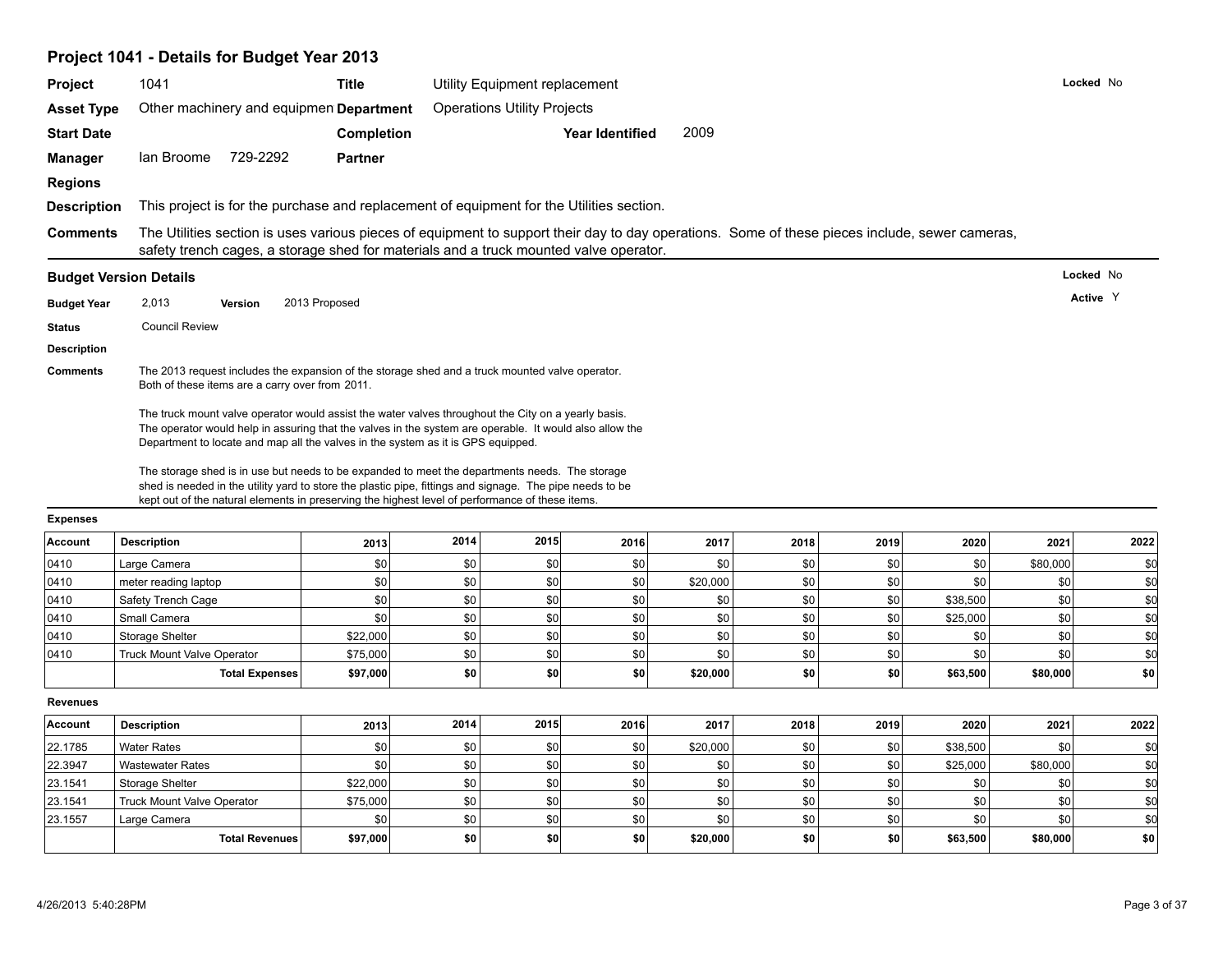| <b>Operating Budget Impact</b> |                |             |        |                   |
|--------------------------------|----------------|-------------|--------|-------------------|
| <b>Effective Date</b>          | <b>Account</b> | Type        | Amount | <b>FTE Impact</b> |
|                                |                |             |        |                   |
|                                |                |             |        |                   |
|                                |                |             |        |                   |
| <b>Related Projects</b>        |                |             |        |                   |
|                                |                |             |        |                   |
|                                |                |             |        |                   |
| Project                        | <b>Title</b>   | Description |        | Year Version      |
|                                |                |             |        |                   |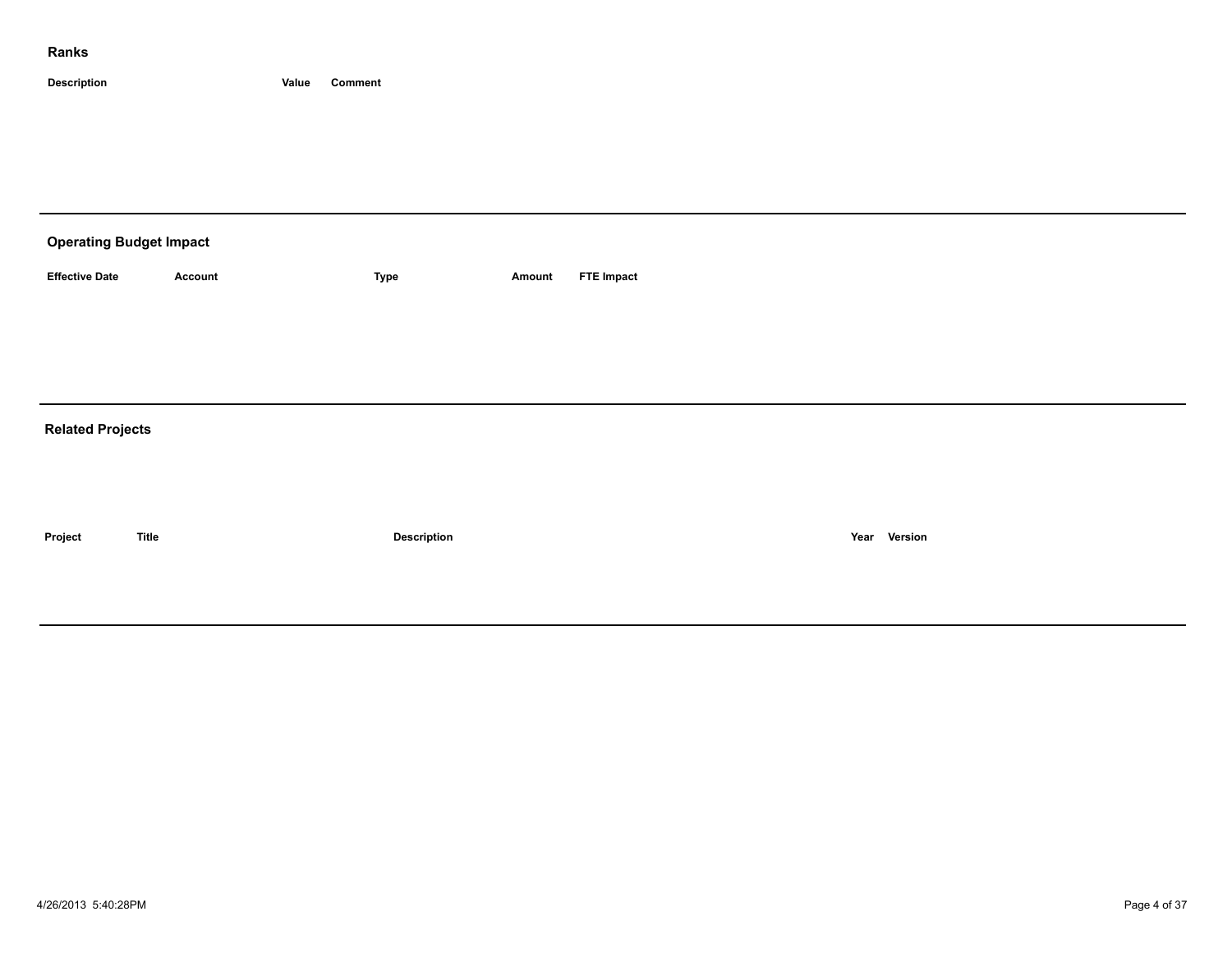# **Project 168 - Details for Budget Year 2013**

| <b>Project</b>                                               | 168                                                                                                                                                                                                                                                                                                       | <b>Title</b>      |      | 3rd Street Dam Replacement |                        |      |      |      |      |      | Locked No |
|--------------------------------------------------------------|-----------------------------------------------------------------------------------------------------------------------------------------------------------------------------------------------------------------------------------------------------------------------------------------------------------|-------------------|------|----------------------------|------------------------|------|------|------|------|------|-----------|
| <b>Asset Type</b>                                            | Reservoirs (including dams)                                                                                                                                                                                                                                                                               | <b>Department</b> |      | <b>Utility Engineering</b> |                        |      |      |      |      |      |           |
| <b>Start Date</b>                                            |                                                                                                                                                                                                                                                                                                           | <b>Completion</b> |      |                            | <b>Year Identified</b> | 2008 |      |      |      |      |           |
| <b>Manager</b>                                               | Ian Christiansen 729-2217                                                                                                                                                                                                                                                                                 | <b>Partner</b>    |      |                            |                        |      |      |      |      |      |           |
| <b>Regions</b>                                               |                                                                                                                                                                                                                                                                                                           |                   |      |                            |                        |      |      |      |      |      |           |
| <b>Description</b>                                           | This project is for the replacement of the Third Street Dam with a rock weir.                                                                                                                                                                                                                             |                   |      |                            |                        |      |      |      |      |      |           |
| <b>Comments</b>                                              | The existing dam failed in the spring of 2009.                                                                                                                                                                                                                                                            |                   |      |                            |                        |      |      |      |      |      |           |
|                                                              |                                                                                                                                                                                                                                                                                                           |                   |      |                            |                        |      |      |      |      |      |           |
|                                                              | The rock weir is required to ensure sufficient water is held in the Assiniboine River to feed the Water Treatment Facility. This project has been<br>delayed pending approval from Oceans and Fisheries Canada. The detailed design is complete and has been presented to Oceans and Fisheries<br>Canada. |                   |      |                            |                        |      |      |      |      |      |           |
|                                                              | <b>Budget Version Details</b>                                                                                                                                                                                                                                                                             |                   |      |                            |                        |      |      |      |      |      | Locked No |
| <b>Budget Year</b>                                           | 2,013<br>Version                                                                                                                                                                                                                                                                                          | 2013 Proposed     |      |                            |                        |      |      |      |      |      | Active Y  |
| <b>Status</b>                                                | <b>Council Review</b>                                                                                                                                                                                                                                                                                     |                   |      |                            |                        |      |      |      |      |      |           |
| <b>Description</b>                                           |                                                                                                                                                                                                                                                                                                           |                   |      |                            |                        |      |      |      |      |      |           |
|                                                              |                                                                                                                                                                                                                                                                                                           |                   |      |                            |                        |      |      |      |      |      |           |
|                                                              |                                                                                                                                                                                                                                                                                                           |                   |      |                            |                        |      |      |      |      |      |           |
|                                                              |                                                                                                                                                                                                                                                                                                           |                   |      |                            |                        |      |      |      |      |      |           |
|                                                              | <b>Description</b>                                                                                                                                                                                                                                                                                        | 2013              | 2014 | 2015                       | 2016                   | 2017 | 2018 | 2019 | 2020 | 2021 | 2022      |
|                                                              | complete detailed design                                                                                                                                                                                                                                                                                  | \$0               | \$0  | <b>\$0</b>                 | \$0                    | \$0  | \$0  | \$0  | \$0  | \$0  | \$0       |
|                                                              | construction                                                                                                                                                                                                                                                                                              | \$1,338,000       | \$0  | \$0                        | \$0                    | \$0  | \$0  | \$0  | \$0  | \$0  | \$d       |
| <b>Comments</b><br><b>Expenses</b><br>Account<br>0019<br>200 | <b>Total Expenses</b>                                                                                                                                                                                                                                                                                     | \$1,338,000       | \$0  | \$0                        | \$0                    | \$0  | \$0  | \$0  | \$0  | \$0  | \$0       |
|                                                              |                                                                                                                                                                                                                                                                                                           |                   |      |                            |                        |      |      |      |      |      |           |
|                                                              | <b>Description</b>                                                                                                                                                                                                                                                                                        | 2013              | 2014 | 2015                       | 2016                   | 2017 | 2018 | 2019 | 2020 | 2021 | 2022      |
| <b>Revenues</b><br>Account<br>23.1541                        | <b>Water Distribution Reserve</b>                                                                                                                                                                                                                                                                         | \$1,338,000       | \$0  | \$0                        | \$0                    | \$0  | \$0  | \$0  | \$0  | \$0  | \$0       |

**Ranks**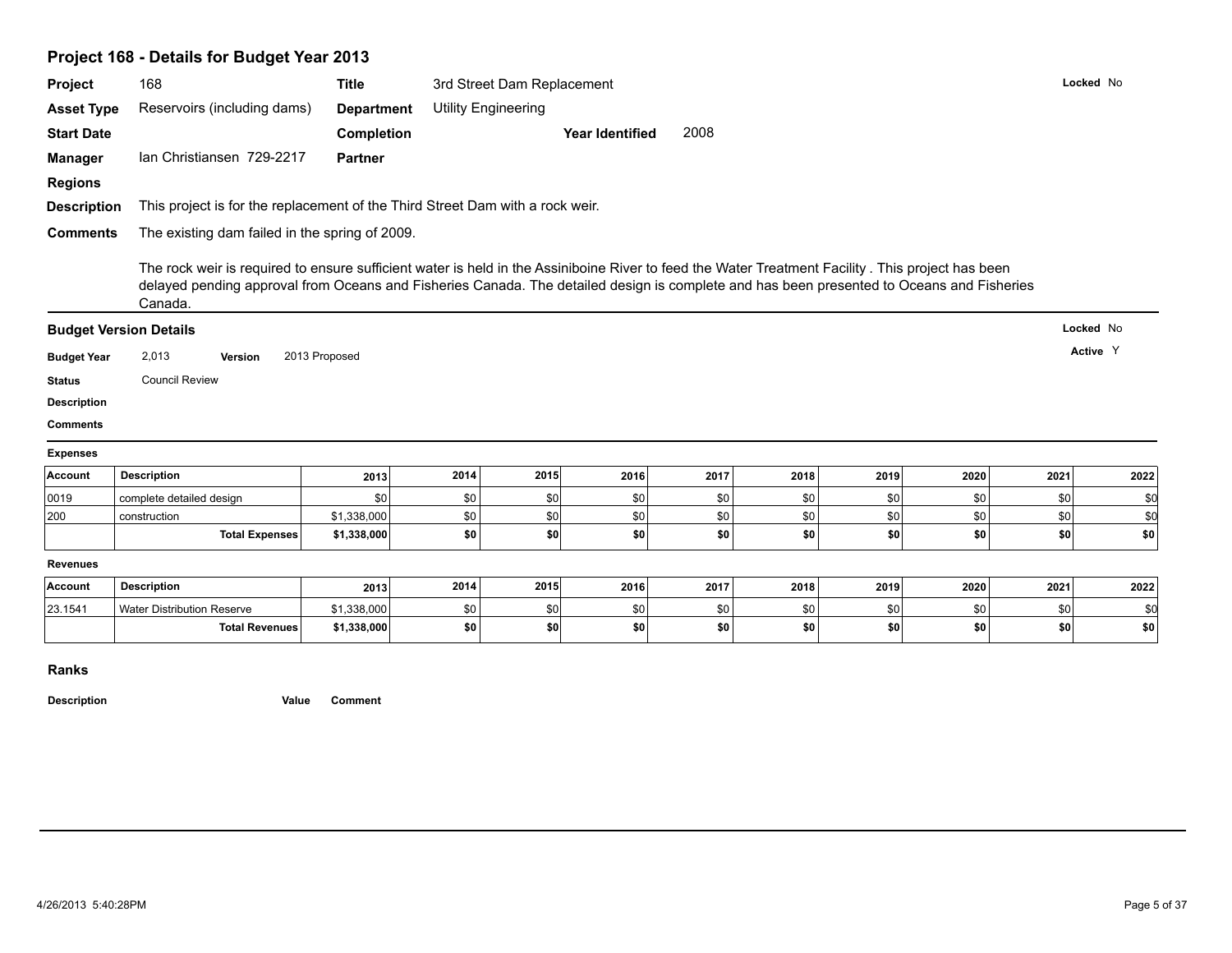| <b>Effective Date</b> | Account | <b>Type</b> | Amount | <b>FTE Impact</b> |
|-----------------------|---------|-------------|--------|-------------------|

# **Related Projects**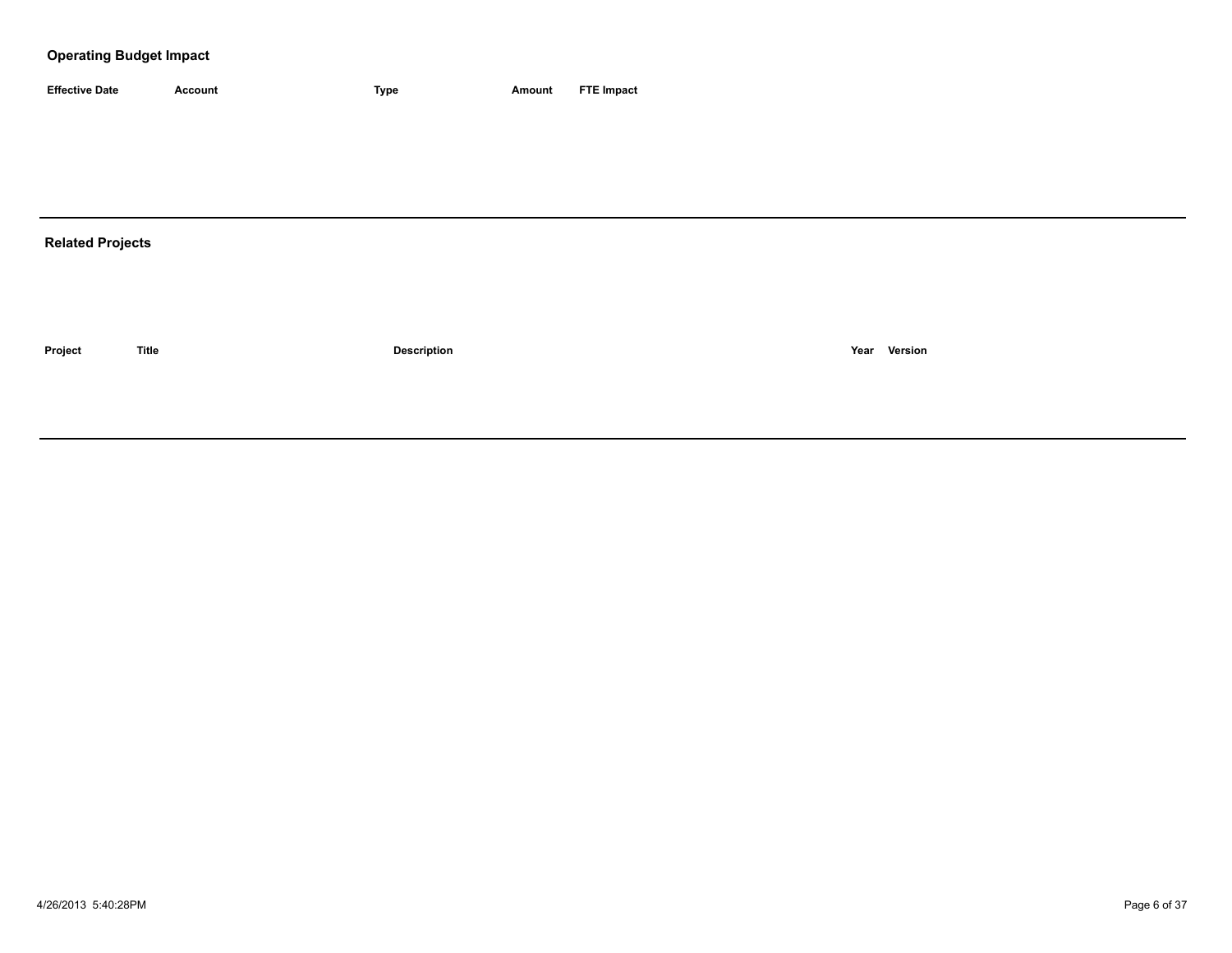# **Project 518 - Details for Budget Year 2013**

| <b>Project</b>     | 518                                                                                                                                                                                                                                                                                                                                                                                                                | <b>Title</b>                                                      |                             |                              | Central WWTF (Wastewater Treatment Facility) |                                            |      |      |      |      | Locked No |
|--------------------|--------------------------------------------------------------------------------------------------------------------------------------------------------------------------------------------------------------------------------------------------------------------------------------------------------------------------------------------------------------------------------------------------------------------|-------------------------------------------------------------------|-----------------------------|------------------------------|----------------------------------------------|--------------------------------------------|------|------|------|------|-----------|
| <b>Asset Type</b>  | Sewage treatment and disposal Department                                                                                                                                                                                                                                                                                                                                                                           |                                                                   |                             | <b>Utility Engineering</b>   |                                              |                                            |      |      |      |      |           |
| <b>Start Date</b>  |                                                                                                                                                                                                                                                                                                                                                                                                                    | Completion                                                        |                             |                              | <b>Year Identified</b>                       | 2009                                       |      |      |      |      |           |
| <b>Manager</b>     | Ian Christiansen 729-2217                                                                                                                                                                                                                                                                                                                                                                                          | <b>Partner</b>                                                    |                             |                              |                                              |                                            |      |      |      |      |           |
| <b>Regions</b>     |                                                                                                                                                                                                                                                                                                                                                                                                                    |                                                                   |                             |                              |                                              |                                            |      |      |      |      |           |
| <b>Description</b> | This project is to combine the treatment processes of the Municipal Wastewater Treatment Facility (MWWTF) and the Industrial Wastewater<br>Treatment Facility (IWWTF) into one single treatment process. The combined process will be known as the Central WWTF.                                                                                                                                                   |                                                                   |                             |                              |                                              |                                            |      |      |      |      |           |
| <b>Comments</b>    | The project will be completed over a number of years and phases. Details concerning the phases and cost estimates are appended to this account<br>and are shown under the documents section.                                                                                                                                                                                                                       |                                                                   |                             |                              |                                              |                                            |      |      |      |      |           |
|                    | Phase II was commissioned in 2009 and the funding grant for Phase III was announced in the fall of 2009. Engineering will start immediately with<br>construction beginning in 2010. The construction is proposed to be completed by the mid 2013. The 2010 through 2013 capital budgets reflect the<br>City contribution to Phase III, the attached file "Budget Estimate 2010" details the funding contributions. |                                                                   |                             |                              |                                              |                                            |      |      |      |      |           |
|                    | <b>Project Summary</b><br>Total<br><b>Gross Cost</b><br>Grants<br>\$40,800,000<br>Net Cost<br>\$40,515,000<br>Proportionate Share                                                                                                                                                                                                                                                                                  | Maple Leaf<br>\$81,315,000<br>\$10,901,305<br>\$10,825,157<br>27% | City<br>\$21,726,462<br>51% | \$20,968,893<br>\$20,822,419 | Wyeth<br>\$41,791,312<br>22%                 | \$17,797,226<br>\$8,929,802<br>\$8,867,424 |      |      |      |      |           |
|                    | <b>Budget Version Details</b>                                                                                                                                                                                                                                                                                                                                                                                      |                                                                   |                             |                              |                                              |                                            |      |      |      |      | Locked No |
| <b>Budget Year</b> | 2,013<br>Version                                                                                                                                                                                                                                                                                                                                                                                                   | 2013 Proposed                                                     |                             |                              |                                              |                                            |      |      |      |      | Active Y  |
| <b>Status</b>      | <b>Council Review</b>                                                                                                                                                                                                                                                                                                                                                                                              |                                                                   |                             |                              |                                              |                                            |      |      |      |      |           |
| <b>Description</b> |                                                                                                                                                                                                                                                                                                                                                                                                                    |                                                                   |                             |                              |                                              |                                            |      |      |      |      |           |
| <b>Comments</b>    |                                                                                                                                                                                                                                                                                                                                                                                                                    |                                                                   |                             |                              |                                              |                                            |      |      |      |      |           |
| <b>Expenses</b>    |                                                                                                                                                                                                                                                                                                                                                                                                                    |                                                                   |                             |                              |                                              |                                            |      |      |      |      |           |
| Account            | <b>Description</b>                                                                                                                                                                                                                                                                                                                                                                                                 | 2013                                                              | 2014                        | 2015                         | 2016                                         | 2017                                       | 2018 | 2019 | 2020 | 2021 | 2022      |
| 0410               | Furniture, applicances & lab<br>equip                                                                                                                                                                                                                                                                                                                                                                              | \$0                                                               | \$0                         | \$0                          | \$0                                          | \$0                                        | \$0  | \$0  | \$0  | \$0  | \$d       |
| 0410               | impact of pfizer reduction                                                                                                                                                                                                                                                                                                                                                                                         | \$1,300,000                                                       | \$0                         | \$0                          | \$0                                          | \$0                                        | \$0  | \$0  | \$0  | \$0  | \$d       |
| 0410               | Membrane Purchase                                                                                                                                                                                                                                                                                                                                                                                                  | \$0                                                               | \$0                         | \$0                          | \$0                                          | \$806,400                                  | \$0  | \$0  | \$0  | \$0  | \$d       |
| 0410               | Reimbursement of Phase I to<br><b>MPLF</b>                                                                                                                                                                                                                                                                                                                                                                         | \$0                                                               | \$0                         | 30                           | \$0                                          | \$0                                        | \$0  | \$0  | \$0  | \$0  | \$d       |
| 200                | City's portion of Phase III<br>construction costs                                                                                                                                                                                                                                                                                                                                                                  | \$4,716,000                                                       | \$1,560,579                 | 30                           | \$0                                          | \$0                                        | \$0  | \$0  | \$0  | \$0  | \$d       |
| 200                | <b>Staffing Bldg</b>                                                                                                                                                                                                                                                                                                                                                                                               | \$0                                                               | \$0                         | \$0                          | \$0                                          | \$0                                        | \$0  | \$0  | \$0  | \$0  | \$0       |
|                    | <b>Total Expenses</b>                                                                                                                                                                                                                                                                                                                                                                                              | \$6,016,000                                                       | \$1,560,579                 | \$0                          | \$0                                          | \$806,400                                  | \$0  | \$0  | \$0  | \$0  | \$0       |
| <b>Revenues</b>    |                                                                                                                                                                                                                                                                                                                                                                                                                    |                                                                   |                             |                              |                                              |                                            |      |      |      |      |           |
| Account            | <b>Description</b>                                                                                                                                                                                                                                                                                                                                                                                                 | 2013                                                              | 2014                        | 2015                         | 2016                                         | 2017                                       | 2018 | 2019 | 2020 | 2021 | 2022      |
|                    |                                                                                                                                                                                                                                                                                                                                                                                                                    |                                                                   |                             |                              |                                              |                                            |      |      |      |      |           |

21.2608 | Debentures \$6,016,000 | \$1,560,579 | \$0 | \$0 | \$0 | \$0 | \$0 | \$0 | \$0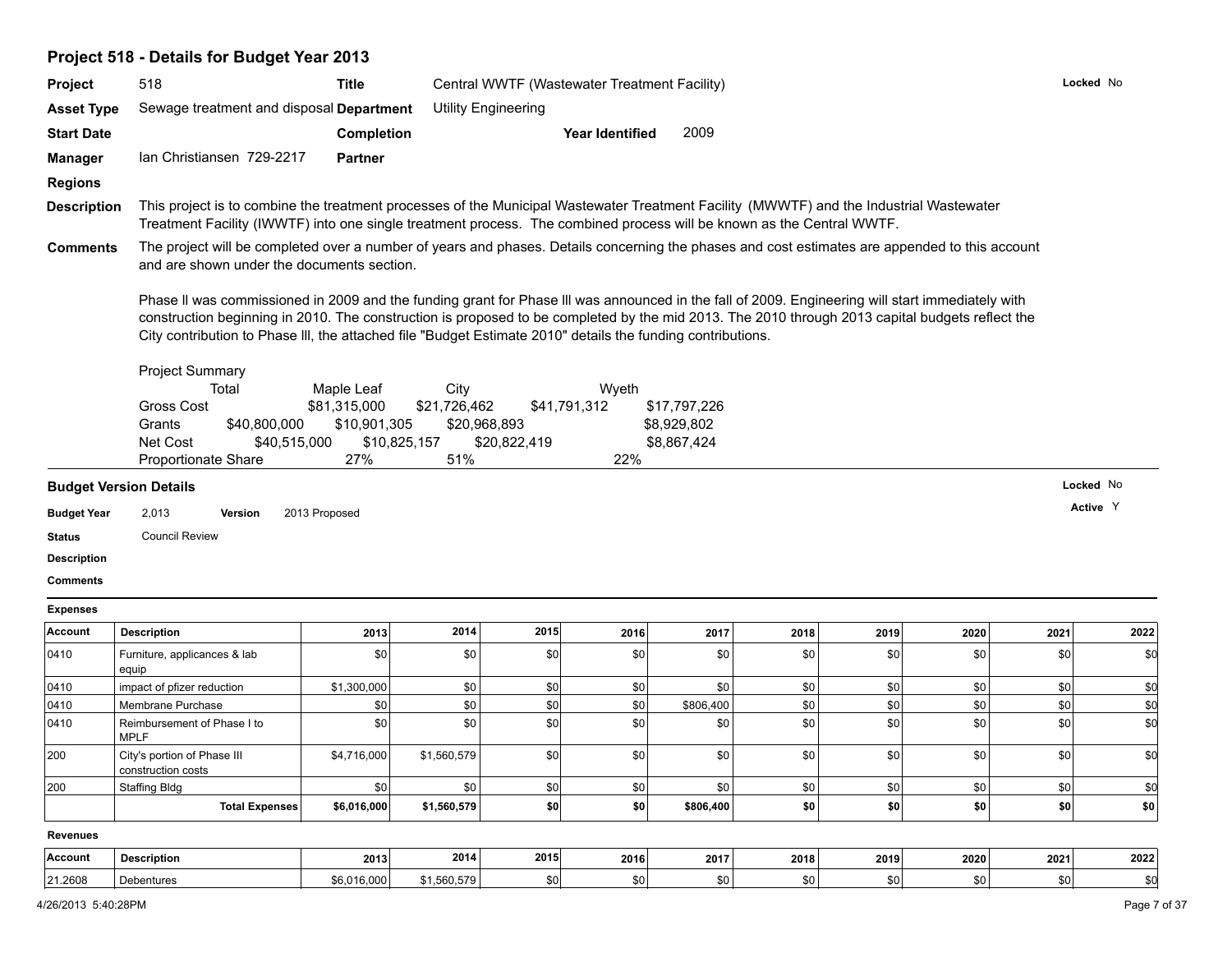| 23.1546 | <b>IWWTF Equipment</b><br>Replacement | \$0         | \$0         | \$0 | \$0              | \$806,400 | \$0 | \$0              | \$0       |    |     |  |
|---------|---------------------------------------|-------------|-------------|-----|------------------|-----------|-----|------------------|-----------|----|-----|--|
| 23.1557 | impact of pfizer reduction            |             | \$0         | ®∩  | \$0              |           |     | \$0 <sub>1</sub> | SO I      |    |     |  |
| 23.1557 | Wastewater Reserve                    | \$0         | \$0         | \$0 | \$0 <sub>1</sub> |           |     | \$0 <sub>1</sub> | SO I      |    |     |  |
|         | <b>Total Revenues</b>                 | \$6,016,000 | \$1,560,579 | \$0 | \$0              | \$806,400 | \$0 | \$0              | <b>SO</b> | ¢. | \$0 |  |

| <b>Operating Budget Impact</b> |                |                    |        |                   |
|--------------------------------|----------------|--------------------|--------|-------------------|
| <b>Effective Date</b>          | <b>Account</b> | Type               | Amount | <b>FTE Impact</b> |
|                                |                |                    |        |                   |
|                                |                |                    |        |                   |
| <b>Related Projects</b>        |                |                    |        |                   |
| Project                        | Title          | <b>Description</b> |        | Year Version      |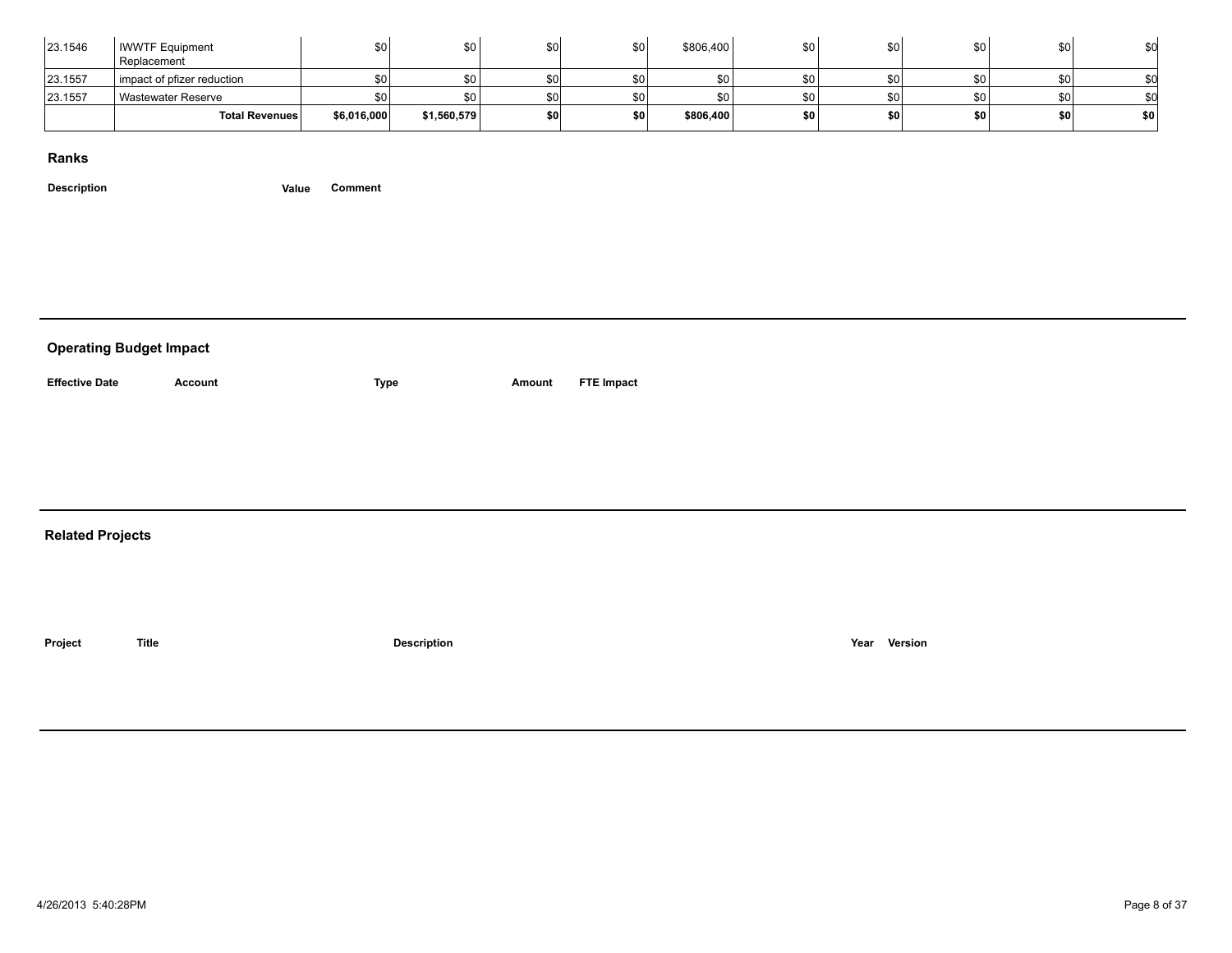|                                                                                                                                       | Project 206 - Details for Budget Year 2013                                                                                                                                                                                                                                                                                                                            |                   |            |                            |                                                 |            |            |            |            |             |            |
|---------------------------------------------------------------------------------------------------------------------------------------|-----------------------------------------------------------------------------------------------------------------------------------------------------------------------------------------------------------------------------------------------------------------------------------------------------------------------------------------------------------------------|-------------------|------------|----------------------------|-------------------------------------------------|------------|------------|------------|------------|-------------|------------|
| Project                                                                                                                               | 206                                                                                                                                                                                                                                                                                                                                                                   | <b>Title</b>      |            |                            | College Ave Lift Station Alternate Power Supply |            |            |            |            |             | Locked No  |
| <b>Asset Type</b>                                                                                                                     | Sanitary and storm sewers, trun Department                                                                                                                                                                                                                                                                                                                            |                   |            | <b>Utility Engineering</b> |                                                 |            |            |            |            |             |            |
| <b>Start Date</b>                                                                                                                     |                                                                                                                                                                                                                                                                                                                                                                       | <b>Completion</b> |            |                            | <b>Year Identified</b>                          | 2010       |            |            |            |             |            |
| <b>Manager</b>                                                                                                                        | Ian Christiansen 729-2217                                                                                                                                                                                                                                                                                                                                             | <b>Partner</b>    |            |                            |                                                 |            |            |            |            |             |            |
| <b>Regions</b>                                                                                                                        |                                                                                                                                                                                                                                                                                                                                                                       |                   |            |                            |                                                 |            |            |            |            |             |            |
| <b>Description</b>                                                                                                                    | This project is for purchase of a Generator to be installed at College Lift Station.                                                                                                                                                                                                                                                                                  |                   |            |                            |                                                 |            |            |            |            |             |            |
| <b>Comments</b>                                                                                                                       | There is a single power supply service to this lift station with no redundancy in the supply. There is also no source of alternate power. In the event of<br>a power failure there is not sufficient time to respond with a temporary pumping system. It is proposed to install an alternate power supply consisting<br>of a diesel fired engine driving a generator. |                   |            |                            |                                                 |            |            |            |            |             |            |
| <b>Budget Version Details</b>                                                                                                         |                                                                                                                                                                                                                                                                                                                                                                       |                   |            |                            |                                                 |            |            |            |            |             | Locked No  |
| <b>Budget Year</b>                                                                                                                    | 2,013<br>Version                                                                                                                                                                                                                                                                                                                                                      | 2013 Proposed     |            |                            |                                                 |            |            |            |            |             | Active Y   |
|                                                                                                                                       |                                                                                                                                                                                                                                                                                                                                                                       |                   |            |                            |                                                 |            |            |            |            |             |            |
|                                                                                                                                       | <b>Council Review</b>                                                                                                                                                                                                                                                                                                                                                 |                   |            |                            |                                                 |            |            |            |            |             |            |
|                                                                                                                                       |                                                                                                                                                                                                                                                                                                                                                                       |                   |            |                            |                                                 |            |            |            |            |             |            |
|                                                                                                                                       |                                                                                                                                                                                                                                                                                                                                                                       |                   |            |                            |                                                 |            |            |            |            |             |            |
|                                                                                                                                       |                                                                                                                                                                                                                                                                                                                                                                       |                   |            |                            |                                                 |            |            |            |            |             |            |
|                                                                                                                                       | <b>Description</b>                                                                                                                                                                                                                                                                                                                                                    | 2013              | 2014       | 2015                       | 2016                                            | 2017       | 2018       | 2019       | 2020       | 2021        | 2022       |
|                                                                                                                                       |                                                                                                                                                                                                                                                                                                                                                                       | \$0               | \$0        | \$200,000                  | \$0                                             | \$0        | \$0        | \$0        | \$0        | \$0         | \$0        |
|                                                                                                                                       | <b>Total Expenses</b>                                                                                                                                                                                                                                                                                                                                                 | \$0               | \$0        | \$200,000                  | \$0                                             | \$0        | \$0        | \$0        | \$0        | \$0         | \$0        |
|                                                                                                                                       |                                                                                                                                                                                                                                                                                                                                                                       |                   |            |                            |                                                 |            |            |            |            |             |            |
|                                                                                                                                       | <b>Description</b>                                                                                                                                                                                                                                                                                                                                                    | 2013              | 2014       | 2015                       | 2016                                            | 2017       | 2018       | 2019       | 2020       | 2021        | 2022       |
| <b>Status</b><br><b>Description</b><br><b>Comments</b><br><b>Expenses</b><br>Account<br>0410<br><b>Revenues</b><br>Account<br>23.1557 | <b>Total Revenues</b>                                                                                                                                                                                                                                                                                                                                                 | \$0<br>\$0        | \$0<br>\$0 | \$200,000<br>\$200,000     | \$0<br>\$0                                      | \$0<br>\$0 | \$0<br>\$0 | \$0<br>\$0 | \$0<br>\$0 | \$0<br> \$0 | \$0<br>\$0 |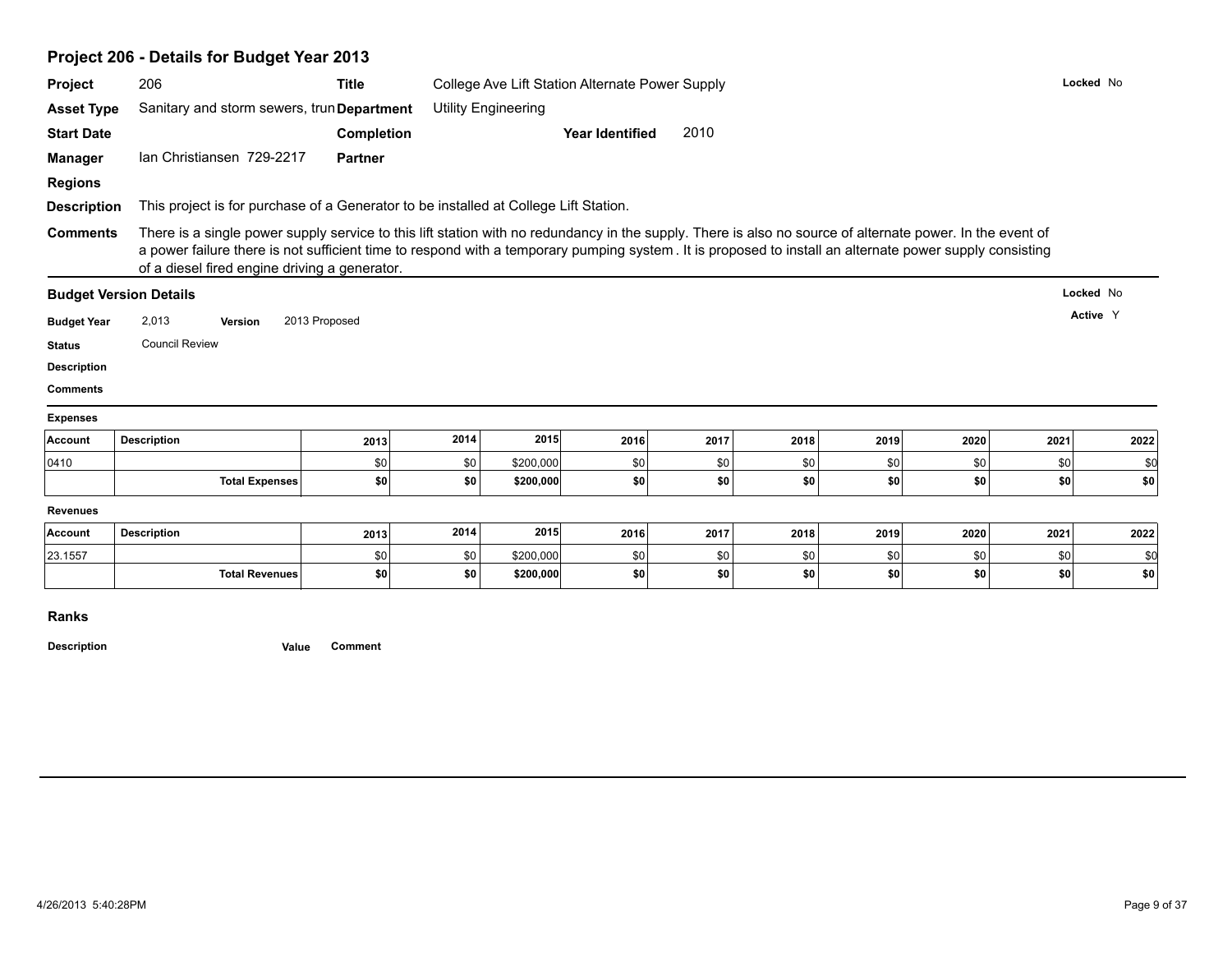| <b>Effective Date</b> | Account | <b>Type</b> | Amount | <b>FTE Impact</b> |
|-----------------------|---------|-------------|--------|-------------------|

# **Related Projects**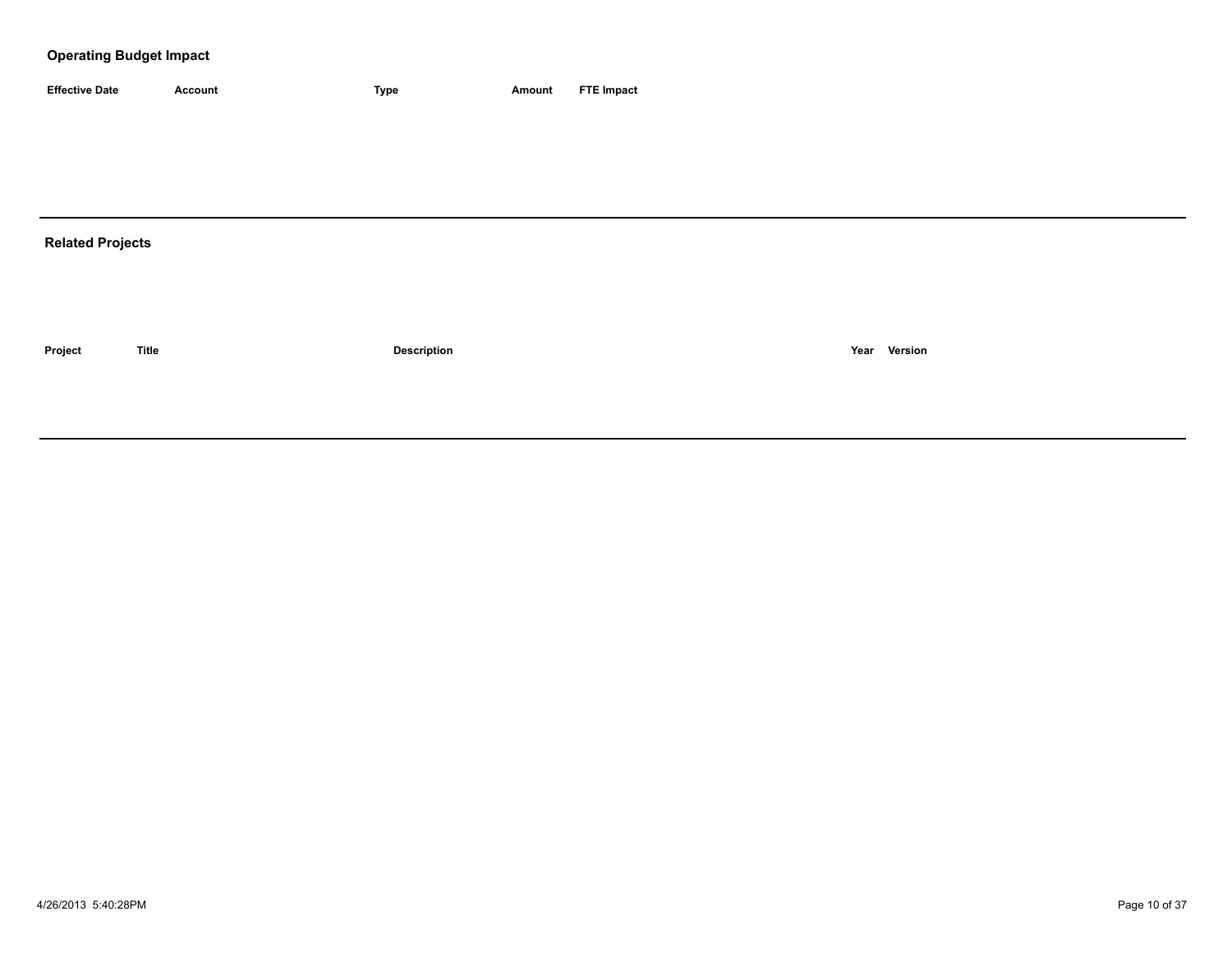# **Project 280 - Details for Budget Year 2013**

| Project                               | 280                                                                                                                                                                                                                                                                                                                                                                                                                                                                                                                                                                                                                                                                                                                                                        | <b>Title</b>      |      | <b>Elevated Water Tower</b> |                        |      |      |      |      | Locked No |           |
|---------------------------------------|------------------------------------------------------------------------------------------------------------------------------------------------------------------------------------------------------------------------------------------------------------------------------------------------------------------------------------------------------------------------------------------------------------------------------------------------------------------------------------------------------------------------------------------------------------------------------------------------------------------------------------------------------------------------------------------------------------------------------------------------------------|-------------------|------|-----------------------------|------------------------|------|------|------|------|-----------|-----------|
| <b>Asset Type</b>                     | Water storage tanks                                                                                                                                                                                                                                                                                                                                                                                                                                                                                                                                                                                                                                                                                                                                        | <b>Department</b> |      | <b>Utility Engineering</b>  |                        |      |      |      |      |           |           |
| <b>Start Date</b>                     |                                                                                                                                                                                                                                                                                                                                                                                                                                                                                                                                                                                                                                                                                                                                                            | Completion        |      |                             | <b>Year Identified</b> | 2008 |      |      |      |           |           |
| <b>Manager</b>                        | Ian Christiansen<br>729-2217                                                                                                                                                                                                                                                                                                                                                                                                                                                                                                                                                                                                                                                                                                                               | <b>Partner</b>    |      |                             |                        |      |      |      |      |           |           |
| <b>Regions</b>                        |                                                                                                                                                                                                                                                                                                                                                                                                                                                                                                                                                                                                                                                                                                                                                            |                   |      |                             |                        |      |      |      |      |           |           |
| <b>Description</b>                    | This project is for the demolition and removal of the decommissioned water tower.                                                                                                                                                                                                                                                                                                                                                                                                                                                                                                                                                                                                                                                                          |                   |      |                             |                        |      |      |      |      |           |           |
| <b>Comments</b>                       | Funding has been allocated in the Engineering operating account to undertake a condition assessment of the structure prior to any further decision<br>on demolition efforts.                                                                                                                                                                                                                                                                                                                                                                                                                                                                                                                                                                               |                   |      |                             |                        |      |      |      |      |           |           |
|                                       | The elevated water tower located in the east end of Brandon was constructed in 1933 and serviced Brandon's water storage needs for many<br>decades. In 1998 the tower had out lived its useful life in terms of performance. The capacity of the tower is 625,000 imperial gallons which is small<br>when compared to Brandon's current storage needs, but more importantly the tower limited the increase in system pressure that was required. In<br>order to meet today's demand for pressure the tower is too low and would have be overfilled. In 2001 the tower was taken out of service following<br>distribution improvements at the Ninth St Reservoir and the addition of Booster Stations in the south, west and northern portions of the City. |                   |      |                             |                        |      |      |      |      |           |           |
|                                       |                                                                                                                                                                                                                                                                                                                                                                                                                                                                                                                                                                                                                                                                                                                                                            |                   |      |                             |                        |      |      |      |      |           |           |
|                                       | <b>Budget Version Details</b>                                                                                                                                                                                                                                                                                                                                                                                                                                                                                                                                                                                                                                                                                                                              |                   |      |                             |                        |      |      |      |      |           | Locked No |
| <b>Budget Year</b>                    | 2,013<br><b>Version</b>                                                                                                                                                                                                                                                                                                                                                                                                                                                                                                                                                                                                                                                                                                                                    | 2013 Proposed     |      |                             |                        |      |      |      |      |           | Active Y  |
| <b>Status</b>                         | <b>Council Review</b>                                                                                                                                                                                                                                                                                                                                                                                                                                                                                                                                                                                                                                                                                                                                      |                   |      |                             |                        |      |      |      |      |           |           |
|                                       |                                                                                                                                                                                                                                                                                                                                                                                                                                                                                                                                                                                                                                                                                                                                                            |                   |      |                             |                        |      |      |      |      |           |           |
| <b>Comments</b>                       |                                                                                                                                                                                                                                                                                                                                                                                                                                                                                                                                                                                                                                                                                                                                                            |                   |      |                             |                        |      |      |      |      |           |           |
| <b>Description</b><br><b>Expenses</b> |                                                                                                                                                                                                                                                                                                                                                                                                                                                                                                                                                                                                                                                                                                                                                            |                   |      |                             |                        |      |      |      |      |           |           |
|                                       | <b>Description</b>                                                                                                                                                                                                                                                                                                                                                                                                                                                                                                                                                                                                                                                                                                                                         | 2013              | 2014 | 2015                        | 2016                   | 2017 | 2018 | 2019 | 2020 | 2021      | 2022      |
| Account<br>200                        |                                                                                                                                                                                                                                                                                                                                                                                                                                                                                                                                                                                                                                                                                                                                                            | \$0               | \$0  | \$0                         | \$0                    | \$0  | \$0  | \$0  | \$0  | \$0       | \$0       |
|                                       | <b>Total Expenses</b>                                                                                                                                                                                                                                                                                                                                                                                                                                                                                                                                                                                                                                                                                                                                      | \$0               | \$0  | \$0                         | \$0                    | \$0  | \$0  | \$0  | \$0  | \$0       | \$0       |
| <b>Revenues</b>                       |                                                                                                                                                                                                                                                                                                                                                                                                                                                                                                                                                                                                                                                                                                                                                            |                   |      |                             |                        |      |      |      |      |           |           |
|                                       | <b>Description</b>                                                                                                                                                                                                                                                                                                                                                                                                                                                                                                                                                                                                                                                                                                                                         | 2013              | 2014 | 2015                        | 2016                   | 2017 | 2018 | 2019 | 2020 | 2021      | 2022      |
| Account<br>13.1521                    | <b>Land Acquisition Reserve</b>                                                                                                                                                                                                                                                                                                                                                                                                                                                                                                                                                                                                                                                                                                                            | \$0               | \$0  | \$0                         | \$0                    | \$0  | \$0  | \$0  | \$0  | \$0       | \$0       |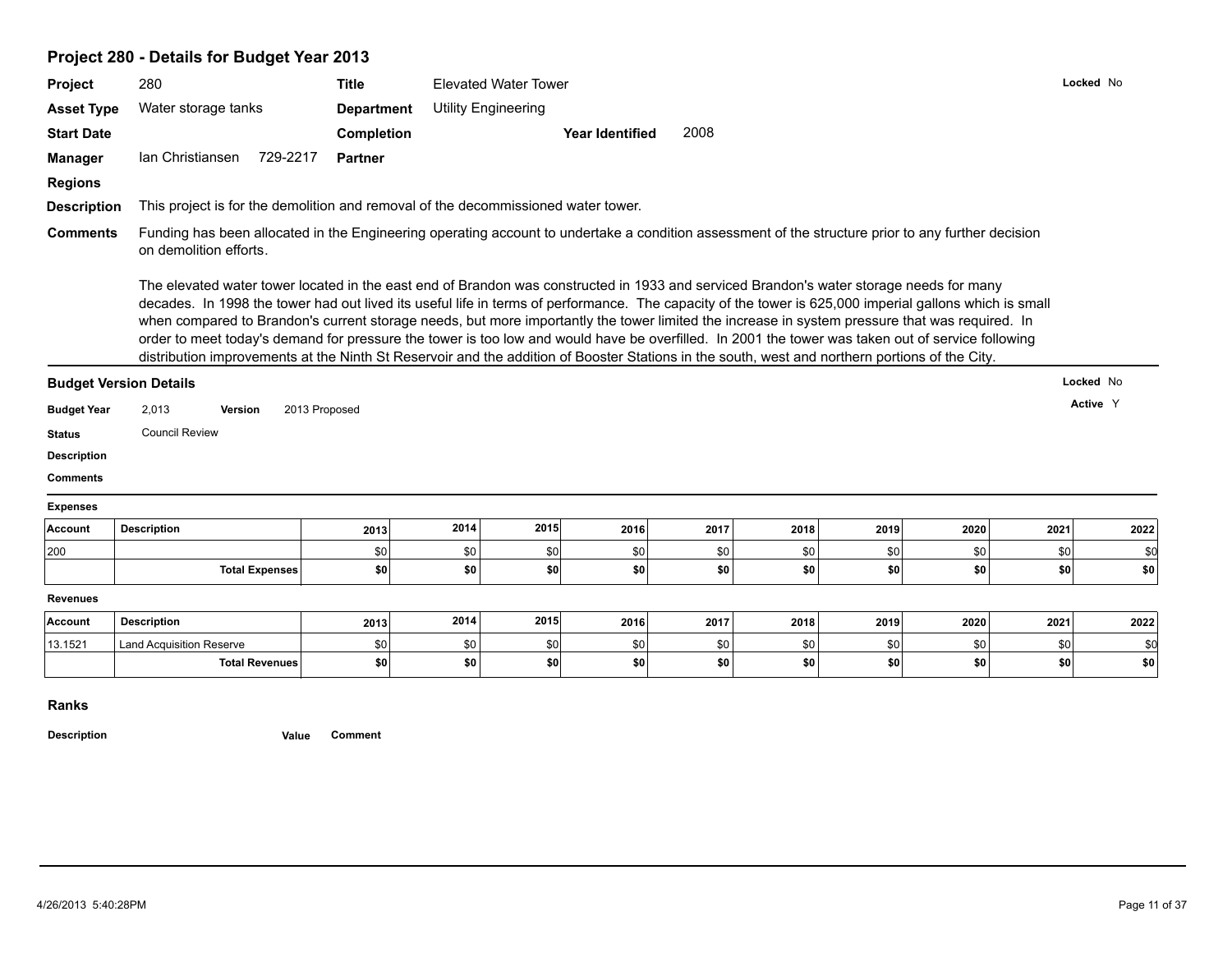| <b>Effective Date</b>   | <b>Account</b> | <b>Type</b>        | <b>Amount</b> | <b>FTE Impact</b> |
|-------------------------|----------------|--------------------|---------------|-------------------|
|                         |                |                    |               |                   |
|                         |                |                    |               |                   |
|                         |                |                    |               |                   |
|                         |                |                    |               |                   |
| <b>Related Projects</b> |                |                    |               |                   |
|                         |                |                    |               |                   |
|                         |                |                    |               |                   |
|                         |                |                    |               |                   |
| Project                 | <b>Title</b>   | <b>Description</b> |               | Year Version      |
|                         |                |                    |               |                   |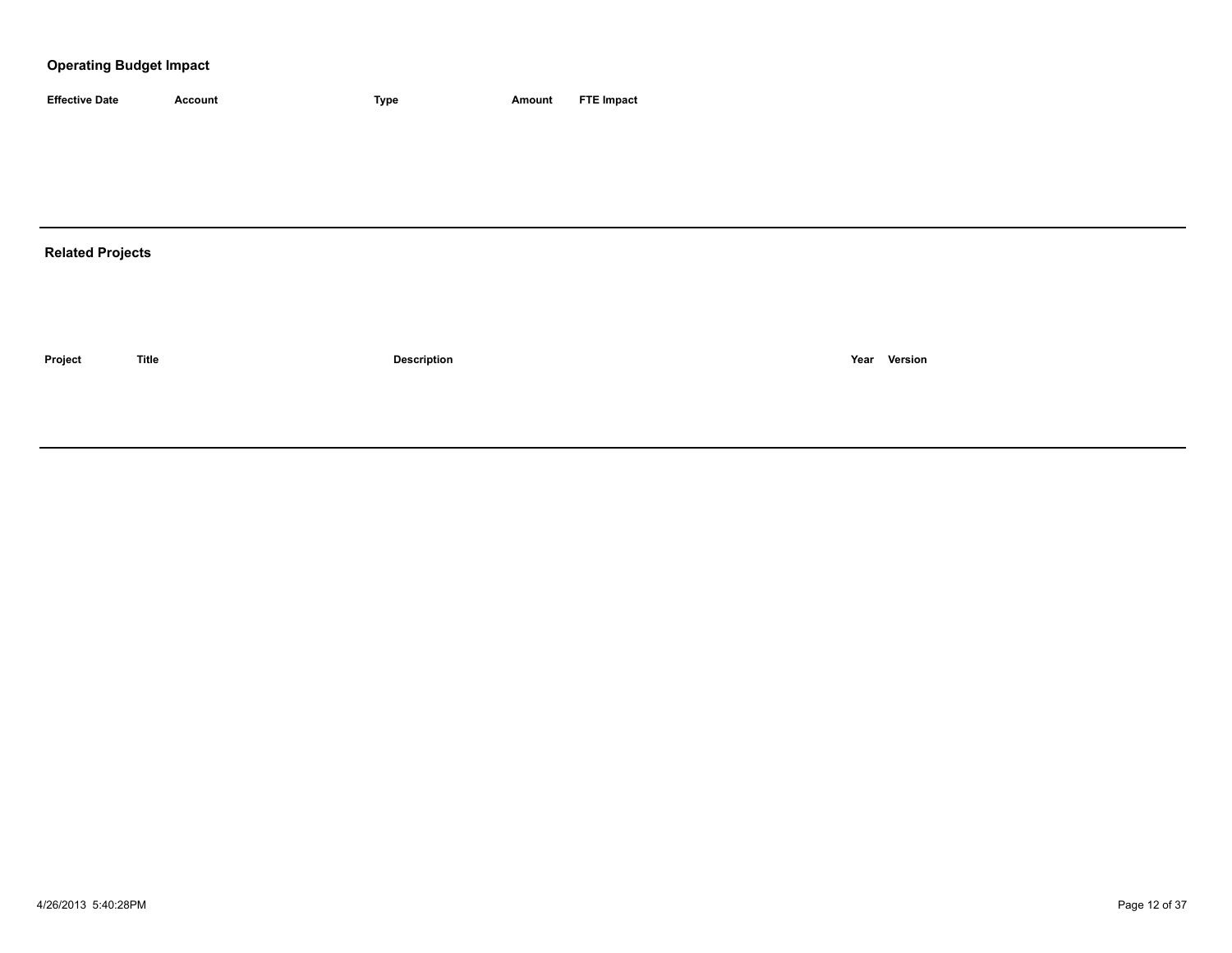# **Project 1072 - Details for Budget Year 2013**

| Project                                                                     | 1072                                                                                                                                                                                                                                                                                                                                                         | <b>Title</b>           |            |                            | Master Plan Water Treatment Facility |              |            |            |            |            | Locked No  |
|-----------------------------------------------------------------------------|--------------------------------------------------------------------------------------------------------------------------------------------------------------------------------------------------------------------------------------------------------------------------------------------------------------------------------------------------------------|------------------------|------------|----------------------------|--------------------------------------|--------------|------------|------------|------------|------------|------------|
| <b>Asset Type</b>                                                           | Water treatment plants and pun Department                                                                                                                                                                                                                                                                                                                    |                        |            | <b>Utility Engineering</b> |                                      |              |            |            |            |            |            |
| <b>Start Date</b>                                                           |                                                                                                                                                                                                                                                                                                                                                              | Completion             |            |                            | <b>Year Identified</b>               | 2011         |            |            |            |            |            |
| <b>Manager</b>                                                              | Ian Christiansen 729-2217                                                                                                                                                                                                                                                                                                                                    | <b>Partner</b>         |            |                            |                                      |              |            |            |            |            |            |
| <b>Regions</b>                                                              |                                                                                                                                                                                                                                                                                                                                                              |                        |            |                            |                                      |              |            |            |            |            |            |
| <b>Description</b>                                                          | This project is for the development of a comprehensive Water Treatment Master Plan.                                                                                                                                                                                                                                                                          |                        |            |                            |                                      |              |            |            |            |            |            |
| <b>Comments</b>                                                             | The development of the Maple Leaf plant in 1999 essentially used all of the City's reserve water treatment capacity. This capacity is held for growth<br>and need to be replenished. A study was completed which recommends that a new treatment facility be constructed.                                                                                    |                        |            |                            |                                      |              |            |            |            |            |            |
|                                                                             | That recommendation was initially rejected for a less costly alternative of increasing the capacity of existing infrastructure. A decade has now passed<br>and the original objectives have been achieved, but with changing water regulation and aging infrastructure the need to plan for an expansion or<br>replacement of the facility is now warranted. |                        |            |                            |                                      |              |            |            |            |            |            |
|                                                                             | <b>Budget Version Details</b>                                                                                                                                                                                                                                                                                                                                |                        |            |                            |                                      |              |            |            |            |            | Locked No  |
| <b>Budget Year</b>                                                          | 2,013<br><b>Version</b>                                                                                                                                                                                                                                                                                                                                      | 2013 Proposed          |            |                            |                                      |              |            |            |            |            | Active Y   |
| <b>Status</b>                                                               | <b>Council Review</b>                                                                                                                                                                                                                                                                                                                                        |                        |            |                            |                                      |              |            |            |            |            |            |
|                                                                             |                                                                                                                                                                                                                                                                                                                                                              |                        |            |                            |                                      |              |            |            |            |            |            |
|                                                                             |                                                                                                                                                                                                                                                                                                                                                              |                        |            |                            |                                      |              |            |            |            |            |            |
|                                                                             | In 2013 an expression of interest will be conducted and a consultant selected.                                                                                                                                                                                                                                                                               |                        |            |                            |                                      |              |            |            |            |            |            |
|                                                                             |                                                                                                                                                                                                                                                                                                                                                              |                        |            |                            |                                      |              |            |            |            |            |            |
|                                                                             | <b>Description</b>                                                                                                                                                                                                                                                                                                                                           | 2013                   | 2014       | 2015                       | 2016                                 | 2017         | 2018       | 2019       | 2020       | 2021       | 2022       |
| <b>Description</b><br><b>Comments</b><br><b>Expenses</b><br>Account<br>0019 | Expression of Interest and<br>Study                                                                                                                                                                                                                                                                                                                          | \$200,000              | \$0        | \$0                        | \$0                                  | \$0          | \$0        | \$0        | \$0        | \$0        | \$0        |
|                                                                             | <b>Total Expenses</b>                                                                                                                                                                                                                                                                                                                                        | \$200,000              | \$0        | \$0                        | sol                                  | \$0          | \$0        | \$0        | \$0        | \$0        | \$0        |
|                                                                             |                                                                                                                                                                                                                                                                                                                                                              |                        |            |                            |                                      |              |            |            |            |            |            |
|                                                                             | <b>Description</b>                                                                                                                                                                                                                                                                                                                                           | 2013                   | 2014       | 2015                       | 2016                                 | 2017         | 2018       | 2019       | 2020       | 2021       | 2022       |
| <b>Revenues</b><br>Account<br>22.3950                                       | <b>Total Revenues</b>                                                                                                                                                                                                                                                                                                                                        | \$200,000<br>\$200,000 | \$0<br>\$0 | \$0<br>-SO                 | \$0<br>\$0                           | \$0 <br>so l | \$0<br>\$0 | \$0<br>\$0 | \$0<br>\$0 | \$0<br>\$0 | \$0<br>\$0 |

**Ranks**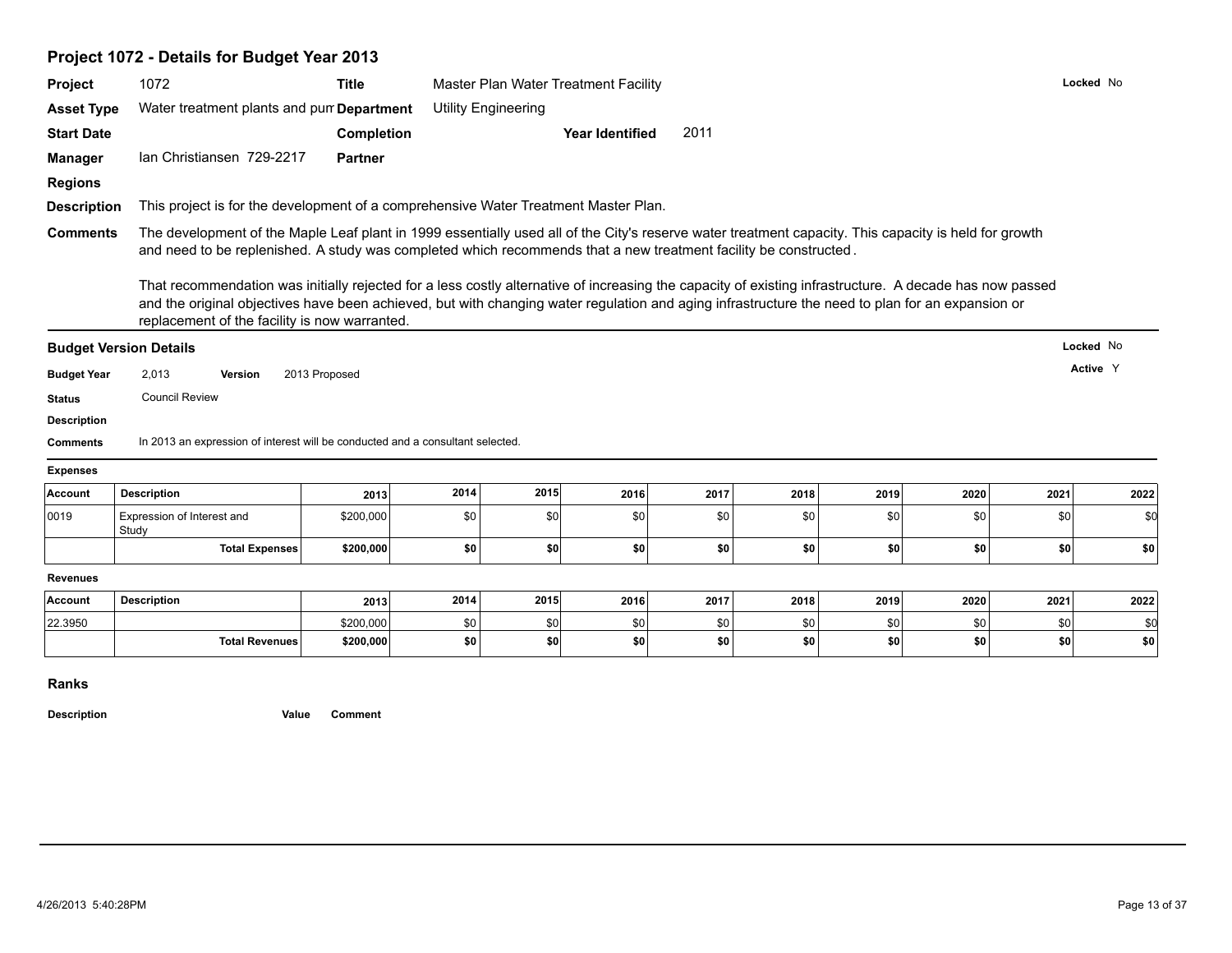| <b>Effective Date</b> | Account | <b>Type</b> | Amount | <b>FTE Impact</b> |
|-----------------------|---------|-------------|--------|-------------------|

# **Related Projects**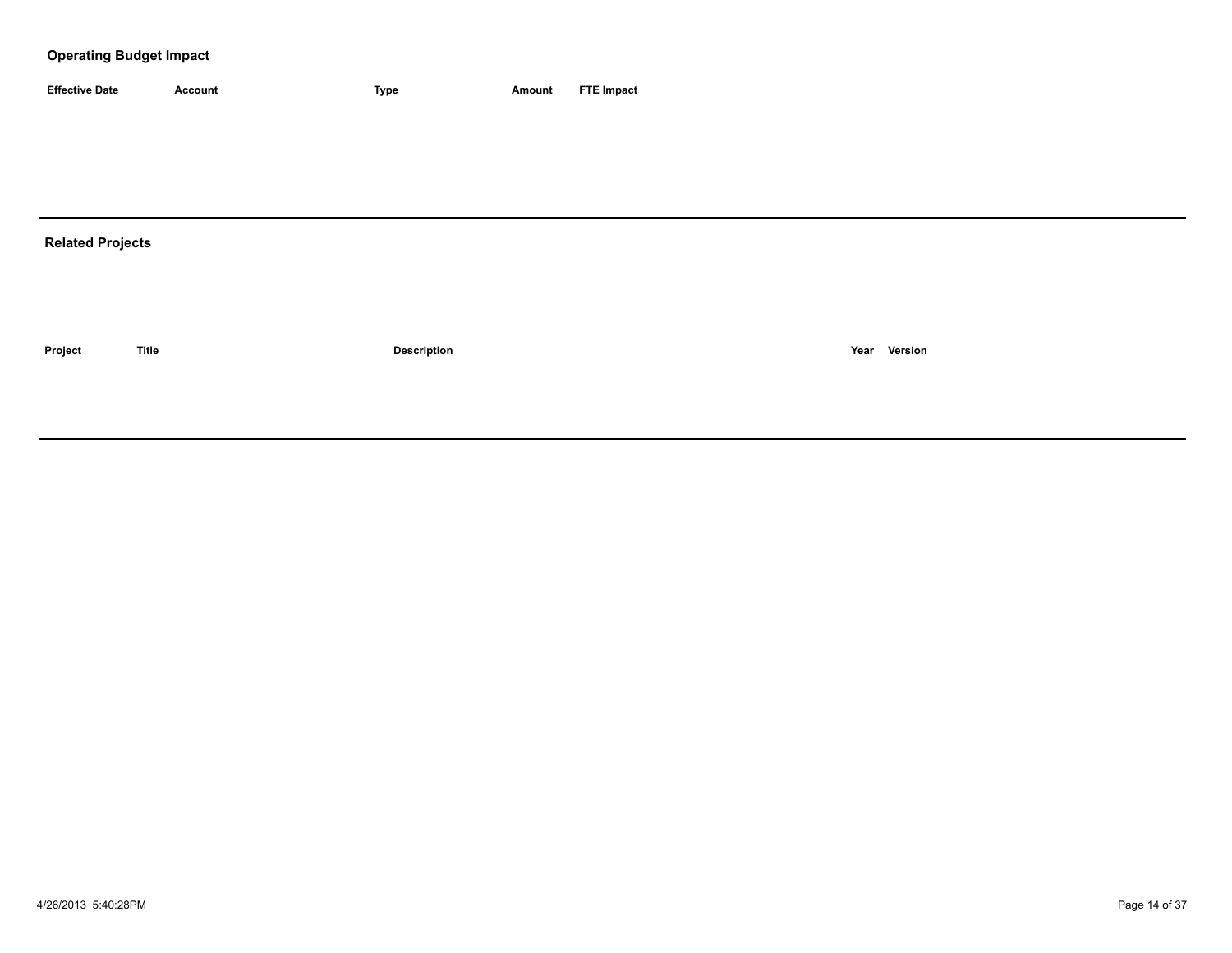# **Project 854 - Details for Budget Year 2013**

| <b>Project</b>     | 854                                                                                                                                                                                                                                                                                                                                                                                                                                                                                                                                                                                                                                                                                                                                                                                                                                                                                                                                                                                                                                          | <b>Title</b>      |           | New Wastewater Sewers      |                        |             |             |      |      |      | Locked No |
|--------------------|----------------------------------------------------------------------------------------------------------------------------------------------------------------------------------------------------------------------------------------------------------------------------------------------------------------------------------------------------------------------------------------------------------------------------------------------------------------------------------------------------------------------------------------------------------------------------------------------------------------------------------------------------------------------------------------------------------------------------------------------------------------------------------------------------------------------------------------------------------------------------------------------------------------------------------------------------------------------------------------------------------------------------------------------|-------------------|-----------|----------------------------|------------------------|-------------|-------------|------|------|------|-----------|
| <b>Asset Type</b>  | Waterworks trunk and distributic Department                                                                                                                                                                                                                                                                                                                                                                                                                                                                                                                                                                                                                                                                                                                                                                                                                                                                                                                                                                                                  |                   |           | <b>Utility Engineering</b> |                        |             |             |      |      |      |           |
| <b>Start Date</b>  |                                                                                                                                                                                                                                                                                                                                                                                                                                                                                                                                                                                                                                                                                                                                                                                                                                                                                                                                                                                                                                              | <b>Completion</b> |           |                            | <b>Year Identified</b> | 2015        |             |      |      |      |           |
| <b>Manager</b>     | Ian Christiansen 729-2217                                                                                                                                                                                                                                                                                                                                                                                                                                                                                                                                                                                                                                                                                                                                                                                                                                                                                                                                                                                                                    | <b>Partner</b>    |           |                            |                        |             |             |      |      |      |           |
| <b>Regions</b>     |                                                                                                                                                                                                                                                                                                                                                                                                                                                                                                                                                                                                                                                                                                                                                                                                                                                                                                                                                                                                                                              |                   |           |                            |                        |             |             |      |      |      |           |
| <b>Description</b> | This project is for wastewater service upgrades of the North Hill and the South West Sector.                                                                                                                                                                                                                                                                                                                                                                                                                                                                                                                                                                                                                                                                                                                                                                                                                                                                                                                                                 |                   |           |                            |                        |             |             |      |      |      |           |
| <b>Comments</b>    | The North Hill Lift Station and forcemain is intended to service the land south of Veterans Way as well as ACC and adjoining lands. Most of the cost<br>will be recovered through land sales. Preliminary estimates for the station and force main are \$5M.                                                                                                                                                                                                                                                                                                                                                                                                                                                                                                                                                                                                                                                                                                                                                                                 |                   |           |                            |                        |             |             |      |      |      |           |
|                    | The south end interceptor sewer is a concept that is in the planning stage. The south end lift station commissioned in 2009 and outlets into the<br>distribution system near First St and College Ave. This was the first location in the collection system that had the capacity to accommodate the flow.<br>Extensive further development in the area of the South End Lift Station can not be accommodated by the lift station due to it's limited outlet capacity.<br>The concept is to construct a gravity trunk sewer from 1st and Richmond to either the Municipal WWTF or the Central WWTF. This truck sewer will<br>accommodate the flow from the southern portion of the city including the land that is currently (2009) being considered for annexation. This trunk will<br>also relieve some of the load off the existing along Victoria Ave East truck which can then be used for further development on the north hill. The total<br>length of pipe is in the order of 6.5 kilometers at a cost of \$1,000 per meter (\$6.5M) |                   |           |                            |                        |             |             |      |      |      |           |
|                    | <b>Budget Version Details</b>                                                                                                                                                                                                                                                                                                                                                                                                                                                                                                                                                                                                                                                                                                                                                                                                                                                                                                                                                                                                                |                   |           |                            |                        |             |             |      |      |      | Locked No |
| <b>Budget Year</b> | 2,013<br><b>Version</b>                                                                                                                                                                                                                                                                                                                                                                                                                                                                                                                                                                                                                                                                                                                                                                                                                                                                                                                                                                                                                      | 2013 Proposed     |           |                            |                        |             |             |      |      |      | Active Y  |
| <b>Status</b>      | <b>Council Review</b>                                                                                                                                                                                                                                                                                                                                                                                                                                                                                                                                                                                                                                                                                                                                                                                                                                                                                                                                                                                                                        |                   |           |                            |                        |             |             |      |      |      |           |
| <b>Description</b> |                                                                                                                                                                                                                                                                                                                                                                                                                                                                                                                                                                                                                                                                                                                                                                                                                                                                                                                                                                                                                                              |                   |           |                            |                        |             |             |      |      |      |           |
| <b>Comments</b>    |                                                                                                                                                                                                                                                                                                                                                                                                                                                                                                                                                                                                                                                                                                                                                                                                                                                                                                                                                                                                                                              |                   |           |                            |                        |             |             |      |      |      |           |
| <b>Expenses</b>    |                                                                                                                                                                                                                                                                                                                                                                                                                                                                                                                                                                                                                                                                                                                                                                                                                                                                                                                                                                                                                                              |                   |           |                            |                        |             |             |      |      |      |           |
| Account            | <b>Description</b>                                                                                                                                                                                                                                                                                                                                                                                                                                                                                                                                                                                                                                                                                                                                                                                                                                                                                                                                                                                                                           | 2013              | 2014      | 2015                       | 2016                   | 2017        | 2018        | 2019 | 2020 | 2021 | 2022      |
| 200                | North Hill WW Improvements                                                                                                                                                                                                                                                                                                                                                                                                                                                                                                                                                                                                                                                                                                                                                                                                                                                                                                                                                                                                                   | \$0               | \$100,000 | \$4,500,000                | \$4,500,000            | \$0         | \$0         | \$0  | \$0  | \$0  | \$0       |
| 200                | South West WW Improvements                                                                                                                                                                                                                                                                                                                                                                                                                                                                                                                                                                                                                                                                                                                                                                                                                                                                                                                                                                                                                   | \$0               | \$0       | \$0                        | \$0                    | \$5,000,000 | \$5,000,000 | \$0  | \$0  | \$0  | \$0       |
|                    | <b>Total Expenses</b>                                                                                                                                                                                                                                                                                                                                                                                                                                                                                                                                                                                                                                                                                                                                                                                                                                                                                                                                                                                                                        | \$0               | \$100,000 | \$4,500,000                | \$4,500,000            | \$5,000,000 | \$5,000,000 | \$0  | \$0  | \$0  | \$0       |
| <b>Revenues</b>    |                                                                                                                                                                                                                                                                                                                                                                                                                                                                                                                                                                                                                                                                                                                                                                                                                                                                                                                                                                                                                                              |                   |           |                            |                        |             |             |      |      |      |           |
| Account            | <b>Description</b>                                                                                                                                                                                                                                                                                                                                                                                                                                                                                                                                                                                                                                                                                                                                                                                                                                                                                                                                                                                                                           | 2013              | 2014      | 2015                       | 2016                   | 2017        | 2018        | 2019 | 2020 | 2021 | 2022      |
|                    |                                                                                                                                                                                                                                                                                                                                                                                                                                                                                                                                                                                                                                                                                                                                                                                                                                                                                                                                                                                                                                              |                   |           |                            |                        |             |             |      |      |      |           |

| \$0 <sub>1</sub><br>¢Λ<br>SO I<br>21.2608<br>\$4,500,000<br>\$100,000<br>\$4,500,000<br>North Hill WW Improvements<br>¢٢<br>21.2608<br>\$5,000,000<br>\$0 l<br>\$O I<br>\$5,000,000<br>th West WW Improvements<br><sup>1</sup> Sout<br>¢٢<br>\$100,000<br>\$5,000,000<br>\$5,000,000<br>\$4,500,000<br>\$O<br>Total Revenues<br>\$4,500,000<br>SO I<br>\$0<br><b>SO</b> | <b>Invoum</b> | <b>POSUIPHUI</b> | <b>2019</b> | $-0.7$ | $-0.0$ | <b>LUIU</b> | <b>4911</b> | 20 I U | 20 I J | ZUZU | AVA II | LVLL |
|-------------------------------------------------------------------------------------------------------------------------------------------------------------------------------------------------------------------------------------------------------------------------------------------------------------------------------------------------------------------------|---------------|------------------|-------------|--------|--------|-------------|-------------|--------|--------|------|--------|------|
| <b>SO</b>                                                                                                                                                                                                                                                                                                                                                               |               |                  |             |        |        |             |             |        |        |      |        |      |
|                                                                                                                                                                                                                                                                                                                                                                         |               |                  |             |        |        |             |             |        |        |      |        |      |
|                                                                                                                                                                                                                                                                                                                                                                         |               |                  |             |        |        |             |             |        |        |      |        |      |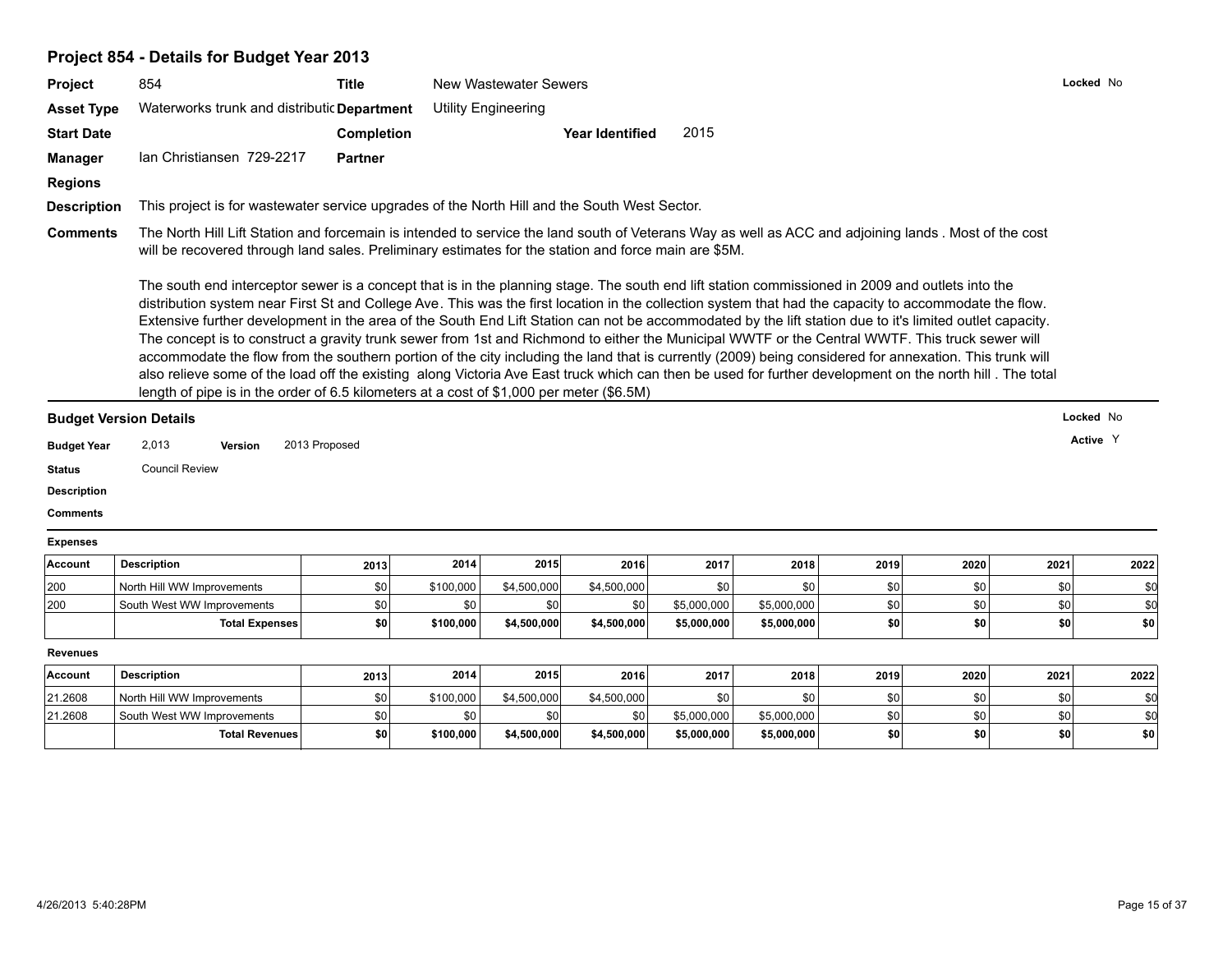| <b>Operating Budget Impact</b> |                |             |        |                   |
|--------------------------------|----------------|-------------|--------|-------------------|
| <b>Effective Date</b>          | <b>Account</b> | Type        | Amount | <b>FTE Impact</b> |
|                                |                |             |        |                   |
|                                |                |             |        |                   |
|                                |                |             |        |                   |
| <b>Related Projects</b>        |                |             |        |                   |
|                                |                |             |        |                   |
|                                |                |             |        |                   |
| Project                        | <b>Title</b>   | Description |        | Year Version      |
|                                |                |             |        |                   |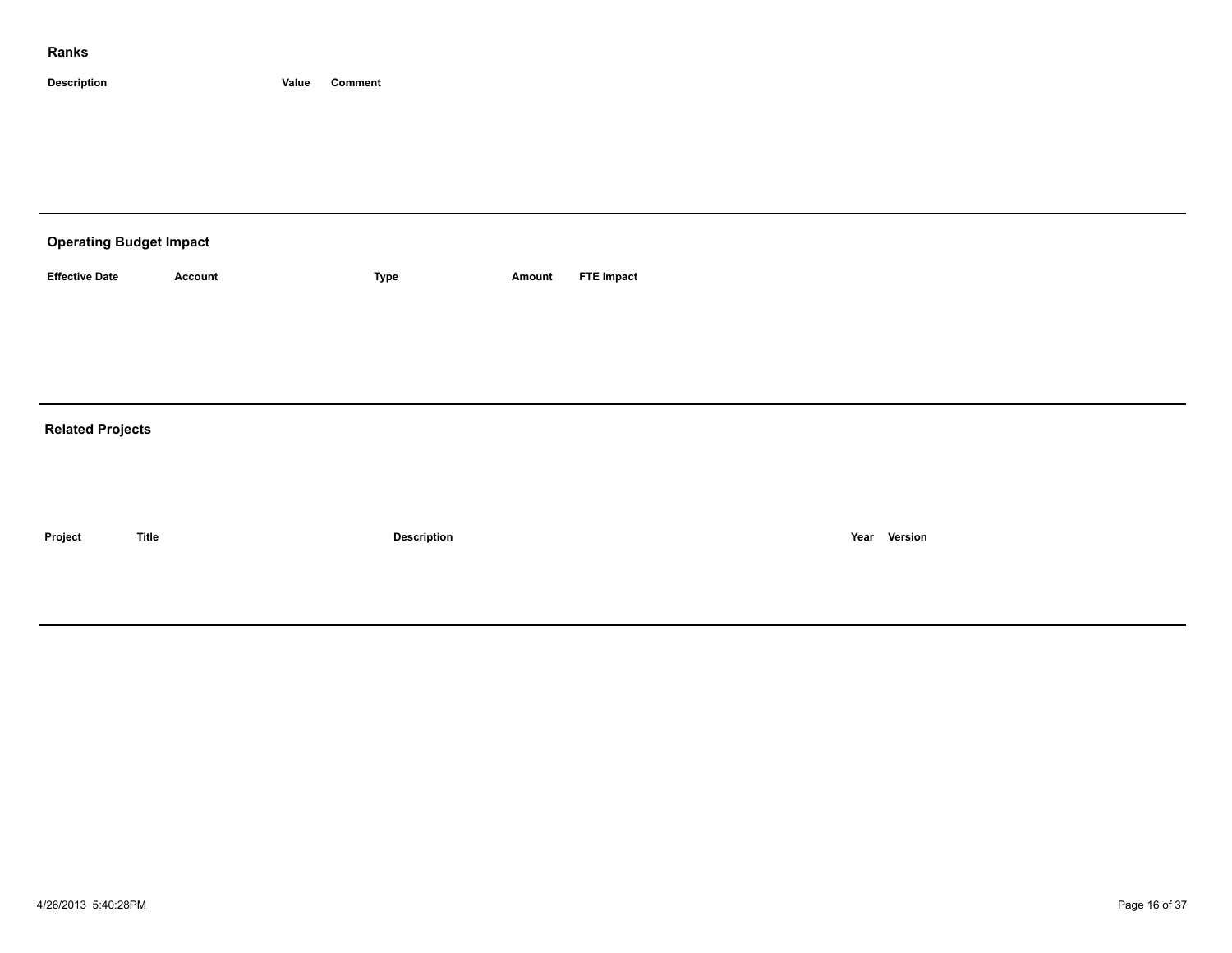| Project            | 587                                                                                                                                                                  | <b>Title</b>   |           | New Watermains             |                        |      |             |           |      |           | Locked No |
|--------------------|----------------------------------------------------------------------------------------------------------------------------------------------------------------------|----------------|-----------|----------------------------|------------------------|------|-------------|-----------|------|-----------|-----------|
| <b>Asset Type</b>  | Waterworks trunk and distributic Department                                                                                                                          |                |           | <b>Utility Engineering</b> |                        |      |             |           |      |           |           |
| <b>Start Date</b>  |                                                                                                                                                                      | Completion     |           |                            | <b>Year Identified</b> | 2014 |             |           |      |           |           |
| <b>Manager</b>     | Ian Christiansen 729-2217                                                                                                                                            | <b>Partner</b> |           |                            |                        |      |             |           |      |           |           |
| <b>Regions</b>     |                                                                                                                                                                      |                |           |                            |                        |      |             |           |      |           |           |
| <b>Description</b> | This project is for the installation of new watermains.                                                                                                              |                |           |                            |                        |      |             |           |      |           |           |
|                    |                                                                                                                                                                      |                |           |                            |                        |      |             |           |      |           |           |
| <b>Comments</b>    | New water mains are required to strengthen the existing water distribution system in reaction to changing water demand due to growth and/or<br>changes in land uses. |                |           |                            |                        |      |             |           |      |           |           |
|                    | <b>Budget Version Details</b>                                                                                                                                        |                |           |                            |                        |      |             |           |      |           | Locked No |
| <b>Budget Year</b> | 2,013<br>Version                                                                                                                                                     | 2013 Proposed  |           |                            |                        |      |             |           |      |           | Active Y  |
| <b>Status</b>      | <b>Council Review</b>                                                                                                                                                |                |           |                            |                        |      |             |           |      |           |           |
| <b>Description</b> |                                                                                                                                                                      |                |           |                            |                        |      |             |           |      |           |           |
| <b>Comments</b>    |                                                                                                                                                                      |                |           |                            |                        |      |             |           |      |           |           |
| <b>Expenses</b>    |                                                                                                                                                                      |                |           |                            |                        |      |             |           |      |           |           |
| <b>Account</b>     | <b>Description</b>                                                                                                                                                   | 2013           | 2014      | 2015                       | 2016                   | 2017 | 2018        | 2019      | 2020 | 2021      | 2022      |
| 200                | Clare Ave, 18th St to 1st St N                                                                                                                                       | \$0            | \$650,000 | \$0                        | \$0                    | \$0  | \$0         | \$0       | \$0  | \$0       | \$0       |
| 200                | Patricia Ave - 18th to 26th St                                                                                                                                       | \$0            | \$0       | \$0                        | \$0                    | \$0  | \$0         | \$0       | \$0  | \$300,000 | \$d       |
| 200                | Richmond Ave - 34th to<br><b>Wankling Blvd</b>                                                                                                                       | \$0            | \$0       | \$0                        | \$0                    | \$0  | \$0         | \$900,000 | \$0  | \$0       | \$d       |
| 200                | Victoria Ave. - 34th to<br>Governors Road                                                                                                                            | \$0            | \$0       | \$0                        | \$0                    | \$0  | \$0         | \$0       | \$0  | \$0       | \$d       |
| 200                | Victoria East to 65th St East                                                                                                                                        | \$0            | \$0       | \$0                        | \$0                    | \$0  | \$2,000,000 | \$0       | \$0  | \$0       | \$d       |
|                    | <b>Total Expenses</b>                                                                                                                                                | \$0            | \$650,000 | \$0                        | \$0                    | \$0  | \$2,000,000 | \$900,000 | \$0  | \$300,000 | \$0       |
| <b>Revenues</b>    |                                                                                                                                                                      |                |           |                            |                        |      |             |           |      |           |           |
| Account            | <b>Description</b>                                                                                                                                                   | 2013           | 2014      | 2015                       | 2016                   | 2017 | 2018        | 2019      | 2020 | 2021      | 2022      |
| 22.3950            | Patricia Ave - 18th to 26th St                                                                                                                                       | \$0            | \$0       | \$0                        | \$0                    | \$0  | \$0         | \$900,000 | \$0  | \$0       | \$d       |
| 22.3950            | Richmond Ave - 34th to<br><b>Wankling Blvd</b>                                                                                                                       | \$0            | \$0       | \$0                        | \$0                    | \$0  | \$0         | \$0       | \$0  | \$0       | \$d       |
| 22.3950            | Victoria Ave. - 34th to<br>Governors Road                                                                                                                            | \$0            | \$0       | \$0                        | \$0                    | \$0  | \$0         | \$0       | \$0  | \$300,000 | \$d       |
| 23.1541            | Clare Ave, 18th St to 1st St N                                                                                                                                       | \$0            | \$650,000 | \$0                        | \$0                    | \$0  | \$0         | \$0       | \$0  | \$0       | \$d       |
| 23.1541            | Victoria East to 65th St East                                                                                                                                        | \$0            | \$0       | \$0                        | \$0                    | \$0  | \$2,000,000 | \$0       | \$0  | \$0       | \$0       |
|                    | <b>Total Revenues</b>                                                                                                                                                | \$0            | \$650,000 | \$0                        | \$0                    | \$0  | \$2,000,000 | \$900,000 | \$0  | \$300,000 | \$0       |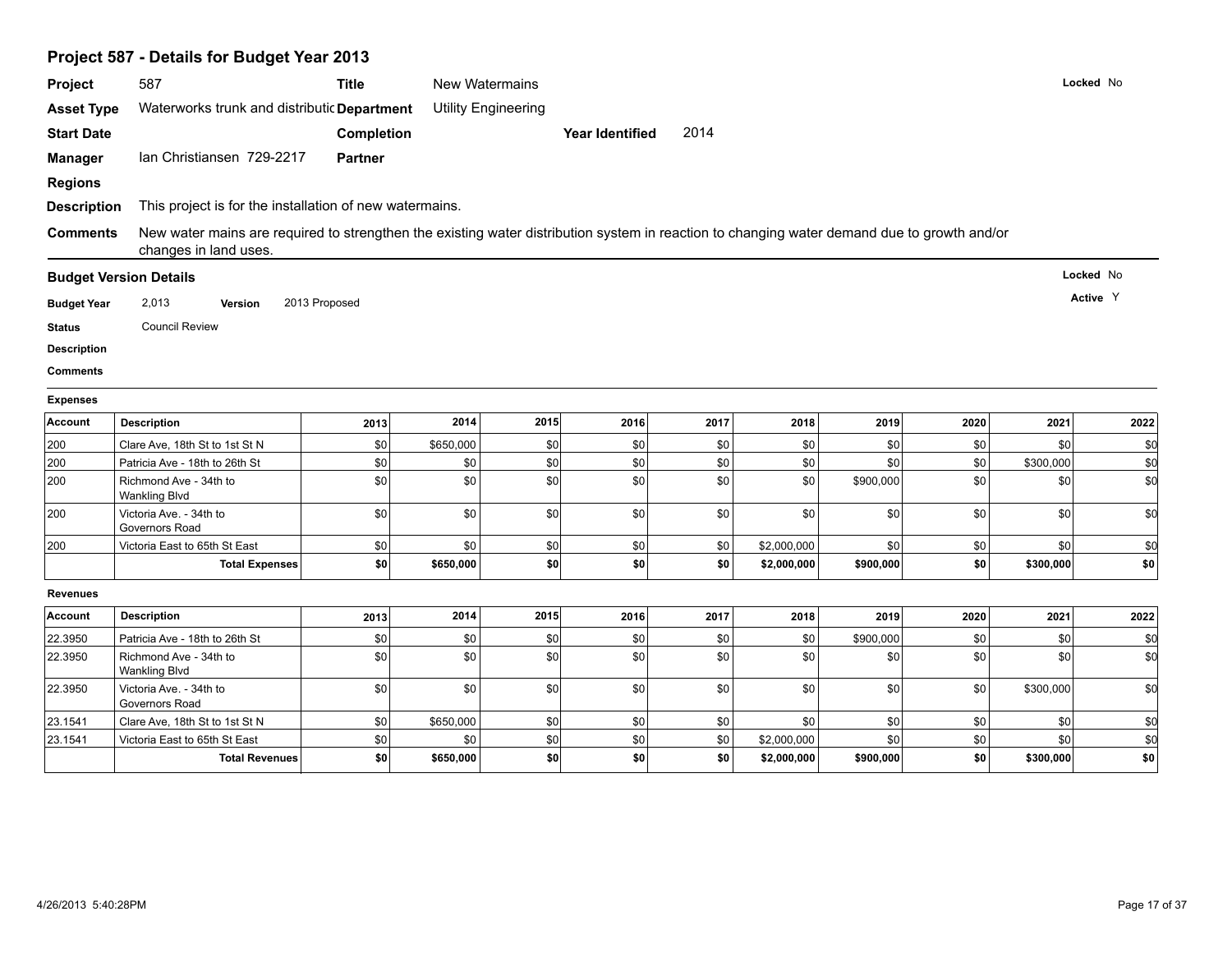| <b>Operating Budget Impact</b> |                |             |        |                   |
|--------------------------------|----------------|-------------|--------|-------------------|
| <b>Effective Date</b>          | <b>Account</b> | Type        | Amount | <b>FTE Impact</b> |
|                                |                |             |        |                   |
|                                |                |             |        |                   |
|                                |                |             |        |                   |
| <b>Related Projects</b>        |                |             |        |                   |
|                                |                |             |        |                   |
|                                |                |             |        |                   |
| Project                        | <b>Title</b>   | Description |        | Year Version      |
|                                |                |             |        |                   |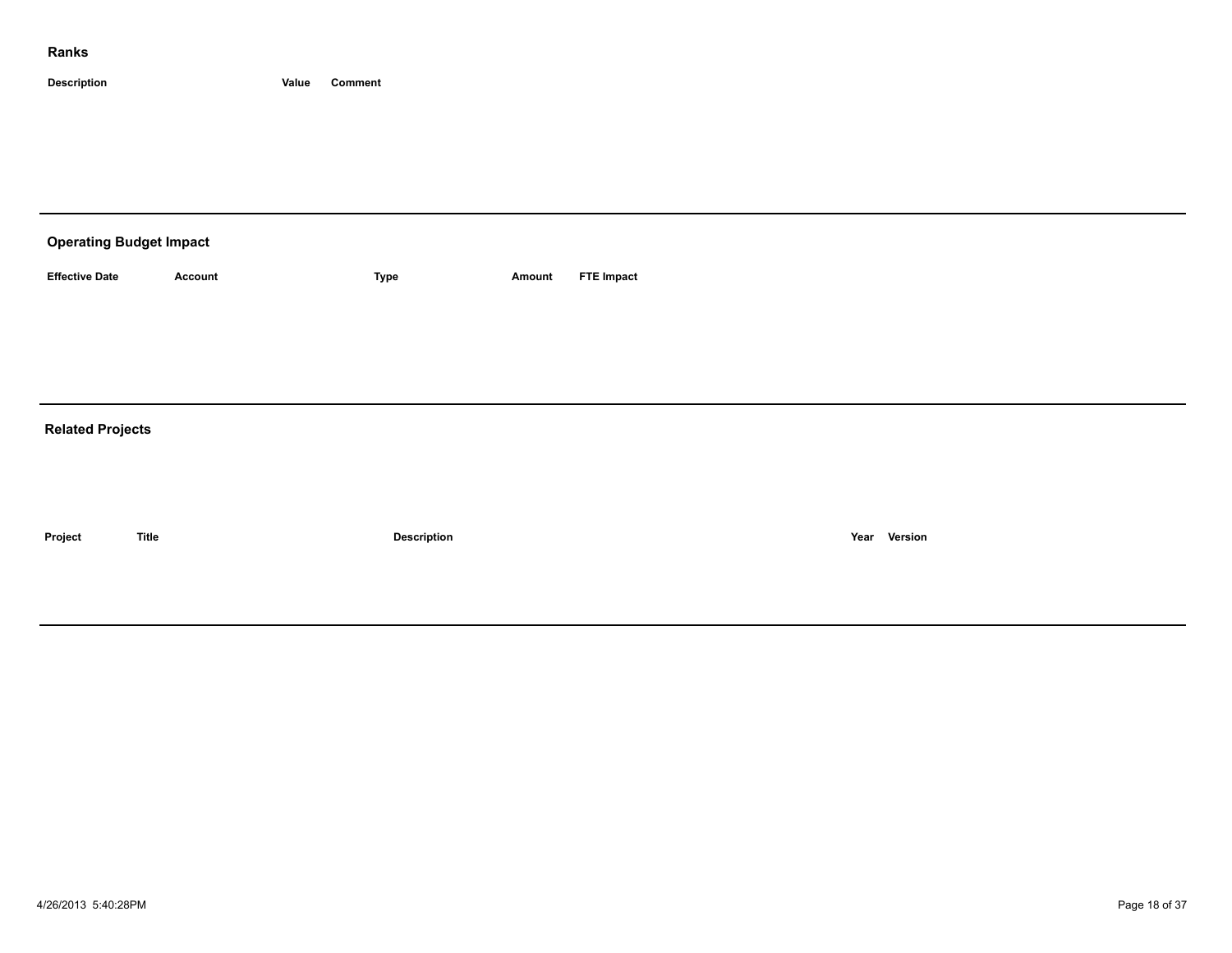|                                       | Project 1083 - Details for Budget Year 2013                                                                                                                                                                                                                                                                                                                                                                                                                            |                |                            |            |                        |              |                                                                      |            |      |           |      |
|---------------------------------------|------------------------------------------------------------------------------------------------------------------------------------------------------------------------------------------------------------------------------------------------------------------------------------------------------------------------------------------------------------------------------------------------------------------------------------------------------------------------|----------------|----------------------------|------------|------------------------|--------------|----------------------------------------------------------------------|------------|------|-----------|------|
| Project                               | 1083                                                                                                                                                                                                                                                                                                                                                                                                                                                                   | <b>Title</b>   |                            |            |                        |              | Water Reclamation Facility (WRF) - Anaerobic Basin Cover Replacement |            |      | Locked No |      |
| <b>Asset Type</b>                     | Sewage treatment and disposal Department                                                                                                                                                                                                                                                                                                                                                                                                                               |                | <b>Utility Engineering</b> |            |                        |              |                                                                      |            |      |           |      |
| <b>Start Date</b>                     |                                                                                                                                                                                                                                                                                                                                                                                                                                                                        | Completion     |                            |            | <b>Year Identified</b> | 2012         |                                                                      |            |      |           |      |
| <b>Manager</b>                        |                                                                                                                                                                                                                                                                                                                                                                                                                                                                        | <b>Partner</b> |                            |            |                        |              |                                                                      |            |      |           |      |
| <b>Regions</b>                        |                                                                                                                                                                                                                                                                                                                                                                                                                                                                        |                |                            |            |                        |              |                                                                      |            |      |           |      |
| <b>Description</b>                    | This project is for the replacement of the anaerobic basin cover.                                                                                                                                                                                                                                                                                                                                                                                                      |                |                            |            |                        |              |                                                                      |            |      |           |      |
| <b>Comments</b>                       | The anaerobic basis along with the rest of the IWWTP was constructed in 1999. The cover over the basin was estimated at that time to have a<br>lifespan of 10 years. Through an aggressive preventative maintenance program on the cover, that lifespan has been extended significantly. An<br>inspection in 2010 by GTI, the original supplier, recommended that the cover be replaced no later than 2014. They estimated the cost to replace the<br>cover is \$1.4M. |                |                            |            |                        |              |                                                                      |            |      |           |      |
|                                       | <b>Budget Version Details</b>                                                                                                                                                                                                                                                                                                                                                                                                                                          |                |                            |            |                        |              |                                                                      |            |      | Locked No |      |
|                                       |                                                                                                                                                                                                                                                                                                                                                                                                                                                                        |                |                            |            |                        |              |                                                                      |            |      | Active Y  |      |
| <b>Budget Year</b>                    | 2,013<br>Main<br>Version                                                                                                                                                                                                                                                                                                                                                                                                                                               |                |                            |            |                        |              |                                                                      |            |      |           |      |
| <b>Status</b>                         | <b>Council Review</b>                                                                                                                                                                                                                                                                                                                                                                                                                                                  |                |                            |            |                        |              |                                                                      |            |      |           |      |
|                                       |                                                                                                                                                                                                                                                                                                                                                                                                                                                                        |                |                            |            |                        |              |                                                                      |            |      |           |      |
| <b>Description</b><br><b>Comments</b> |                                                                                                                                                                                                                                                                                                                                                                                                                                                                        |                |                            |            |                        |              |                                                                      |            |      |           |      |
| <b>Expenses</b>                       |                                                                                                                                                                                                                                                                                                                                                                                                                                                                        |                |                            |            |                        |              |                                                                      |            |      |           |      |
| Account                               | <b>Description</b>                                                                                                                                                                                                                                                                                                                                                                                                                                                     | 2013           | 2014                       | 2015       | 2016                   | 2017         | 2018                                                                 | 2019       | 2020 | 2021      | 2022 |
| 0410                                  |                                                                                                                                                                                                                                                                                                                                                                                                                                                                        | \$1,500,000    | \$0                        | \$0        | \$0                    | \$0          | \$0                                                                  | \$0        | \$0  | \$0       | \$0  |
|                                       | <b>Total Expenses</b>                                                                                                                                                                                                                                                                                                                                                                                                                                                  | \$1,500,000    | \$0                        | \$O        | \$O                    | \$0          | \$0                                                                  | <b>\$0</b> | \$0  | \$0       | \$0  |
| Revenues                              |                                                                                                                                                                                                                                                                                                                                                                                                                                                                        |                |                            |            |                        |              |                                                                      |            |      |           |      |
| Account                               | <b>Description</b>                                                                                                                                                                                                                                                                                                                                                                                                                                                     | 2013           | 2014                       | 2015       | 2016                   | 2017         | 2018                                                                 | 2019       | 2020 | 2021      | 2022 |
| 23.1546                               |                                                                                                                                                                                                                                                                                                                                                                                                                                                                        | \$300,000      | \$0                        | <b>\$0</b> | \$0                    | \$0          | \$0                                                                  | \$0        | \$0  | \$0       | \$0  |
| 23.1557                               |                                                                                                                                                                                                                                                                                                                                                                                                                                                                        | \$1,200,000    | \$0                        | $ $ so     | \$0                    | \$0 <br> \$0 | \$0                                                                  | \$0        | \$0  | \$0       | \$d  |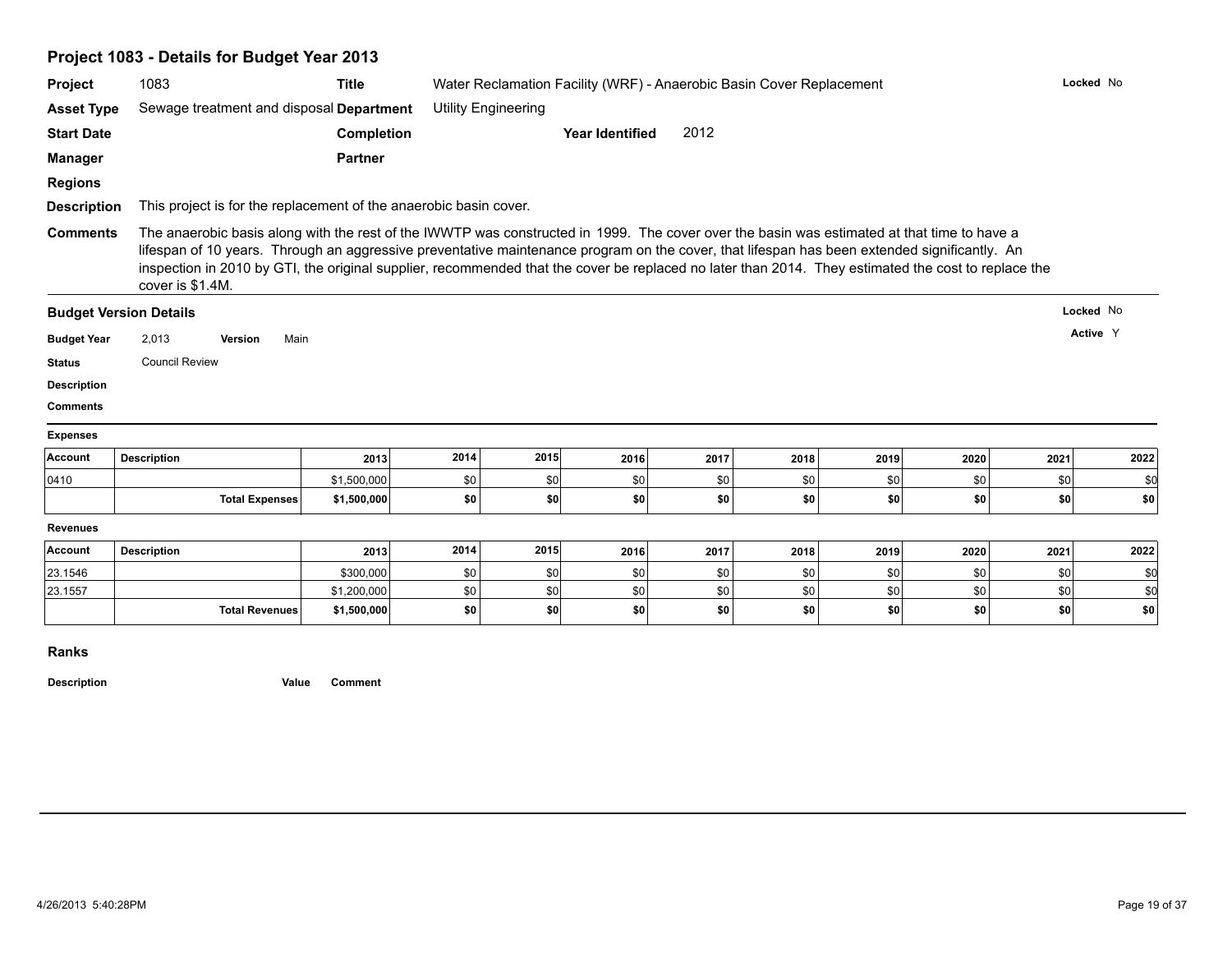| <b>Effective Date</b> | Account | <b>Type</b> | Amount | <b>FTE Impact</b> |
|-----------------------|---------|-------------|--------|-------------------|

# **Related Projects**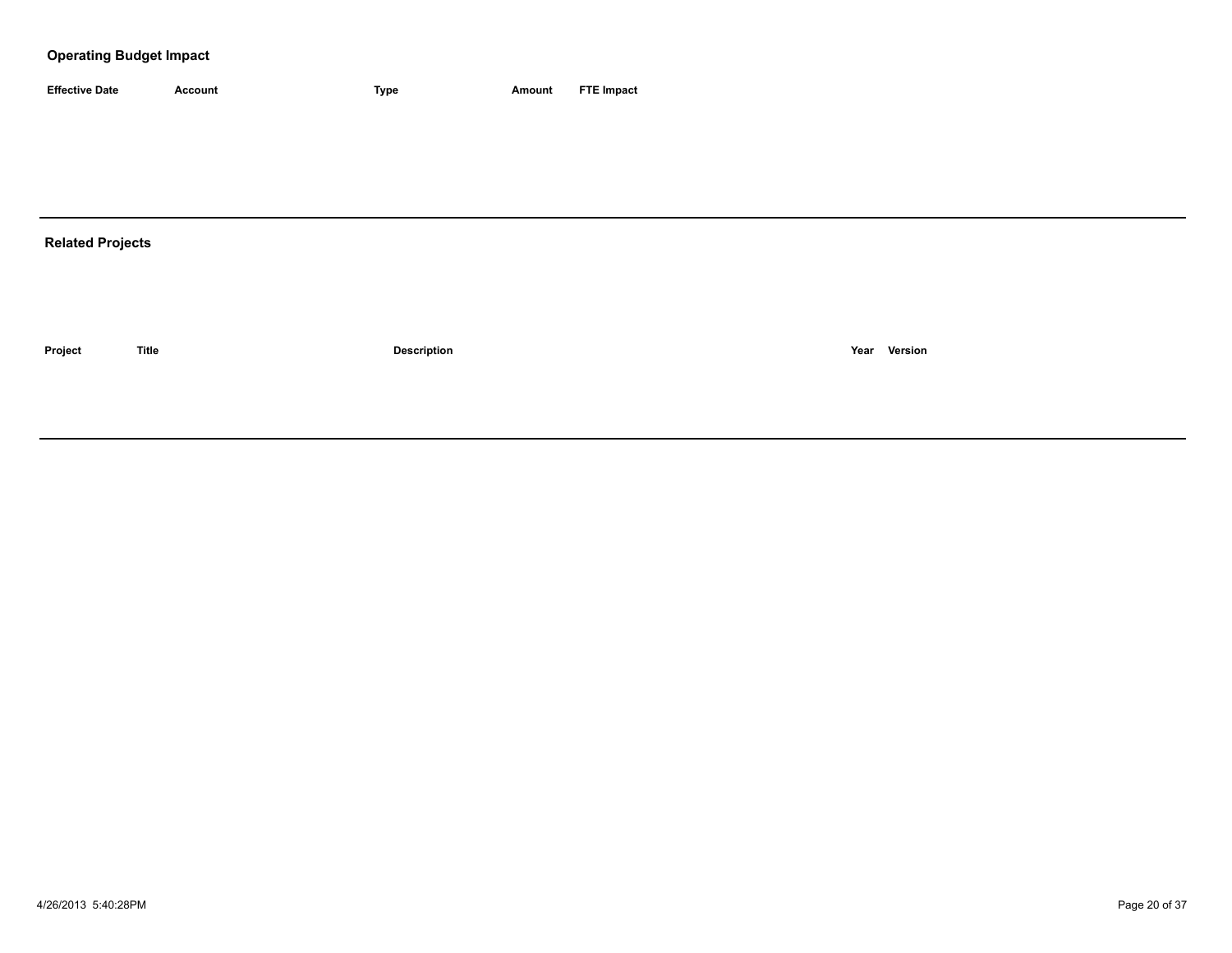# **Project 282 - Details for Budget Year 2013**

| <b>Project</b>     | 282                                                                                                                                                                                                                                                                                                                                                                                                                                   | <b>Title</b>      |                            | Watermain Replacement Program |                        |           |           |           |           |           |             |
|--------------------|---------------------------------------------------------------------------------------------------------------------------------------------------------------------------------------------------------------------------------------------------------------------------------------------------------------------------------------------------------------------------------------------------------------------------------------|-------------------|----------------------------|-------------------------------|------------------------|-----------|-----------|-----------|-----------|-----------|-------------|
| <b>Asset Type</b>  | Waterworks trunk and distributic Department                                                                                                                                                                                                                                                                                                                                                                                           |                   | <b>Utility Engineering</b> |                               |                        |           |           |           |           |           |             |
| <b>Start Date</b>  |                                                                                                                                                                                                                                                                                                                                                                                                                                       | <b>Completion</b> |                            |                               | <b>Year Identified</b> | 2010      |           |           |           |           |             |
| <b>Manager</b>     | Ian Christiansen<br>729-2217                                                                                                                                                                                                                                                                                                                                                                                                          | <b>Partner</b>    |                            |                               |                        |           |           |           |           |           |             |
| <b>Regions</b>     |                                                                                                                                                                                                                                                                                                                                                                                                                                       |                   |                            |                               |                        |           |           |           |           |           |             |
| <b>Description</b> | This project is for the replacement of watermains.                                                                                                                                                                                                                                                                                                                                                                                    |                   |                            |                               |                        |           |           |           |           |           |             |
|                    |                                                                                                                                                                                                                                                                                                                                                                                                                                       |                   |                            |                               |                        |           |           |           |           |           |             |
| <b>Comments</b>    | The funding for the replacement of watermains falls under one of two categories depending if the watermain replacement is associated with<br>reconstruction of the over lying road. If the road is scheduled to be replaced then the watermain replacement is budgeted through the street<br>reconstruction project (Project 12), if the street is not replaced but simply repaired then the funds are budgeted through this project. |                   |                            |                               |                        |           |           |           |           |           |             |
|                    | <b>Budget Version Details</b>                                                                                                                                                                                                                                                                                                                                                                                                         |                   |                            |                               |                        |           |           |           |           |           | Locked No   |
| <b>Budget Year</b> | 2,013<br><b>Version</b>                                                                                                                                                                                                                                                                                                                                                                                                               | 2013 Proposed     |                            |                               |                        |           |           |           |           |           | Active Y    |
|                    | <b>Council Review</b>                                                                                                                                                                                                                                                                                                                                                                                                                 |                   |                            |                               |                        |           |           |           |           |           |             |
| <b>Status</b>      |                                                                                                                                                                                                                                                                                                                                                                                                                                       |                   |                            |                               |                        |           |           |           |           |           |             |
| <b>Description</b> |                                                                                                                                                                                                                                                                                                                                                                                                                                       |                   |                            |                               |                        |           |           |           |           |           |             |
| Comments           |                                                                                                                                                                                                                                                                                                                                                                                                                                       |                   |                            |                               |                        |           |           |           |           |           |             |
| <b>Expenses</b>    |                                                                                                                                                                                                                                                                                                                                                                                                                                       |                   |                            |                               |                        |           |           |           |           |           |             |
| <b>Account</b>     | <b>Description</b>                                                                                                                                                                                                                                                                                                                                                                                                                    | 2013              | 2014                       | 2015                          | 2016                   | 2017      | 2018      | 2019      | 2020      | 2021      | 2022        |
| 200                | 17th Street - 400 Block                                                                                                                                                                                                                                                                                                                                                                                                               | \$300,000         | \$0                        | \$0                           | \$0                    | \$0       | \$0       | \$0       | \$0       | \$0       | \$d         |
| 200                | 3rd St - Pacific to Rosser                                                                                                                                                                                                                                                                                                                                                                                                            | \$0               | \$0                        | \$0                           | \$0                    | \$0       | \$0       | \$0       | \$300,000 | \$0       | \$d         |
| 200                | <b>Airport Distribution</b>                                                                                                                                                                                                                                                                                                                                                                                                           | \$0               | \$0                        | \$0                           | \$0                    | \$0       | \$0       | \$0       | \$0       | \$300,000 | \$0         |
| 200                | Airport Reservoir                                                                                                                                                                                                                                                                                                                                                                                                                     | \$0               | \$0                        | \$0                           | \$0                    | \$0       | \$0       | \$0       | \$0       | \$0       | \$1,000,000 |
| 200                | Airport Supply Line                                                                                                                                                                                                                                                                                                                                                                                                                   | \$0               | \$0                        | \$0                           | \$0                    | \$0       | \$0       | \$0       | \$0       | \$0       | \$0         |
| 200                | Elmdale Blvd - Willowdale to<br>Silver Birch                                                                                                                                                                                                                                                                                                                                                                                          | \$0               | \$0                        | sol                           | \$0                    | \$0       | \$0       | \$0       | \$0       | \$0       | sd          |
| 200                | Garwood Dr                                                                                                                                                                                                                                                                                                                                                                                                                            | \$0               | \$0                        | \$0                           | \$0                    | \$300,000 | \$0       | \$0       | \$0       | \$0       | \$d         |
| 200                | Hazlewood Cres                                                                                                                                                                                                                                                                                                                                                                                                                        | \$0               | \$0                        | 30                            | \$0                    | \$0       | \$300,000 | \$0       | \$0       | \$0       | \$d         |
| 200                | <b>Inglewood Cres</b>                                                                                                                                                                                                                                                                                                                                                                                                                 | \$0               | \$0                        | 30                            | \$0                    | \$0       | \$0       | \$300,000 | \$0       | \$0       | \$d         |
| 200                | Kirkcaldy Dr - 1st to Knowlton                                                                                                                                                                                                                                                                                                                                                                                                        | \$0               | \$0                        | \$300,000                     | \$0                    | \$0       | \$0       | \$0       | \$0       | \$0       | \$d         |
| 200                | Neepawa Dr - Wakoma to                                                                                                                                                                                                                                                                                                                                                                                                                | \$0               | \$300,000                  | 30                            | \$0                    | \$0       | \$0       | \$0       | \$0       | \$0       | \$d         |
| 200                | Parker Blvd                                                                                                                                                                                                                                                                                                                                                                                                                           | \$0               | \$0                        | \$0                           | \$0                    | \$0       | \$0       | \$0       | \$0       | \$0       | \$d         |
| 200                | Princess - 5th St to 11th St                                                                                                                                                                                                                                                                                                                                                                                                          | \$0               | \$0                        | \$0                           | \$0                    | \$0       | \$0       | \$0       | \$0       | \$0       | \$0         |
| 200                | Princess Ave - 13th to 18th                                                                                                                                                                                                                                                                                                                                                                                                           | \$0               | \$0                        | \$0                           | \$300,000              | \$0       | \$0       | \$0       | \$0       | \$0       | \$d         |
|                    | <b>Total Expenses</b>                                                                                                                                                                                                                                                                                                                                                                                                                 | \$300,000         | \$300,000                  | \$300,000                     | \$300,000              | \$300,000 | \$300,000 | \$300,000 | \$300,000 | \$300,000 | \$1,000,000 |
| Revenues           |                                                                                                                                                                                                                                                                                                                                                                                                                                       |                   |                            |                               |                        |           |           |           |           |           |             |
| Account            | <b>Description</b>                                                                                                                                                                                                                                                                                                                                                                                                                    | 2013              | 2014                       | 2015                          | 2016                   | 2017      | 2018      | 2019      | 2020      | 2021      | 2022        |
| 22.3950            | <b>Water Rates</b>                                                                                                                                                                                                                                                                                                                                                                                                                    | \$300,000         | \$300,000                  | \$300,000                     | \$300,000              | \$300,000 | \$300,000 | \$300,000 | \$300,000 | \$300,000 | \$0         |
| 23.1541            |                                                                                                                                                                                                                                                                                                                                                                                                                                       | \$0               | \$0                        | \$0                           | \$0                    | \$0       | \$0       | \$0       | \$0       | \$0       | \$1,000,000 |
|                    | <b>Total Revenues</b>                                                                                                                                                                                                                                                                                                                                                                                                                 | \$300,000         | \$300,000                  | \$300,000                     | \$300,000              | \$300,000 | \$300,000 | \$300,000 | \$300,000 | \$300,000 | \$1,000,000 |
|                    |                                                                                                                                                                                                                                                                                                                                                                                                                                       |                   |                            |                               |                        |           |           |           |           |           |             |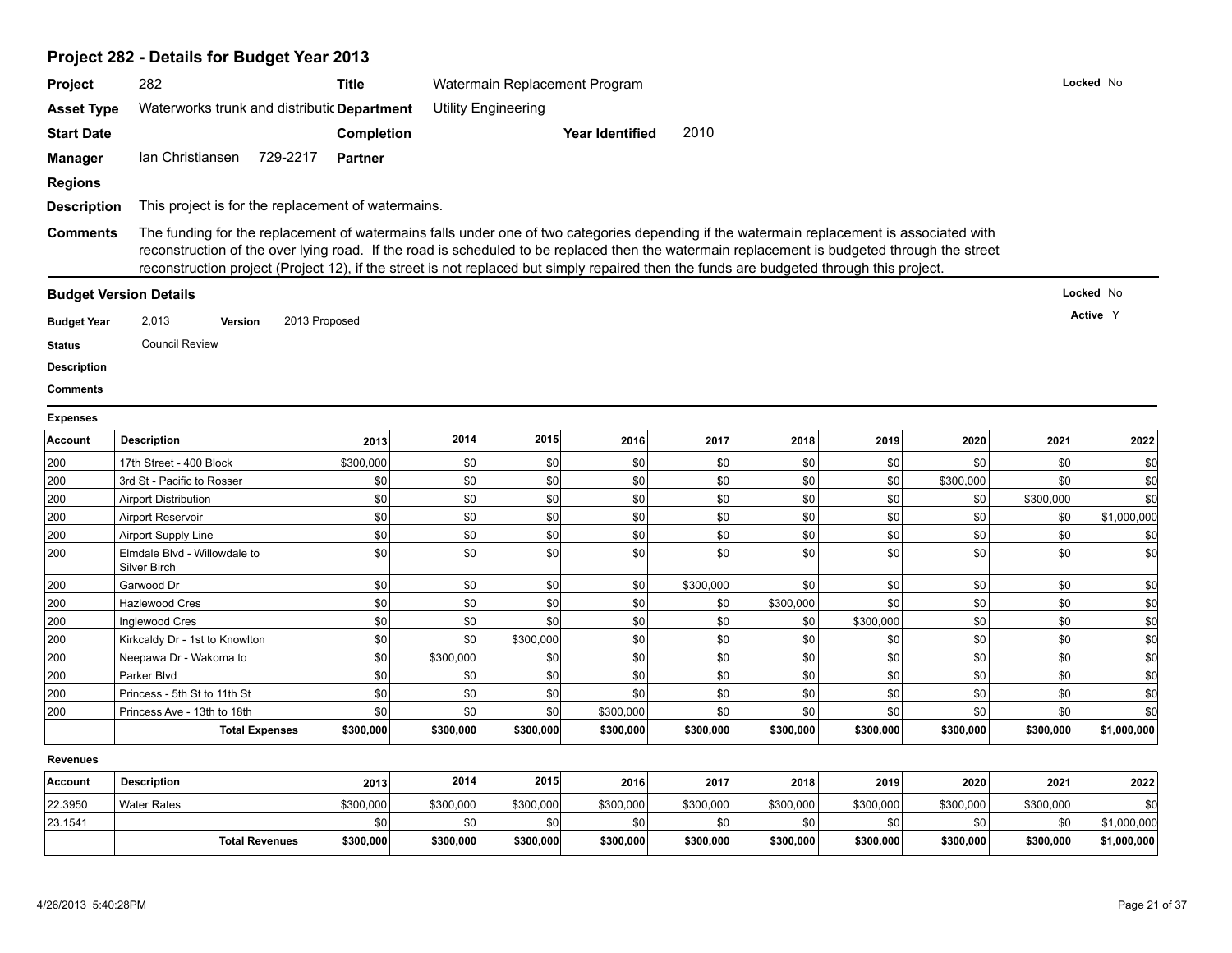| <b>Operating Budget Impact</b> |                |             |        |                   |
|--------------------------------|----------------|-------------|--------|-------------------|
| <b>Effective Date</b>          | <b>Account</b> | Type        | Amount | <b>FTE Impact</b> |
|                                |                |             |        |                   |
|                                |                |             |        |                   |
|                                |                |             |        |                   |
| <b>Related Projects</b>        |                |             |        |                   |
|                                |                |             |        |                   |
|                                |                |             |        |                   |
| Project                        | <b>Title</b>   | Description |        | Year Version      |
|                                |                |             |        |                   |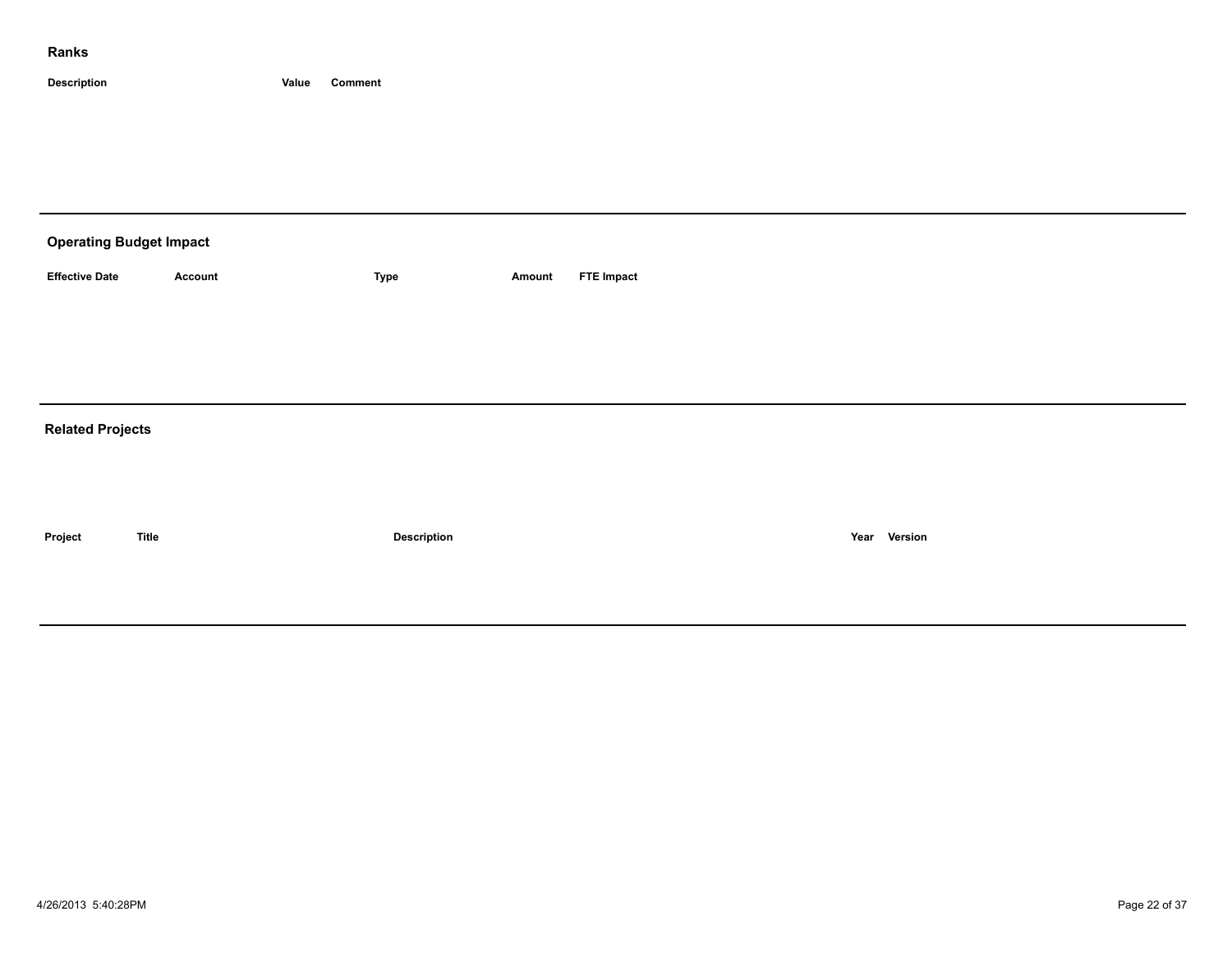# **Project 982 - Details for Budget Year 2013**

|                                                                                                                   | 982                                                                                                                                                                                                                                                                                                                                                                                                                                                                                                                                                                                                                                                                                                                                                                        | <b>Title</b>               |      | WTF Boiler / Ventilation   |                        |      |      |      |      |      | Locked No |
|-------------------------------------------------------------------------------------------------------------------|----------------------------------------------------------------------------------------------------------------------------------------------------------------------------------------------------------------------------------------------------------------------------------------------------------------------------------------------------------------------------------------------------------------------------------------------------------------------------------------------------------------------------------------------------------------------------------------------------------------------------------------------------------------------------------------------------------------------------------------------------------------------------|----------------------------|------|----------------------------|------------------------|------|------|------|------|------|-----------|
| <b>Asset Type</b>                                                                                                 | Unknown                                                                                                                                                                                                                                                                                                                                                                                                                                                                                                                                                                                                                                                                                                                                                                    | <b>Department</b>          |      | <b>Utility Engineering</b> |                        |      |      |      |      |      |           |
| <b>Start Date</b>                                                                                                 |                                                                                                                                                                                                                                                                                                                                                                                                                                                                                                                                                                                                                                                                                                                                                                            | Completion                 |      |                            | <b>Year Identified</b> | 2007 |      |      |      |      |           |
| <b>Manager</b>                                                                                                    | Ian Christiansen                                                                                                                                                                                                                                                                                                                                                                                                                                                                                                                                                                                                                                                                                                                                                           | 729-2217<br><b>Partner</b> |      |                            |                        |      |      |      |      |      |           |
| <b>Regions</b>                                                                                                    |                                                                                                                                                                                                                                                                                                                                                                                                                                                                                                                                                                                                                                                                                                                                                                            |                            |      |                            |                        |      |      |      |      |      |           |
| <b>Description</b>                                                                                                | This project is to replace the Water Treatment Facility Boilers and to install a ventilation system.                                                                                                                                                                                                                                                                                                                                                                                                                                                                                                                                                                                                                                                                       |                            |      |                            |                        |      |      |      |      |      |           |
| <b>Comments</b>                                                                                                   | The existing boilers are 1960's vintage and although they provide a high level of service they are not efficient by today's standards. The replacement<br>of both boilers with current efficient boilers has a payback period of less than three years and the anticipated boiler life will be 15 years. The work will<br>also include the installation of a ventilation system. The boilers will be replaced in one year and the ventilation system installed in a subsequent year.<br>The ventilation system will include three roof top mounted air makeup units and the corresponding exhaust system. The roof top units will be gas<br>fired and provide heated air as makeup to the air that will be exhausted. The air will not be cooled during the summer months. |                            |      |                            |                        |      |      |      |      |      |           |
|                                                                                                                   |                                                                                                                                                                                                                                                                                                                                                                                                                                                                                                                                                                                                                                                                                                                                                                            |                            |      |                            |                        |      |      |      |      |      | Locked No |
|                                                                                                                   | <b>Budget Version Details</b>                                                                                                                                                                                                                                                                                                                                                                                                                                                                                                                                                                                                                                                                                                                                              |                            |      |                            |                        |      |      |      |      |      |           |
|                                                                                                                   |                                                                                                                                                                                                                                                                                                                                                                                                                                                                                                                                                                                                                                                                                                                                                                            |                            |      |                            |                        |      |      |      |      |      |           |
|                                                                                                                   | 2,013<br><b>Version</b>                                                                                                                                                                                                                                                                                                                                                                                                                                                                                                                                                                                                                                                                                                                                                    | 2013 Proposed              |      |                            |                        |      |      |      |      |      | Active Y  |
|                                                                                                                   | <b>Council Review</b>                                                                                                                                                                                                                                                                                                                                                                                                                                                                                                                                                                                                                                                                                                                                                      |                            |      |                            |                        |      |      |      |      |      |           |
|                                                                                                                   |                                                                                                                                                                                                                                                                                                                                                                                                                                                                                                                                                                                                                                                                                                                                                                            |                            |      |                            |                        |      |      |      |      |      |           |
|                                                                                                                   |                                                                                                                                                                                                                                                                                                                                                                                                                                                                                                                                                                                                                                                                                                                                                                            |                            |      |                            |                        |      |      |      |      |      |           |
|                                                                                                                   |                                                                                                                                                                                                                                                                                                                                                                                                                                                                                                                                                                                                                                                                                                                                                                            |                            |      |                            |                        |      |      |      |      |      |           |
|                                                                                                                   | <b>Description</b>                                                                                                                                                                                                                                                                                                                                                                                                                                                                                                                                                                                                                                                                                                                                                         | 2013                       | 2014 | 2015                       | 2016                   | 2017 | 2018 | 2019 | 2020 | 2021 | 2022      |
| <b>Budget Year</b><br><b>Status</b><br><b>Description</b><br><b>Comments</b><br><b>Expenses</b><br>Account<br>200 | <b>Boilers</b>                                                                                                                                                                                                                                                                                                                                                                                                                                                                                                                                                                                                                                                                                                                                                             | \$0                        | \$0  | \$0                        | \$0                    | \$0  | \$0  | \$0  | \$0  | \$0  | \$0       |
|                                                                                                                   | Ventilation                                                                                                                                                                                                                                                                                                                                                                                                                                                                                                                                                                                                                                                                                                                                                                | \$0                        | \$0  | \$400,000                  | \$0                    | \$0  | \$0  | \$0  | \$0  | \$0  | \$0       |
| 200                                                                                                               | <b>Total Expenses</b>                                                                                                                                                                                                                                                                                                                                                                                                                                                                                                                                                                                                                                                                                                                                                      | \$0                        | \$0  | \$400,000                  | \$0                    | \$0  | \$0  | \$0  | \$0  | \$0  | \$0       |
|                                                                                                                   |                                                                                                                                                                                                                                                                                                                                                                                                                                                                                                                                                                                                                                                                                                                                                                            |                            |      |                            |                        |      |      |      |      |      |           |
|                                                                                                                   | <b>Description</b>                                                                                                                                                                                                                                                                                                                                                                                                                                                                                                                                                                                                                                                                                                                                                         | 2013                       | 2014 | 2015                       | 2016                   | 2017 | 2018 | 2019 | 2020 | 2021 | 2022      |
| <b>Revenues</b><br>Account<br>23.1541                                                                             |                                                                                                                                                                                                                                                                                                                                                                                                                                                                                                                                                                                                                                                                                                                                                                            | \$0                        | \$0  | \$400,000                  | \$0                    | \$0  | \$0  | \$0  | \$0  | \$0  | \$0       |

**Ranks**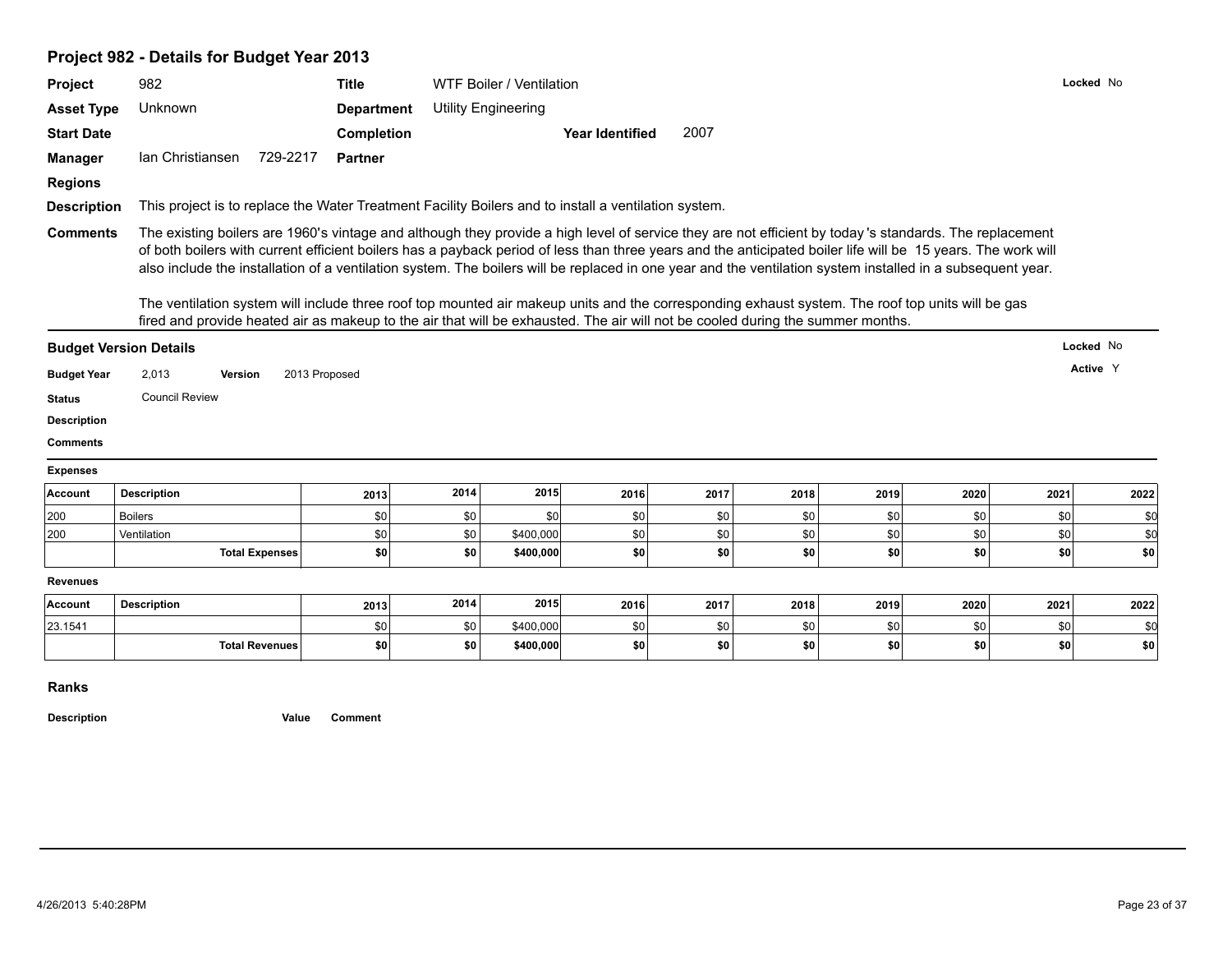| <b>Effective Date</b> | Account | <b>Type</b> | Amount | <b>FTE Impact</b> |
|-----------------------|---------|-------------|--------|-------------------|

# **Related Projects**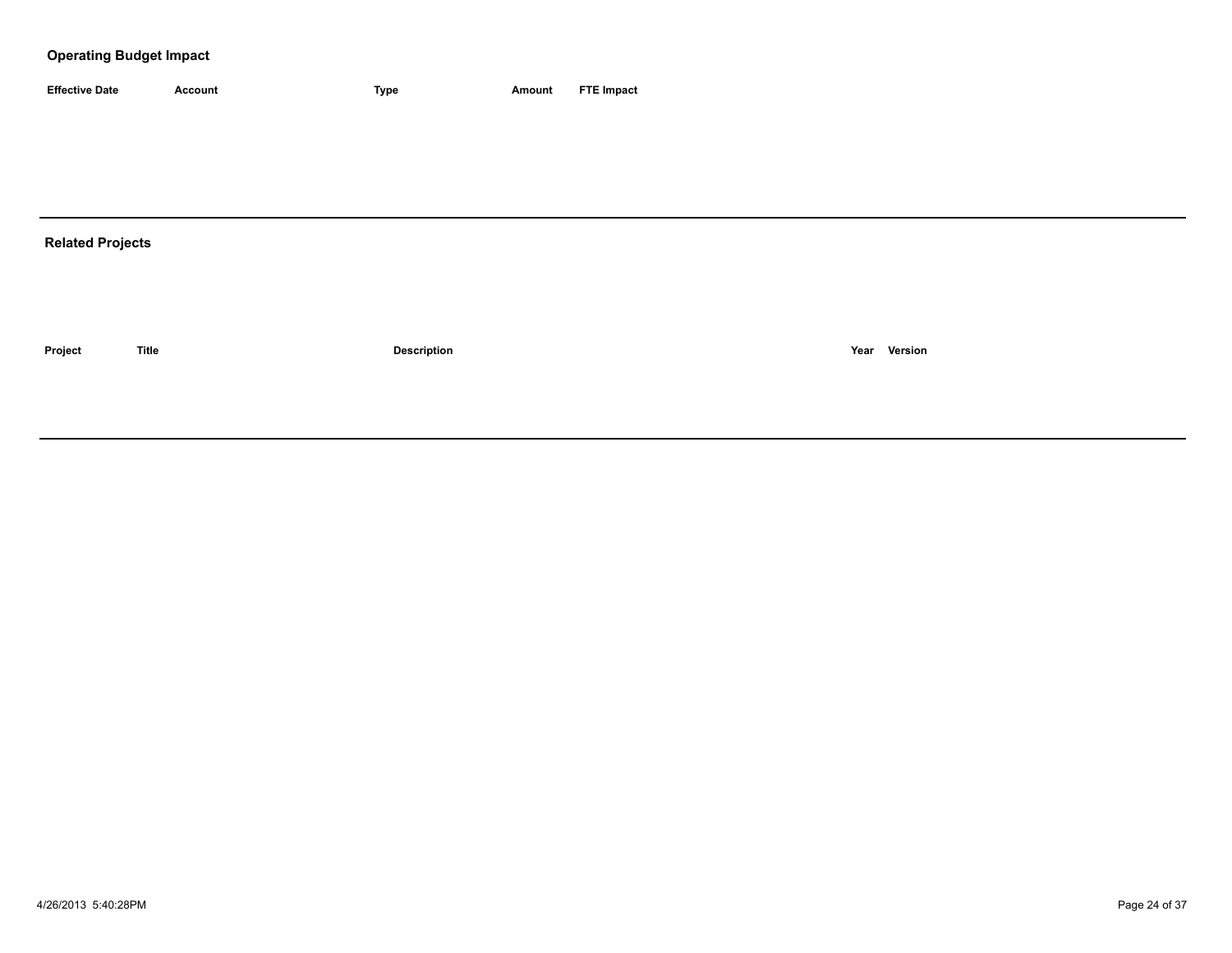#### **Project 983 - Details for Budget Year 2013**

| <b>Project</b>    | 983                                       | Title             | <b>WTF Capacity Upgrade</b> |      |  |
|-------------------|-------------------------------------------|-------------------|-----------------------------|------|--|
| <b>Asset Type</b> | Water treatment plants and pun Department |                   | Utility Engineering         |      |  |
| <b>Start Date</b> |                                           | <b>Completion</b> | <b>Year Identified</b>      | 2007 |  |
| <b>Manager</b>    |                                           | <b>Partner</b>    |                             |      |  |
| <b>Regions</b>    |                                           |                   |                             |      |  |

**Description** This project is for capacity upgrades at the Water Treatment Facility.

**Comments** The two issues that all Water Treatment facilities face are water quality and water quantity . This budget allocation will address the capacity issue over a number of years and provide for the necessary planning and capital expenditures required to meet future water demands.

The Brandon Water Treatment facility currently meets the city's demand for water and meets current water quality requirements with the exception of seasonal variation in disinfection byproduct generation. The plant has been maintained and upgraded over the years but the main components range in age from 35 to 60 years old. The treatment technology is still current but advances in water treatment have been made in the past few decades. The water demand of Maple Leaf essentially used the plant's reserve capacity and in 1998 a decision was made to utilize the existing infrastructure with some capacity enhancements to restore the reserve capacity (as opposed to constructing a new plant or adding on to the current plant). More than a decade has passed and it is now the time to conduct a study for the long term needs for Brandon's water supply. There are essentially two options for the future; construct a new facility or enhance the existing facility. The most probable result will be a hybrid of both options. In 2013 it is proposed to formulate the terms of reference to conduct an expression of interest from various consultant's which will be used to select a consultant in 2013 to conduct a Master Plan for the Brandon Water Treatment facility. The following discussion and schedule of improvements are provided simply for budget purposes and will be refined during the Master Plan Study.

The Water Treatment Facility is constructed of three separate water treatment plants or trains under one roof . Each of these plants can operate independently or in any combination which allows for a robust operation with a high level of redundancy. Each of these three plants contain the same process technology which includes a solids contact reactor, followed by filtration and disinfection. The solids contact units are referred to as the reactors and perform the function of removing particles from the water as well as soften the water.

All of the reactors operate on the same principle of mixing a variety of chemicals into the water which allows for mechanical water purification through the development of a sludge blanket and chemical precipitation for softening. The physical appearance of each reactor is different based on the manufacturer's design, however they all contain a large concrete tank with mechanical devices mounted inside the tanks.

Each plant or process train each contain their own reactor for a total of three reactors. All of the reactors can be refurbished using current technology to increase their water treatment capacity. The reactors are fed a supply of raw water through a system of pumps referred to as low lift pumps. These pumps and their resulting piping network feed the water treatment facility with its untreated water supply by lifting the water and allowing the water to flow through the facility by gravity.

Reactor 2 was upgraded in 2007, reactor 1 was ugraded in 2009 which resulted in an increase of water productivity of 13 MLD or 24% of total plant capacity. There is the opportunity to upgrade Reactor 3 to increase it's capacity by an additional 13 MLD. The long term plan calls to add a 40 MLD plant in 2020 and decommission plants 1 and 2 and add an additional 40 MLD plant in 2035 and decommission plant 3. Additional storage, 18 ML, will be added in 2025 at the Ninth St Reservoir.

#### **Budget Version Details**

**Budget Year Version Active** 2,013 2013 Proposed <sup>Y</sup>

**Status** Council Review

#### **Description**

**Locked** No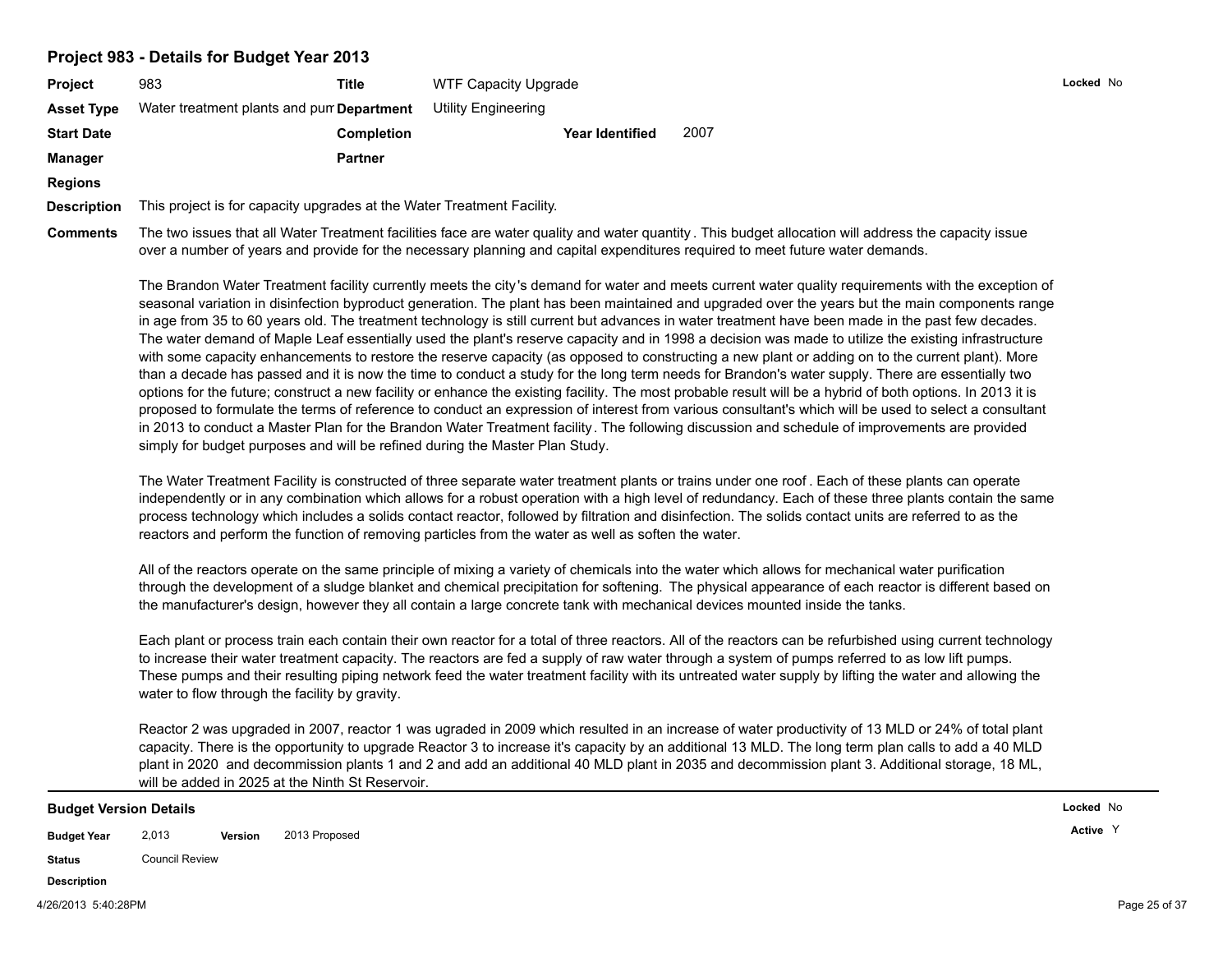#### **Comments**

#### **Expenses**

| Account         | <b>Description</b>                       | 2013 | 2014 | 2015 | 2016 | 2017 | 2018 | 2019 | 2020       | 2021        | 2022            |
|-----------------|------------------------------------------|------|------|------|------|------|------|------|------------|-------------|-----------------|
| 0019            | reactor #1 eng services                  | \$0  | \$0  | \$0  | \$0  | \$0  | \$0  | \$0  | <b>\$0</b> | \$0         | <b>SC</b>       |
| 200             | 2009 projects                            | \$0  | \$0  | \$0  | \$0  | \$0  | \$0  | \$0  | \$0        | \$0         | \$ <sub>6</sub> |
| 200             | 40 MLD Plant A decommission<br>plant 1&2 | \$0  | \$0  | \$0  | \$0  | \$0  | \$0  | \$0  | \$0        | \$0         | \$C             |
| 200             | 40 MLD Plant B decommission<br>plant 3   | \$0  | \$0  | \$0  | \$0  | \$0  | \$0  | \$0  | \$0        | \$0         | \$C             |
| 200             | Ninth St Reservoir                       | \$0  | \$0  | \$0  | \$0  | \$0  | \$0  | \$0  | \$0        | \$0         | \$C             |
| 200             | reactor #1 change order #1               | \$0  | \$0  | \$0  | \$0  | \$0  | \$0  | \$0  | \$0        | \$0         | \$f             |
| 200             | reactor #1 constructed value             | \$0  | \$0  | \$0  | \$0  | \$0  | \$0  | \$0  | \$0        | \$0         | \$1             |
| 200             | reactor #1 contingency                   | \$0  | \$0  | \$0  | \$0  | \$0  | \$0  | \$0  | \$0        | \$0         | \$C             |
| 200             | reactor #1 pipeline                      | \$0  | \$0  | \$0  | \$0  | \$0  | \$0  | \$0  | \$0        | \$0         | \$C             |
| 200             | Reactor #3                               | \$0  | \$0  | \$0  | \$0  | \$0  | \$0  | \$0  | <b>\$0</b> | \$2,200,000 | \$C             |
|                 | <b>Total Expenses</b>                    | \$0  | \$0  | \$0  | \$0  | \$0  | \$0  | \$0  | \$0        | \$2,200,000 | \$0             |
| <b>Revenues</b> |                                          |      |      |      |      |      |      |      |            |             |                 |
| <b>Account</b>  | <b>Description</b>                       | 2013 | 2014 | 2015 | 2016 | 2017 | 2018 | 2019 | 2020       | 2021        | 2022            |
| 21.2608         |                                          | \$0  | \$0  | \$0  | \$0  | \$0  | \$0  | \$0  | \$0        | \$0         | \$0             |
| 22.3950         |                                          | \$0  | \$0  | \$0  | \$0  | \$0  | \$0  | \$0  | \$0        | \$0         | \$0             |
| 23.1541         |                                          | \$0  | \$0  | \$0  | \$0  | \$0  | \$0  | \$0  | \$0        | \$2,200,000 | \$0             |
|                 | <b>Total Revenues</b>                    | \$0  | \$0  | \$0  | \$0  | \$0  | \$0  | \$0  | \$0        | \$2,200,000 | \$0             |
|                 |                                          |      |      |      |      |      |      |      |            |             |                 |

**Ranks**

**Description Value Comment**

**Operating Budget Impact**

**Effective Date Account Type Amount FTE Impact**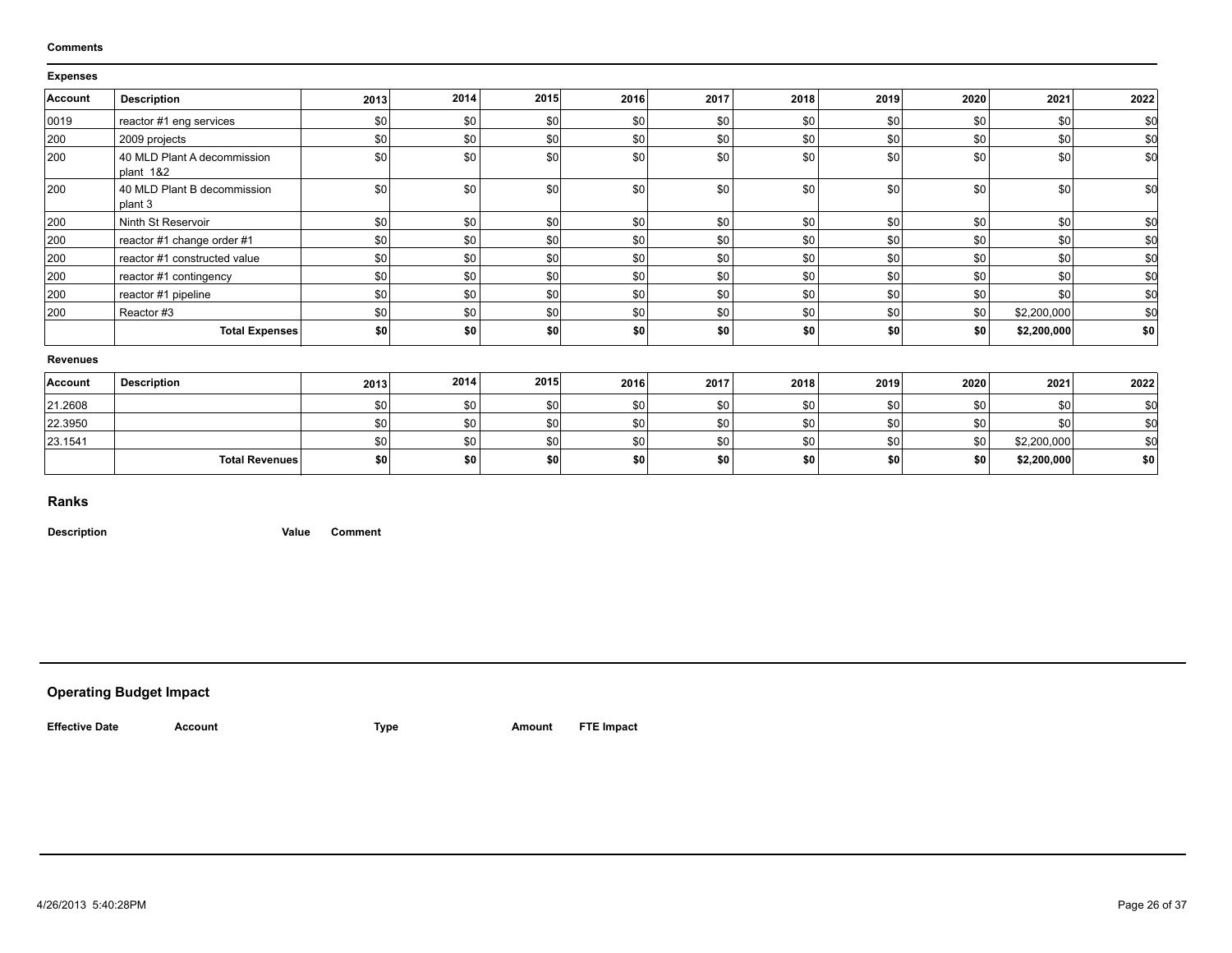#### **Related Projects**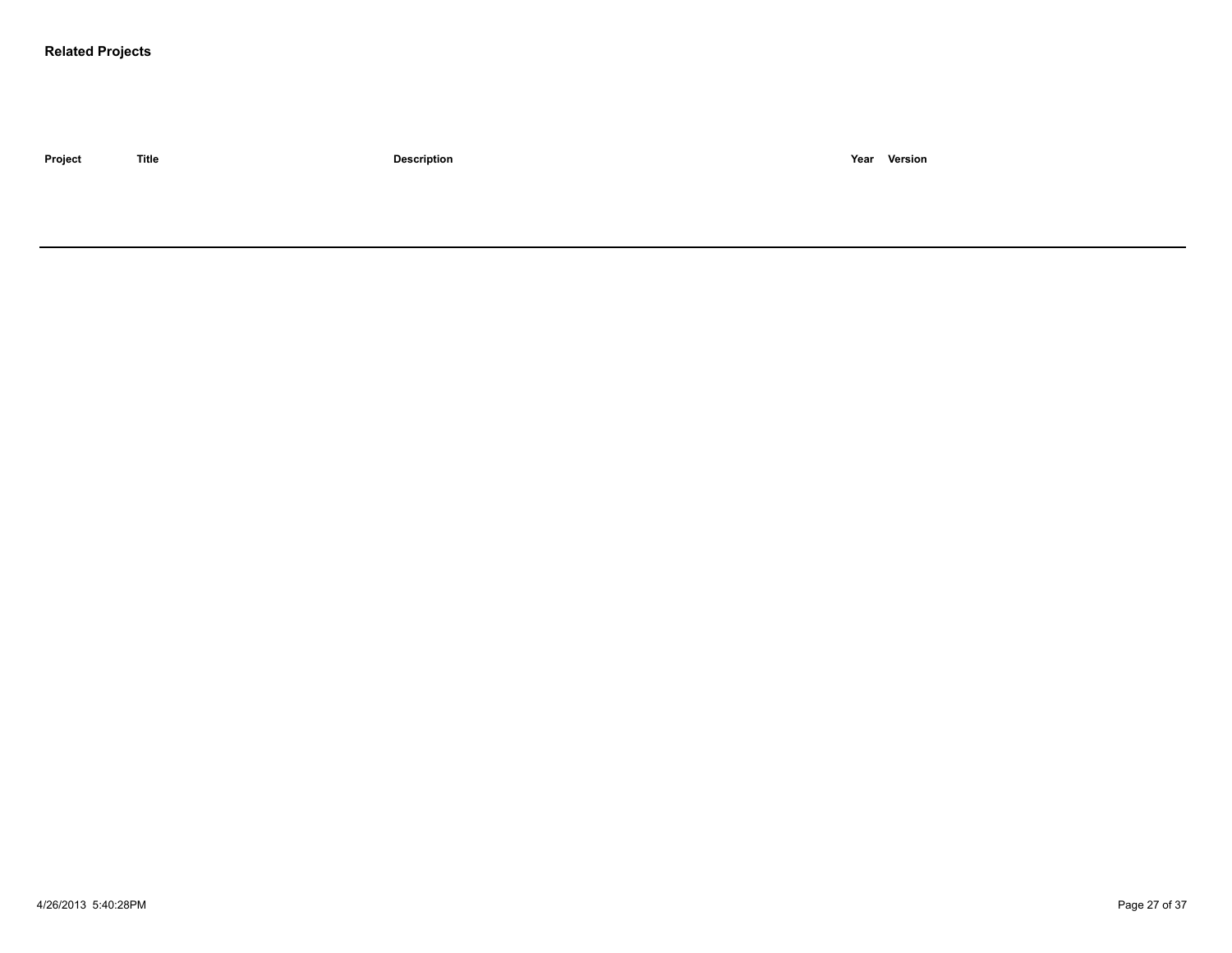# **Project 986 - Details for Budget Year 2013**

| Project                                                                                                                                                                                                   | 986                                                                                                                                                                                                                                                                                                                                                                                                                                                                                                                                                                                                                                                                                                                                                                                                                                                                                                                                                                                                                                                                                                                             | <b>Title</b>   |           | WTF Disinfection Implementation |                        |      |             |             |             | Locked No   |                                                |
|-----------------------------------------------------------------------------------------------------------------------------------------------------------------------------------------------------------|---------------------------------------------------------------------------------------------------------------------------------------------------------------------------------------------------------------------------------------------------------------------------------------------------------------------------------------------------------------------------------------------------------------------------------------------------------------------------------------------------------------------------------------------------------------------------------------------------------------------------------------------------------------------------------------------------------------------------------------------------------------------------------------------------------------------------------------------------------------------------------------------------------------------------------------------------------------------------------------------------------------------------------------------------------------------------------------------------------------------------------|----------------|-----------|---------------------------------|------------------------|------|-------------|-------------|-------------|-------------|------------------------------------------------|
| <b>Asset Type</b>                                                                                                                                                                                         | Water treatment plants and pur Department                                                                                                                                                                                                                                                                                                                                                                                                                                                                                                                                                                                                                                                                                                                                                                                                                                                                                                                                                                                                                                                                                       |                |           | <b>Utility Engineering</b>      |                        |      |             |             |             |             |                                                |
| <b>Start Date</b>                                                                                                                                                                                         |                                                                                                                                                                                                                                                                                                                                                                                                                                                                                                                                                                                                                                                                                                                                                                                                                                                                                                                                                                                                                                                                                                                                 | Completion     |           |                                 | <b>Year Identified</b> | 2008 |             |             |             |             |                                                |
| Manager                                                                                                                                                                                                   | Ian Christiansen 729-2217                                                                                                                                                                                                                                                                                                                                                                                                                                                                                                                                                                                                                                                                                                                                                                                                                                                                                                                                                                                                                                                                                                       | <b>Partner</b> |           |                                 |                        |      |             |             |             |             |                                                |
|                                                                                                                                                                                                           |                                                                                                                                                                                                                                                                                                                                                                                                                                                                                                                                                                                                                                                                                                                                                                                                                                                                                                                                                                                                                                                                                                                                 |                |           |                                 |                        |      |             |             |             |             |                                                |
| <b>Regions</b>                                                                                                                                                                                            |                                                                                                                                                                                                                                                                                                                                                                                                                                                                                                                                                                                                                                                                                                                                                                                                                                                                                                                                                                                                                                                                                                                                 |                |           |                                 |                        |      |             |             |             |             |                                                |
| <b>Description</b>                                                                                                                                                                                        | This project is for Water Treatment Facility disinfection upgrades.                                                                                                                                                                                                                                                                                                                                                                                                                                                                                                                                                                                                                                                                                                                                                                                                                                                                                                                                                                                                                                                             |                |           |                                 |                        |      |             |             |             |             |                                                |
| <b>Comments</b>                                                                                                                                                                                           | The Water Treatment Facility relies on chlorine and ultra violet light for disinfection. The chlorine disinfection system is dated and does not meet<br>current provincial regulations. This budget allocation will exist for a number of years and will address the disinfection issues at the Water Treatment<br>Facility.                                                                                                                                                                                                                                                                                                                                                                                                                                                                                                                                                                                                                                                                                                                                                                                                    |                |           |                                 |                        |      |             |             |             |             |                                                |
|                                                                                                                                                                                                           | The two main chlorine disinfection issues facing the Water Treatment Facility is the chlorine contact time and the generation of disinfection<br>byproducts. The amount of time that the chlorine remains in contact with the water can be corrected by adding baffles in the storage reservoir that<br>feeds the high lift pumps. The second issue of disinfection byproducts is more difficult and potentially more costly to overcome. Currently two<br>alternatives are being explored namely the replacement of chlorine disinfection with the use of chloramination and secondly blending ground water<br>with river water to reduce the organic matter in the raw water which in turn will reduce disinfection byproducts. A study will need to be completed<br>which will determine if the blended water will result in lowered byproducts and if the water is suitable for disinfection by employing chloramination.<br>Another alternative is to use a liquid form of chlorine as opposed to gaseous chlorine. Once the disinfection method is determined a chemical<br>storage building will need to be constructed. |                |           |                                 |                        |      |             |             |             |             |                                                |
|                                                                                                                                                                                                           |                                                                                                                                                                                                                                                                                                                                                                                                                                                                                                                                                                                                                                                                                                                                                                                                                                                                                                                                                                                                                                                                                                                                 |                |           |                                 |                        |      |             |             |             | Locked No   |                                                |
|                                                                                                                                                                                                           |                                                                                                                                                                                                                                                                                                                                                                                                                                                                                                                                                                                                                                                                                                                                                                                                                                                                                                                                                                                                                                                                                                                                 |                |           |                                 |                        |      |             |             |             |             |                                                |
|                                                                                                                                                                                                           |                                                                                                                                                                                                                                                                                                                                                                                                                                                                                                                                                                                                                                                                                                                                                                                                                                                                                                                                                                                                                                                                                                                                 |                |           |                                 |                        |      |             |             |             |             |                                                |
|                                                                                                                                                                                                           | 2,013<br>Version                                                                                                                                                                                                                                                                                                                                                                                                                                                                                                                                                                                                                                                                                                                                                                                                                                                                                                                                                                                                                                                                                                                | 2013 Proposed  |           |                                 |                        |      |             |             |             | Active Y    |                                                |
|                                                                                                                                                                                                           | <b>Council Review</b>                                                                                                                                                                                                                                                                                                                                                                                                                                                                                                                                                                                                                                                                                                                                                                                                                                                                                                                                                                                                                                                                                                           |                |           |                                 |                        |      |             |             |             |             |                                                |
|                                                                                                                                                                                                           |                                                                                                                                                                                                                                                                                                                                                                                                                                                                                                                                                                                                                                                                                                                                                                                                                                                                                                                                                                                                                                                                                                                                 |                |           |                                 |                        |      |             |             |             |             |                                                |
|                                                                                                                                                                                                           |                                                                                                                                                                                                                                                                                                                                                                                                                                                                                                                                                                                                                                                                                                                                                                                                                                                                                                                                                                                                                                                                                                                                 |                |           |                                 |                        |      |             |             |             |             |                                                |
|                                                                                                                                                                                                           |                                                                                                                                                                                                                                                                                                                                                                                                                                                                                                                                                                                                                                                                                                                                                                                                                                                                                                                                                                                                                                                                                                                                 |                |           |                                 |                        |      |             |             |             |             |                                                |
|                                                                                                                                                                                                           | <b>Description</b>                                                                                                                                                                                                                                                                                                                                                                                                                                                                                                                                                                                                                                                                                                                                                                                                                                                                                                                                                                                                                                                                                                              | 2013           | 2014      | 2015                            | 2016                   | 2017 | 2018        | 2019        | 2020        | 2021        | 2022                                           |
|                                                                                                                                                                                                           | <b>Bench Review</b>                                                                                                                                                                                                                                                                                                                                                                                                                                                                                                                                                                                                                                                                                                                                                                                                                                                                                                                                                                                                                                                                                                             | \$0            | \$0       | \$0                             | \$0                    | \$0  | \$0         | \$0         | \$0         | \$0         | \$0                                            |
|                                                                                                                                                                                                           | Blending well water                                                                                                                                                                                                                                                                                                                                                                                                                                                                                                                                                                                                                                                                                                                                                                                                                                                                                                                                                                                                                                                                                                             | \$0            | \$0       | \$0                             | \$0                    | \$0  | \$0         | \$0         | \$0         | \$0         | \$d                                            |
|                                                                                                                                                                                                           | <b>Chloramination Predesign</b>                                                                                                                                                                                                                                                                                                                                                                                                                                                                                                                                                                                                                                                                                                                                                                                                                                                                                                                                                                                                                                                                                                 | \$0            | \$0       | \$0                             | \$0                    | \$0  | \$0         | \$0         | \$0         | \$0         | \$d                                            |
|                                                                                                                                                                                                           | <b>Chlorine Facility Engineering</b>                                                                                                                                                                                                                                                                                                                                                                                                                                                                                                                                                                                                                                                                                                                                                                                                                                                                                                                                                                                                                                                                                            | \$0            | \$150,000 | \$0                             | \$0                    | \$0  | \$0         | \$0         | \$0         | $ $ \$0     | \$d                                            |
|                                                                                                                                                                                                           | Intake structure detailed design                                                                                                                                                                                                                                                                                                                                                                                                                                                                                                                                                                                                                                                                                                                                                                                                                                                                                                                                                                                                                                                                                                | \$0            | \$0       | \$0                             | \$250,000              | \$0  | \$0         | \$0         | \$0         | \$0         |                                                |
|                                                                                                                                                                                                           | Chlorine Facility Engineering &<br>Construction                                                                                                                                                                                                                                                                                                                                                                                                                                                                                                                                                                                                                                                                                                                                                                                                                                                                                                                                                                                                                                                                                 | \$0            | \$0       | \$3,500,000                     | \$0                    | \$0  | \$0         | \$0         | \$0         | \$0         |                                                |
|                                                                                                                                                                                                           | Head end works alternate<br>disinfection                                                                                                                                                                                                                                                                                                                                                                                                                                                                                                                                                                                                                                                                                                                                                                                                                                                                                                                                                                                                                                                                                        | \$0            | \$0       | \$0                             | \$0                    | \$0  | \$3,500,000 | \$0         | \$0         | \$0         |                                                |
|                                                                                                                                                                                                           | Hydraulic upgrade                                                                                                                                                                                                                                                                                                                                                                                                                                                                                                                                                                                                                                                                                                                                                                                                                                                                                                                                                                                                                                                                                                               | \$0            | \$0       | \$0                             | <b>\$0</b>             | \$0  | \$0         | \$0         | \$0         | \$0         |                                                |
| <b>Budget Version Details</b><br><b>Budget Year</b><br><b>Status</b><br><b>Description</b><br><b>Comments</b><br><b>Expenses</b><br>Account<br>0019<br>0019<br>0019<br>0019<br>0019<br>200<br>200<br> 200 | Total Expenses                                                                                                                                                                                                                                                                                                                                                                                                                                                                                                                                                                                                                                                                                                                                                                                                                                                                                                                                                                                                                                                                                                                  | \$0            | \$150,000 | \$3,500,000                     | \$250,000              | \$0  | \$3,500,000 | \$0         | \$0         | \$0         |                                                |
|                                                                                                                                                                                                           |                                                                                                                                                                                                                                                                                                                                                                                                                                                                                                                                                                                                                                                                                                                                                                                                                                                                                                                                                                                                                                                                                                                                 |                |           |                                 |                        |      |             |             |             |             |                                                |
| <b>Revenues</b><br>Account                                                                                                                                                                                | <b>Description</b>                                                                                                                                                                                                                                                                                                                                                                                                                                                                                                                                                                                                                                                                                                                                                                                                                                                                                                                                                                                                                                                                                                              |                | 2014      | 2015                            | 2016                   | 2017 | 2018        |             |             |             |                                                |
| 21.2608                                                                                                                                                                                                   |                                                                                                                                                                                                                                                                                                                                                                                                                                                                                                                                                                                                                                                                                                                                                                                                                                                                                                                                                                                                                                                                                                                                 | 2013<br>\$0    | \$0       | \$3,500,000                     | \$0                    | \$0  | \$3,500,000 | 2019<br>\$0 | 2020<br>\$0 | 2021<br>\$0 | \$d<br>\$d<br>\$d<br>\$Q<br>\$0<br>2022<br>\$0 |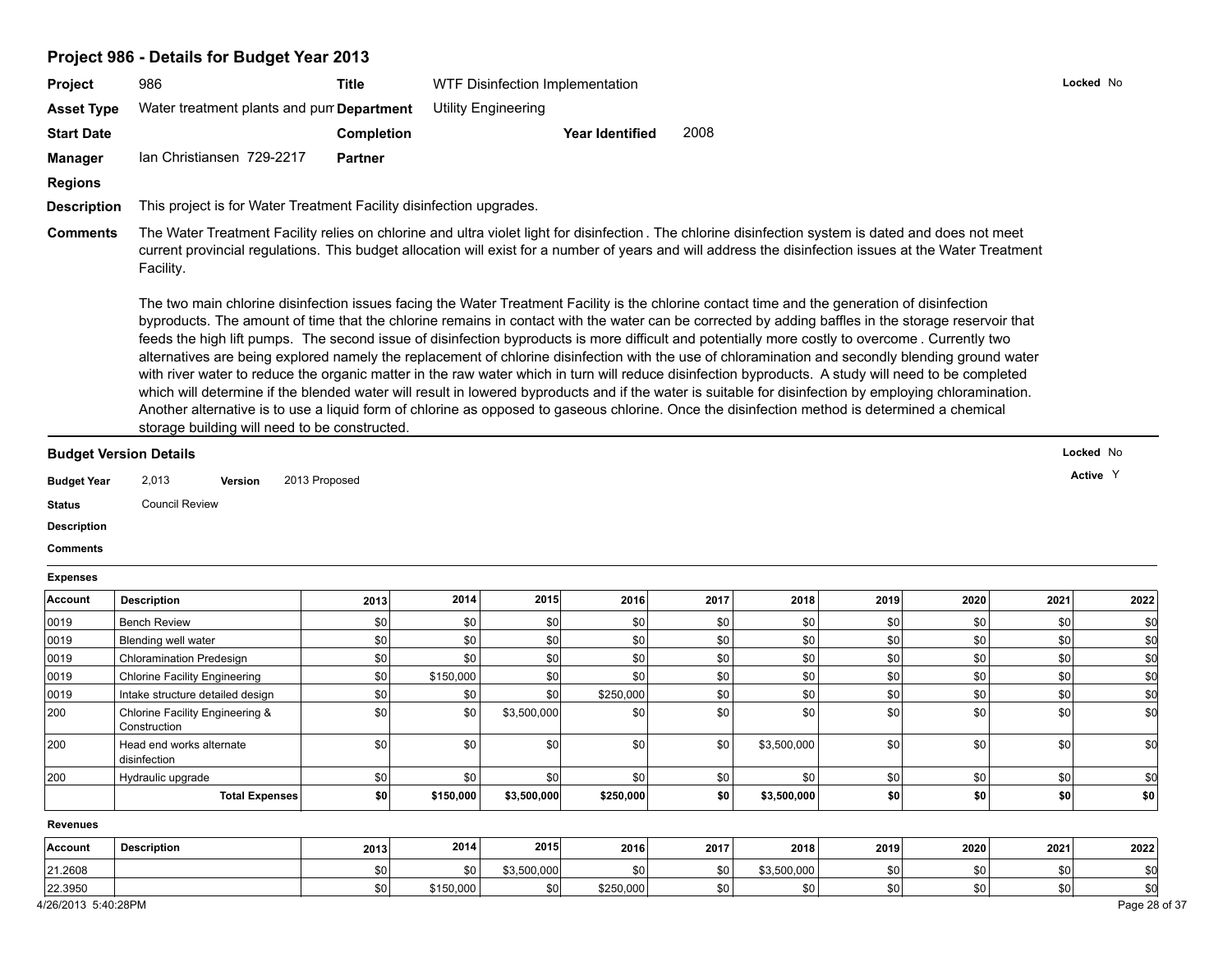| 123.154 |                       | \$O              |          | ווש         |           |           |             | SO I | \$0        |     |           |  |
|---------|-----------------------|------------------|----------|-------------|-----------|-----------|-------------|------|------------|-----|-----------|--|
|         | <b>Total Revenues</b> | <b>COL</b><br>wv | ነ150,000 | \$3,500,000 | \$250,000 | <b>SO</b> | \$3,500,000 | \$0  | <b>\$0</b> | . . | <b>SO</b> |  |

**Description Value Comment**

# **Operating Budget Impact**

Account **ETE Impact CONS EXECUTE:** Type **Amount FTE Impact** 

**Related Projects**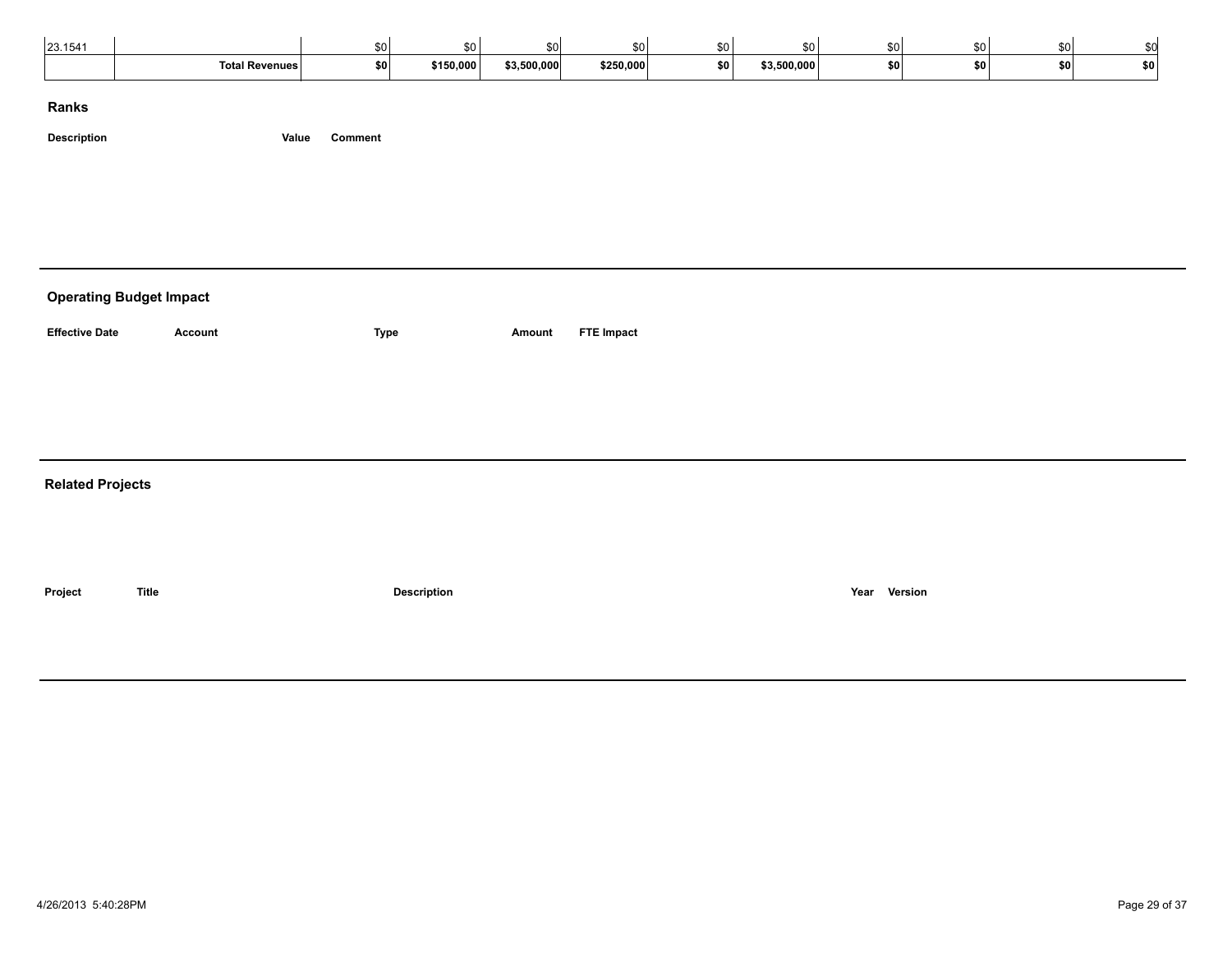# **Project 13 - Details for Budget Year 2013**

| Project            | 13                                                                                                                                                                                                                                                                                                                                                                                                                                                                                                                                                                                                                                                                                                                                                                                                                                                                                                                                                                                                                                                                                                                                                                                                                                                                                                                                                                                                                                                                                                                                                                                                                                                                       | <b>Title</b>      |      | <b>WTF Emergency Water Supply</b> |                        |           |      |      |             |      | Locked No   |
|--------------------|--------------------------------------------------------------------------------------------------------------------------------------------------------------------------------------------------------------------------------------------------------------------------------------------------------------------------------------------------------------------------------------------------------------------------------------------------------------------------------------------------------------------------------------------------------------------------------------------------------------------------------------------------------------------------------------------------------------------------------------------------------------------------------------------------------------------------------------------------------------------------------------------------------------------------------------------------------------------------------------------------------------------------------------------------------------------------------------------------------------------------------------------------------------------------------------------------------------------------------------------------------------------------------------------------------------------------------------------------------------------------------------------------------------------------------------------------------------------------------------------------------------------------------------------------------------------------------------------------------------------------------------------------------------------------|-------------------|------|-----------------------------------|------------------------|-----------|------|------|-------------|------|-------------|
| <b>Asset Type</b>  | Water treatment plants and pun Department                                                                                                                                                                                                                                                                                                                                                                                                                                                                                                                                                                                                                                                                                                                                                                                                                                                                                                                                                                                                                                                                                                                                                                                                                                                                                                                                                                                                                                                                                                                                                                                                                                |                   |      | <b>Utility Engineering</b>        |                        |           |      |      |             |      |             |
| <b>Start Date</b>  |                                                                                                                                                                                                                                                                                                                                                                                                                                                                                                                                                                                                                                                                                                                                                                                                                                                                                                                                                                                                                                                                                                                                                                                                                                                                                                                                                                                                                                                                                                                                                                                                                                                                          | <b>Completion</b> |      |                                   | <b>Year Identified</b> | 2009      |      |      |             |      |             |
| <b>Manager</b>     | lan Christiansen<br>729-2217                                                                                                                                                                                                                                                                                                                                                                                                                                                                                                                                                                                                                                                                                                                                                                                                                                                                                                                                                                                                                                                                                                                                                                                                                                                                                                                                                                                                                                                                                                                                                                                                                                             | <b>Partner</b>    |      |                                   |                        |           |      |      |             |      |             |
| <b>Regions</b>     |                                                                                                                                                                                                                                                                                                                                                                                                                                                                                                                                                                                                                                                                                                                                                                                                                                                                                                                                                                                                                                                                                                                                                                                                                                                                                                                                                                                                                                                                                                                                                                                                                                                                          |                   |      |                                   |                        |           |      |      |             |      |             |
| <b>Description</b> | This project is for ensuring that an emergency water supply is available by means of using alternate power.                                                                                                                                                                                                                                                                                                                                                                                                                                                                                                                                                                                                                                                                                                                                                                                                                                                                                                                                                                                                                                                                                                                                                                                                                                                                                                                                                                                                                                                                                                                                                              |                   |      |                                   |                        |           |      |      |             |      |             |
| <b>Comments</b>    | In the past several years, emergency response planning and training has been moved into a more detailed and somewhat more sophisticated<br>planing exercise. No longer are plans developed that simply rely on another utility's ability to provide their respective services. Plans have now<br>advanced to the next level to where there is less reliance on the water utility to produce water or the power utility to produce power. The current level<br>of planning that is being conducted by the City of Brandon and others is simply not to rely on Manitoba Hydro for power and Manitoba Hydro is<br>responding by stating that we, as all customers, should plan beyond Manitoba Hydro's ability to provide electric power. In our past planning we had<br>discounted the use of a generator set that would supply 100% of the Water Treatment Facility power needs as an expensive plan for very low risk.<br>Now the risk formula has changed by our power supplier advising that we may wish to plan for our own power needs.<br>This budget allocation will allow for the installation of a generator set at the Water Treatment Facility that will provide 100% of the power demand and<br>will also provide for a gen set to be installed at the 13th St Booster Station and a gen set installed at the 34th St Station as well. At one time no<br>alternate power supply was proposed for the 34th St Booster Station as adequate fire flows can be provided in an emergency situation by adjusting<br>the flow from the Ninth St reservoir, however this now not the case due to system growth. This budget allocation also includes adding alternate |                   |      |                                   |                        |           |      |      |             |      |             |
|                    | power supplies to the wells.<br>The Alternate Power supply is an integral portion of our over all emergency water supply plan. This budget allocation will bring to an end all of the                                                                                                                                                                                                                                                                                                                                                                                                                                                                                                                                                                                                                                                                                                                                                                                                                                                                                                                                                                                                                                                                                                                                                                                                                                                                                                                                                                                                                                                                                    |                   |      |                                   |                        |           |      |      |             |      |             |
|                    | Water Utilities alternate power and water supply demands.                                                                                                                                                                                                                                                                                                                                                                                                                                                                                                                                                                                                                                                                                                                                                                                                                                                                                                                                                                                                                                                                                                                                                                                                                                                                                                                                                                                                                                                                                                                                                                                                                |                   |      |                                   |                        |           |      |      |             |      |             |
|                    | <b>Budget Version Details</b>                                                                                                                                                                                                                                                                                                                                                                                                                                                                                                                                                                                                                                                                                                                                                                                                                                                                                                                                                                                                                                                                                                                                                                                                                                                                                                                                                                                                                                                                                                                                                                                                                                            |                   |      |                                   |                        |           |      |      |             |      | Locked No   |
| <b>Budget Year</b> | 2,013<br>Version                                                                                                                                                                                                                                                                                                                                                                                                                                                                                                                                                                                                                                                                                                                                                                                                                                                                                                                                                                                                                                                                                                                                                                                                                                                                                                                                                                                                                                                                                                                                                                                                                                                         | 2013 Proposed     |      |                                   |                        |           |      |      |             |      | Active Y    |
| <b>Status</b>      | <b>Council Review</b>                                                                                                                                                                                                                                                                                                                                                                                                                                                                                                                                                                                                                                                                                                                                                                                                                                                                                                                                                                                                                                                                                                                                                                                                                                                                                                                                                                                                                                                                                                                                                                                                                                                    |                   |      |                                   |                        |           |      |      |             |      |             |
| <b>Description</b> |                                                                                                                                                                                                                                                                                                                                                                                                                                                                                                                                                                                                                                                                                                                                                                                                                                                                                                                                                                                                                                                                                                                                                                                                                                                                                                                                                                                                                                                                                                                                                                                                                                                                          |                   |      |                                   |                        |           |      |      |             |      |             |
| <b>Comments</b>    |                                                                                                                                                                                                                                                                                                                                                                                                                                                                                                                                                                                                                                                                                                                                                                                                                                                                                                                                                                                                                                                                                                                                                                                                                                                                                                                                                                                                                                                                                                                                                                                                                                                                          |                   |      |                                   |                        |           |      |      |             |      |             |
| <b>Expenses</b>    |                                                                                                                                                                                                                                                                                                                                                                                                                                                                                                                                                                                                                                                                                                                                                                                                                                                                                                                                                                                                                                                                                                                                                                                                                                                                                                                                                                                                                                                                                                                                                                                                                                                                          |                   |      |                                   |                        |           |      |      |             |      |             |
| Account            | <b>Description</b>                                                                                                                                                                                                                                                                                                                                                                                                                                                                                                                                                                                                                                                                                                                                                                                                                                                                                                                                                                                                                                                                                                                                                                                                                                                                                                                                                                                                                                                                                                                                                                                                                                                       | 2013              | 2014 | 2015                              | 2016                   | 2017      | 2018 | 2019 | 2020        | 2021 | 2022        |
| 200                | 13th Station Gen Set                                                                                                                                                                                                                                                                                                                                                                                                                                                                                                                                                                                                                                                                                                                                                                                                                                                                                                                                                                                                                                                                                                                                                                                                                                                                                                                                                                                                                                                                                                                                                                                                                                                     | \$0               | \$0  | \$0                               | \$0                    | \$900,000 | \$0  | \$0  | \$0         | \$0  | \$0         |
| 200                | 34th St Station Gen Set                                                                                                                                                                                                                                                                                                                                                                                                                                                                                                                                                                                                                                                                                                                                                                                                                                                                                                                                                                                                                                                                                                                                                                                                                                                                                                                                                                                                                                                                                                                                                                                                                                                  | \$0               | \$0  | \$0                               | \$0                    | \$0       | \$0  | \$0  | \$0         | \$0  | \$d         |
| 200                | Wells (2) Gen Sets                                                                                                                                                                                                                                                                                                                                                                                                                                                                                                                                                                                                                                                                                                                                                                                                                                                                                                                                                                                                                                                                                                                                                                                                                                                                                                                                                                                                                                                                                                                                                                                                                                                       | \$0               | \$0  | \$0                               | \$0                    | \$0       | \$0  | \$0  | \$1,300,000 | \$0  | \$1,000,000 |
| 200                | <b>WTF Gen Set</b>                                                                                                                                                                                                                                                                                                                                                                                                                                                                                                                                                                                                                                                                                                                                                                                                                                                                                                                                                                                                                                                                                                                                                                                                                                                                                                                                                                                                                                                                                                                                                                                                                                                       | \$705,000         | \$0  | \$0                               | \$0                    | \$0       | \$0  | \$0  | \$0         | \$0  | \$0         |
|                    | <b>Total Expenses</b>                                                                                                                                                                                                                                                                                                                                                                                                                                                                                                                                                                                                                                                                                                                                                                                                                                                                                                                                                                                                                                                                                                                                                                                                                                                                                                                                                                                                                                                                                                                                                                                                                                                    | \$705,000         | \$0  | \$0                               | \$0                    | \$900,000 | \$0  | \$0  | \$1,300,000 | \$0  | \$1,000,000 |
| <b>Revenues</b>    |                                                                                                                                                                                                                                                                                                                                                                                                                                                                                                                                                                                                                                                                                                                                                                                                                                                                                                                                                                                                                                                                                                                                                                                                                                                                                                                                                                                                                                                                                                                                                                                                                                                                          |                   |      |                                   |                        |           |      |      |             |      |             |
| Account            | <b>Description</b>                                                                                                                                                                                                                                                                                                                                                                                                                                                                                                                                                                                                                                                                                                                                                                                                                                                                                                                                                                                                                                                                                                                                                                                                                                                                                                                                                                                                                                                                                                                                                                                                                                                       | 2013              | 2014 | 2015                              | 2016                   | 2017      | 2018 | 2019 | 2020        | 2021 | 2022        |
| 23.1541            | <b>Water Distribution Reserve</b>                                                                                                                                                                                                                                                                                                                                                                                                                                                                                                                                                                                                                                                                                                                                                                                                                                                                                                                                                                                                                                                                                                                                                                                                                                                                                                                                                                                                                                                                                                                                                                                                                                        | \$705,000         | \$0  | \$0                               | \$0                    | \$900,000 | \$0  | \$0  | \$1,300,000 | \$0  | \$1,000,000 |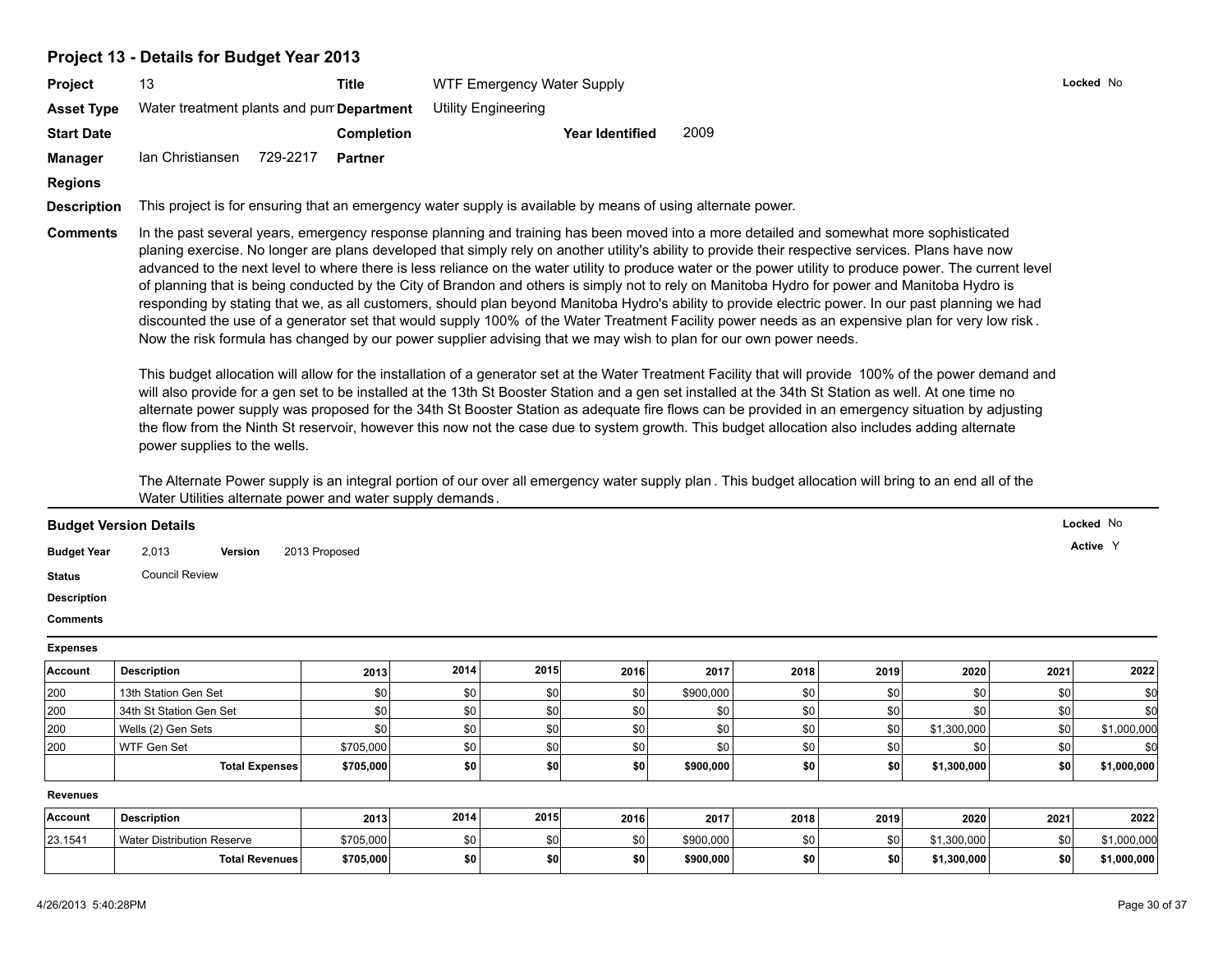| <b>Operating Budget Impact</b> |         |                    |        |                   |      |         |
|--------------------------------|---------|--------------------|--------|-------------------|------|---------|
| <b>Effective Date</b>          | Account | <b>Type</b>        | Amount | <b>FTE Impact</b> |      |         |
|                                |         |                    |        |                   |      |         |
|                                |         |                    |        |                   |      |         |
| <b>Related Projects</b>        |         |                    |        |                   |      |         |
|                                |         |                    |        |                   |      |         |
| Project                        | Title   | <b>Description</b> |        |                   | Year | Version |
|                                |         |                    |        |                   |      |         |
|                                |         |                    |        |                   |      |         |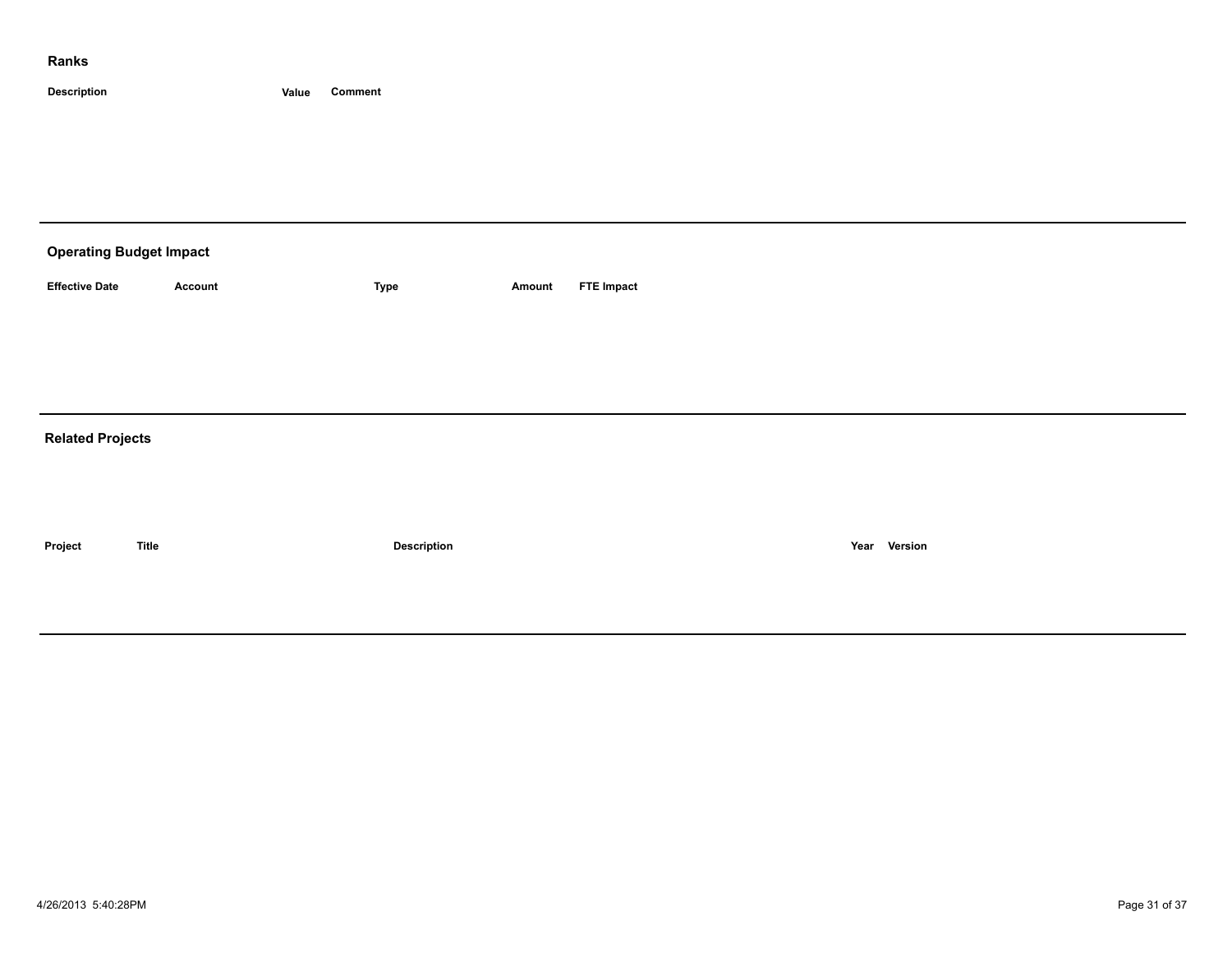# **Project 991 - Details for Budget Year 2013**

| <b>Project</b>     | 991                                                                                | Title          | WTF Filters Under Drain and Media Replacement                                                                                                                                                                                                                                                                                                                                                                                                                                                                                                                                                                                                                                                                                                                                                                                                                                                                      | Locked No |
|--------------------|------------------------------------------------------------------------------------|----------------|--------------------------------------------------------------------------------------------------------------------------------------------------------------------------------------------------------------------------------------------------------------------------------------------------------------------------------------------------------------------------------------------------------------------------------------------------------------------------------------------------------------------------------------------------------------------------------------------------------------------------------------------------------------------------------------------------------------------------------------------------------------------------------------------------------------------------------------------------------------------------------------------------------------------|-----------|
| <b>Asset Type</b>  | Water treatment plants and pun Department                                          |                | <b>Utility Engineering</b>                                                                                                                                                                                                                                                                                                                                                                                                                                                                                                                                                                                                                                                                                                                                                                                                                                                                                         |           |
| <b>Start Date</b>  |                                                                                    | Completion     | 2008<br>Year Identified                                                                                                                                                                                                                                                                                                                                                                                                                                                                                                                                                                                                                                                                                                                                                                                                                                                                                            |           |
| <b>Manager</b>     | Ian Christiansen 729-2217                                                          | <b>Partner</b> |                                                                                                                                                                                                                                                                                                                                                                                                                                                                                                                                                                                                                                                                                                                                                                                                                                                                                                                    |           |
| <b>Regions</b>     |                                                                                    |                |                                                                                                                                                                                                                                                                                                                                                                                                                                                                                                                                                                                                                                                                                                                                                                                                                                                                                                                    |           |
| <b>Description</b> | This project is for the upgrading of filters used at the Water Treatment Facility. |                |                                                                                                                                                                                                                                                                                                                                                                                                                                                                                                                                                                                                                                                                                                                                                                                                                                                                                                                    |           |
| <b>Comments</b>    | are required to keep the filters operating efficiently.                            |                | The Water Treatment Facility has a total of 16 sand filters used for water purification. These filters are arranged in banks and each bank works<br>independent of the others. The bank arrangement consists of filters 1-4, 5-8 and 9-16 and range in age from 1946, 1958 and 1975 respectively.<br>Each of the filters operate on the same principle and approximately the same filter rate. Since these filters have been installed the technology has<br>advanced and these filters can produce a greater quantity of water at a better quality with some upgrading. The upgrading will include the<br>replacement of the sand media, the under drains system as well as the filter cleaning equipment. The media supplied today has the ability to pass<br>more water per unit volume with increased water quality therefore an improved under drain system is required. The improved filter cleaning devices |           |

The budget allocation for 2015 includes developing a detailed design for all the filters. Budgets in 2017, 2018 & 2019 will be the actual filter upgrades.

| <b>Budget Version Details</b> |                       |         |               | Locked No                               |
|-------------------------------|-----------------------|---------|---------------|-----------------------------------------|
| <b>Budget Year</b>            | 2,013                 | Version | 2013 Proposed | Active Y<br>$\sim$ $\sim$ $\sim$ $\sim$ |
| <b>Status</b>                 | <b>Council Review</b> |         |               |                                         |

**Description**

**Comments**

**Expenses**

| .       |                                            |            |      |          |      |                  |             |             |      |      |           |
|---------|--------------------------------------------|------------|------|----------|------|------------------|-------------|-------------|------|------|-----------|
| Account | <b>Description</b>                         | 2013       | 2014 | 2015     | 2016 | 2017             | 2018        | 2019        | 2020 | 2021 | 2022      |
| 0019    | Develop Detailed Design for all<br>filters | \$0        | \$0  | \$30,000 | \$0  | \$0              | \$0         | \$0 l       | \$0  | \$0  | \$0       |
| 200     | Filters 5-8 Air Scour                      | \$0        |      |          | \$0  | \$250,000        | \$250,000   | \$0         | \$0  |      |           |
| 200     | Filters 5-8 Media                          | \$0        | \$0  |          | \$0  | \$560,000        | \$560,000   | \$0 l       | \$0  | \$0  |           |
| 200     | Filters 5-8 Under Drains                   | \$0        |      |          |      | \$780,000        | \$780,000   | ደሀ          | ደበ   | \$0  |           |
| 200     | Filters 9-16                               | \$0        |      |          | \$0  | \$0 <sub>1</sub> | \$0         | \$1,800,000 | \$0  | \$0  |           |
| 200     | <b>Filters Other</b>                       | \$0        |      |          |      | \$10,000         | \$10,000    |             | \$0  | \$0  |           |
|         | <b>Total Expenses</b>                      | <b>\$0</b> | \$0  | \$30,000 | \$0  | \$1,600,000      | \$1,600,000 | \$1,800,000 | \$0  | \$0  | <b>SO</b> |

**Revenues**

| Account | <b>Description</b>    | 2013 | 2014             | 2015     | 2016             | 2017        | 2018        | 2019        | 2020 | 2021      | 2022 |
|---------|-----------------------|------|------------------|----------|------------------|-------------|-------------|-------------|------|-----------|------|
| 23.1541 |                       | ደሀ   | \$0 <sub>1</sub> | \$30,000 | \$0 <sub>1</sub> | 1.600.000   | \$1,600,000 | \$1,800,000 | SO 1 |           |      |
|         | <b>Total Revenues</b> | \$0  |                  | \$30,000 | \$0              | \$1,600,000 | \$1,600,000 | \$1,800,000 | \$0  | . .<br>wu | SO I |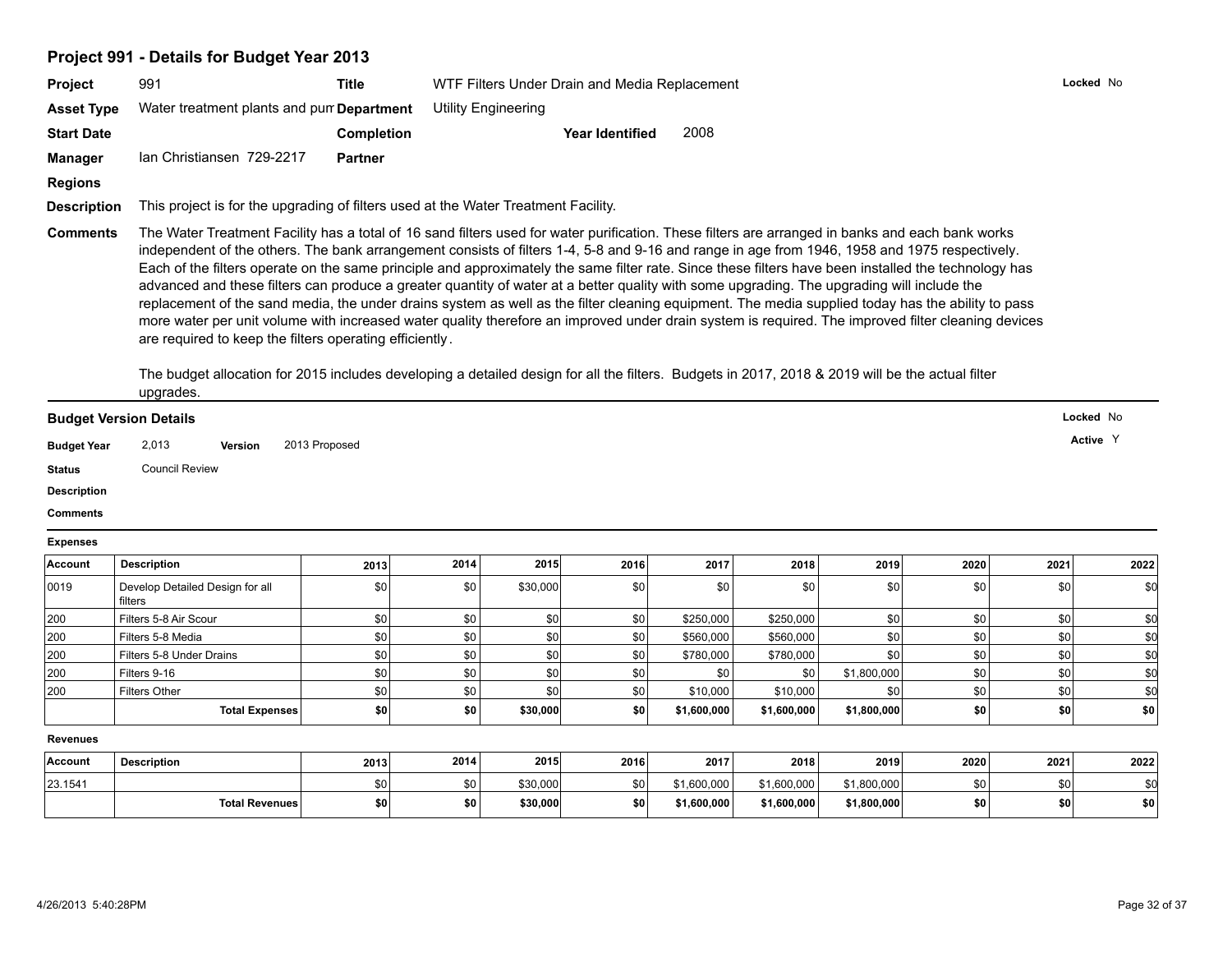| <b>Operating Budget Impact</b> |              |                    |        |                   |              |  |  |  |  |  |
|--------------------------------|--------------|--------------------|--------|-------------------|--------------|--|--|--|--|--|
| <b>Effective Date</b>          | Account      | Type               | Amount | <b>FTE Impact</b> |              |  |  |  |  |  |
|                                |              |                    |        |                   |              |  |  |  |  |  |
|                                |              |                    |        |                   |              |  |  |  |  |  |
|                                |              |                    |        |                   |              |  |  |  |  |  |
| <b>Related Projects</b>        |              |                    |        |                   |              |  |  |  |  |  |
|                                |              |                    |        |                   |              |  |  |  |  |  |
|                                |              |                    |        |                   |              |  |  |  |  |  |
| Project                        | <b>Title</b> | <b>Description</b> |        |                   | Year Version |  |  |  |  |  |
|                                |              |                    |        |                   |              |  |  |  |  |  |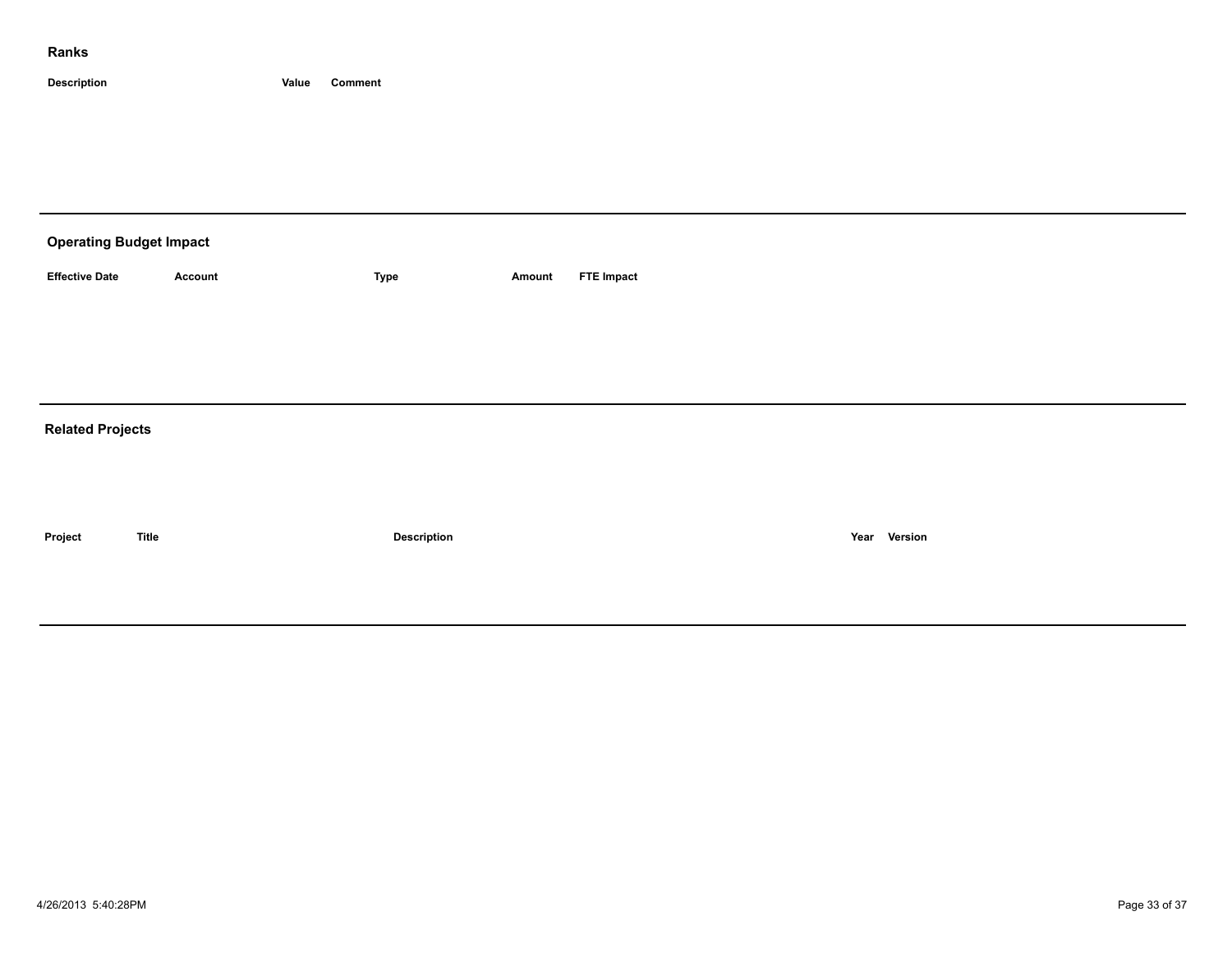# **Project 996 - Details for Budget Year 2013**

| <b>Project</b>                                                                     | 996                                                                                                                                                                                                                                                                                                                                                                                                                                                                                                                                                                                                                                                                                                                                                                                                                                                                               | <b>Title</b>      |            | Locked No<br>WTF Potassium & Carbon Feeder |                            |                            |            |            |                         |            |            |  |
|------------------------------------------------------------------------------------|-----------------------------------------------------------------------------------------------------------------------------------------------------------------------------------------------------------------------------------------------------------------------------------------------------------------------------------------------------------------------------------------------------------------------------------------------------------------------------------------------------------------------------------------------------------------------------------------------------------------------------------------------------------------------------------------------------------------------------------------------------------------------------------------------------------------------------------------------------------------------------------|-------------------|------------|--------------------------------------------|----------------------------|----------------------------|------------|------------|-------------------------|------------|------------|--|
| <b>Asset Type</b>                                                                  | Water treatment plants and pur Department                                                                                                                                                                                                                                                                                                                                                                                                                                                                                                                                                                                                                                                                                                                                                                                                                                         |                   |            | <b>Utility Engineering</b>                 |                            |                            |            |            |                         |            |            |  |
| <b>Start Date</b>                                                                  |                                                                                                                                                                                                                                                                                                                                                                                                                                                                                                                                                                                                                                                                                                                                                                                                                                                                                   | <b>Completion</b> |            |                                            | <b>Year Identified</b>     | 2008                       |            |            |                         |            |            |  |
| <b>Manager</b>                                                                     | Ian Christiansen 729-2217                                                                                                                                                                                                                                                                                                                                                                                                                                                                                                                                                                                                                                                                                                                                                                                                                                                         | <b>Partner</b>    |            |                                            |                            |                            |            |            |                         |            |            |  |
| <b>Regions</b>                                                                     |                                                                                                                                                                                                                                                                                                                                                                                                                                                                                                                                                                                                                                                                                                                                                                                                                                                                                   |                   |            |                                            |                            |                            |            |            |                         |            |            |  |
|                                                                                    |                                                                                                                                                                                                                                                                                                                                                                                                                                                                                                                                                                                                                                                                                                                                                                                                                                                                                   |                   |            |                                            |                            |                            |            |            |                         |            |            |  |
| <b>Description</b>                                                                 | This project is for the construction of a new intake structure and to replace the carbon and potassium feeders at the Water Treatment Facility.                                                                                                                                                                                                                                                                                                                                                                                                                                                                                                                                                                                                                                                                                                                                   |                   |            |                                            |                            |                            |            |            |                         |            |            |  |
|                                                                                    | River water enters the Water Treatment Facility via the Intake Structure which includes a series of screens designed to prevent unwanted items from<br><b>Comments</b><br>entering the Water Treatment Facility. The Intake Structure was constructed in 1904 and at the time the screen was designed to protect the<br>equipment in the Facility by preventing large floating objects and fish from entering. The intention was to protect the facility and the quality of finished<br>water. These purposes are still valid today, however protection of aquatic life holds much more value today then it did in 1904. Modern intake<br>structures now contain fish exclusion screens which prevent fish, and other forms of aquatic life, from being drawn into the intake. In order to<br>accomplish this the screens are much larger in area but have much smaller openings. |                   |            |                                            |                            |                            |            |            |                         |            |            |  |
|                                                                                    | This funding allocation will allow for a review of the existing intake works and a recommendation on upgrade and/or replacement.                                                                                                                                                                                                                                                                                                                                                                                                                                                                                                                                                                                                                                                                                                                                                  |                   |            |                                            |                            |                            |            |            |                         |            |            |  |
| <b>Budget Version Details</b>                                                      |                                                                                                                                                                                                                                                                                                                                                                                                                                                                                                                                                                                                                                                                                                                                                                                                                                                                                   |                   |            |                                            |                            |                            |            |            |                         |            | Locked No  |  |
| <b>Budget Year</b>                                                                 | 2,013<br><b>Version</b>                                                                                                                                                                                                                                                                                                                                                                                                                                                                                                                                                                                                                                                                                                                                                                                                                                                           | 2013 Proposed     |            |                                            |                            |                            |            |            |                         |            | Active Y   |  |
| <b>Status</b>                                                                      | <b>Council Review</b>                                                                                                                                                                                                                                                                                                                                                                                                                                                                                                                                                                                                                                                                                                                                                                                                                                                             |                   |            |                                            |                            |                            |            |            |                         |            |            |  |
| <b>Description</b>                                                                 |                                                                                                                                                                                                                                                                                                                                                                                                                                                                                                                                                                                                                                                                                                                                                                                                                                                                                   |                   |            |                                            |                            |                            |            |            |                         |            |            |  |
|                                                                                    |                                                                                                                                                                                                                                                                                                                                                                                                                                                                                                                                                                                                                                                                                                                                                                                                                                                                                   |                   |            |                                            |                            |                            |            |            |                         |            |            |  |
|                                                                                    |                                                                                                                                                                                                                                                                                                                                                                                                                                                                                                                                                                                                                                                                                                                                                                                                                                                                                   |                   |            |                                            |                            |                            |            |            |                         |            |            |  |
|                                                                                    |                                                                                                                                                                                                                                                                                                                                                                                                                                                                                                                                                                                                                                                                                                                                                                                                                                                                                   |                   |            |                                            |                            |                            |            |            |                         |            |            |  |
| <b>Comments</b><br><b>Expenses</b>                                                 |                                                                                                                                                                                                                                                                                                                                                                                                                                                                                                                                                                                                                                                                                                                                                                                                                                                                                   |                   |            |                                            |                            |                            |            |            |                         |            |            |  |
|                                                                                    | <b>Description</b>                                                                                                                                                                                                                                                                                                                                                                                                                                                                                                                                                                                                                                                                                                                                                                                                                                                                | 2013              | 2014       | 2015                                       | 2016                       | 2017                       | 2018       | 2019       | 2020                    | 2021       | 2022       |  |
|                                                                                    | Approval Funds                                                                                                                                                                                                                                                                                                                                                                                                                                                                                                                                                                                                                                                                                                                                                                                                                                                                    | \$0               | \$0        | \$0                                        | \$0                        | \$0                        | \$0        | \$0        | \$0                     | \$0        | \$0        |  |
|                                                                                    | Potassium & Carbon Feeder                                                                                                                                                                                                                                                                                                                                                                                                                                                                                                                                                                                                                                                                                                                                                                                                                                                         | \$0               | \$0        | \$0                                        | \$0                        | \$750,000                  | \$0        | \$0        | \$0                     | \$0        | \$0        |  |
|                                                                                    | New Intake<br><b>Total Expenses</b>                                                                                                                                                                                                                                                                                                                                                                                                                                                                                                                                                                                                                                                                                                                                                                                                                                               | \$0<br>\$0        | \$0<br>\$0 | \$0<br>\$0                                 | \$2,500,000<br>\$2,500,000 | \$2,500,000<br>\$3,250,000 | \$0<br>\$0 | \$0<br>\$0 | \$0<br>\$0              | \$0<br>\$0 | \$0<br>\$0 |  |
|                                                                                    |                                                                                                                                                                                                                                                                                                                                                                                                                                                                                                                                                                                                                                                                                                                                                                                                                                                                                   |                   |            |                                            |                            |                            |            |            |                         |            |            |  |
|                                                                                    |                                                                                                                                                                                                                                                                                                                                                                                                                                                                                                                                                                                                                                                                                                                                                                                                                                                                                   |                   |            |                                            |                            |                            |            |            |                         |            |            |  |
|                                                                                    | <b>Description</b>                                                                                                                                                                                                                                                                                                                                                                                                                                                                                                                                                                                                                                                                                                                                                                                                                                                                | 2013              | 2014       | 2015                                       | 2016                       | 2017                       | 2018       | 2019       | 2020                    | 2021       | 2022       |  |
|                                                                                    | Potassium & Carbon Feeder                                                                                                                                                                                                                                                                                                                                                                                                                                                                                                                                                                                                                                                                                                                                                                                                                                                         | \$0               | \$0        | \$0                                        | \$0                        | \$750,000                  | \$0        | \$0        | \$0                     | \$0        | \$0        |  |
| Account<br>0019<br>0410<br>200<br><b>Revenues</b><br>Account<br>22.3950<br>23.1541 | New Intake<br><b>Total Revenues</b>                                                                                                                                                                                                                                                                                                                                                                                                                                                                                                                                                                                                                                                                                                                                                                                                                                               | \$0<br>\$0        | \$0<br>\$0 | \$0<br>\$0                                 | \$2,500,000<br>\$2,500,000 | \$2,500,000<br>\$3,250,000 | \$0<br>\$0 | \$0<br>\$0 | \$0<br>$s$ <sub>0</sub> | \$0<br>\$0 | \$0<br>\$0 |  |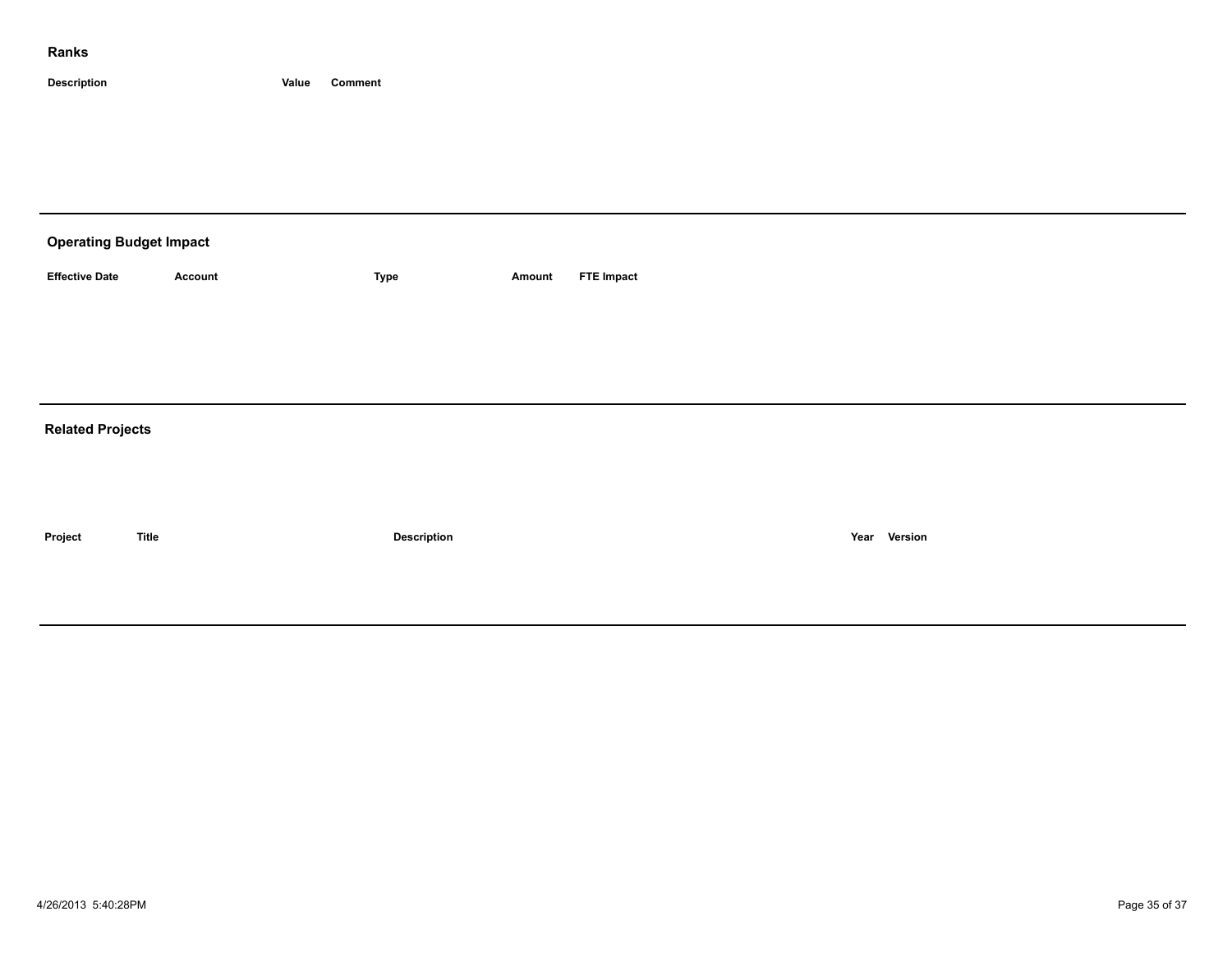| Project 969 - Details for Budget Year 2013 |  |
|--------------------------------------------|--|
|--------------------------------------------|--|

| <b>Asset Type</b>             | 969                                                                                                                                                                                                                                                                                                                                                                                                                                                                                                                                                                  | <b>Title</b>      |      | WTF Upgrade Chemical Storage |                        |      |      |      |      | Locked No |      |  |
|-------------------------------|----------------------------------------------------------------------------------------------------------------------------------------------------------------------------------------------------------------------------------------------------------------------------------------------------------------------------------------------------------------------------------------------------------------------------------------------------------------------------------------------------------------------------------------------------------------------|-------------------|------|------------------------------|------------------------|------|------|------|------|-----------|------|--|
|                               | Unknown                                                                                                                                                                                                                                                                                                                                                                                                                                                                                                                                                              | <b>Department</b> |      | <b>Utility Engineering</b>   |                        |      |      |      |      |           |      |  |
| <b>Start Date</b>             |                                                                                                                                                                                                                                                                                                                                                                                                                                                                                                                                                                      | <b>Completion</b> |      |                              | <b>Year Identified</b> | 2011 |      |      |      |           |      |  |
| <b>Manager</b>                | Ian Christiansen 729-2217                                                                                                                                                                                                                                                                                                                                                                                                                                                                                                                                            | <b>Partner</b>    |      |                              |                        |      |      |      |      |           |      |  |
| <b>Regions</b>                |                                                                                                                                                                                                                                                                                                                                                                                                                                                                                                                                                                      |                   |      |                              |                        |      |      |      |      |           |      |  |
| <b>Description</b>            |                                                                                                                                                                                                                                                                                                                                                                                                                                                                                                                                                                      |                   |      |                              |                        |      |      |      |      |           |      |  |
| <b>Comments</b>               | This project is for the replacement and reconfiguration of chemical storage systems at the Water Treatment Facility.<br>The chemicals that are used in the Water Treatment Facility are purchased in bulk and include liquids, solids and gases. Each of the chemicals has<br>a receiving, storage and internal distribution system dependant upon their form and point of application. This budget allocation will allow for the<br>updating and upgrading of the various systems.                                                                                  |                   |      |                              |                        |      |      |      |      |           |      |  |
|                               | Lime and Soda Ash are received in dry powdered form and are stored in silos. The system in place was constructed in 1958 and is obsolete. The<br>existing silos will be retained, however the receiving equipment, dust collection and internal piping to deliver the chemicals to their point of application<br>will be changed. The trucks used to deliver the chemicals will be changed to the more modern pressurized tankers and the off loading will be<br>performed at the rear the facility which will allow for removing truck traffic off of McDonald Ave. |                   |      |                              |                        |      |      |      |      |           |      |  |
|                               | Powdered activated Carbon and Potassium permanganate will be received, stored and dispensed form a separate building located at the water<br>intake. This is precipitated by the need to remove carbon from the Water Treatment Facility for safety reasons.                                                                                                                                                                                                                                                                                                         |                   |      |                              |                        |      |      |      |      |           |      |  |
|                               | Alum and Ferric Storage tanks will be constructed within the foot print of the existing Water Treatment Facility once the details have been completed<br>on the disinfection implementation project.<br>The replacement of the chlorine receiving, storage and distribution systems will be included in the disinfection implementation project.                                                                                                                                                                                                                     |                   |      |                              |                        |      |      |      |      |           |      |  |
|                               |                                                                                                                                                                                                                                                                                                                                                                                                                                                                                                                                                                      |                   |      |                              |                        |      |      |      |      |           |      |  |
| <b>Budget Version Details</b> |                                                                                                                                                                                                                                                                                                                                                                                                                                                                                                                                                                      |                   |      |                              |                        |      |      |      |      | Locked No |      |  |
| <b>Budget Year</b>            | 2,013<br>Version                                                                                                                                                                                                                                                                                                                                                                                                                                                                                                                                                     | 2013 Proposed     |      |                              |                        |      |      |      |      | Active Y  |      |  |
| <b>Status</b>                 | <b>Council Review</b>                                                                                                                                                                                                                                                                                                                                                                                                                                                                                                                                                |                   |      |                              |                        |      |      |      |      |           |      |  |
| <b>Description</b>            |                                                                                                                                                                                                                                                                                                                                                                                                                                                                                                                                                                      |                   |      |                              |                        |      |      |      |      |           |      |  |
| <b>Comments</b>               |                                                                                                                                                                                                                                                                                                                                                                                                                                                                                                                                                                      |                   |      |                              |                        |      |      |      |      |           |      |  |
| <b>Expenses</b>               |                                                                                                                                                                                                                                                                                                                                                                                                                                                                                                                                                                      |                   |      |                              |                        |      |      |      |      |           |      |  |
| Account                       | <b>Description</b>                                                                                                                                                                                                                                                                                                                                                                                                                                                                                                                                                   | 2013              | 2014 | 2015                         | 2016                   | 2017 | 2018 | 2019 | 2020 | 2021      | 2022 |  |
| 200                           | Carbon & Potassium                                                                                                                                                                                                                                                                                                                                                                                                                                                                                                                                                   | \$0               | \$0  | \$0                          | \$850,000              | \$0  | \$0  | \$0  | \$0  | \$0       | \$0  |  |
| 200                           | Lime & Soda Ash                                                                                                                                                                                                                                                                                                                                                                                                                                                                                                                                                      | \$0               | \$0  | \$2,200,000                  | \$0                    | \$0  | \$0  | \$0  | \$0  | \$0       | \$0  |  |
| 200                           | Soda Ash Filter Upgrade                                                                                                                                                                                                                                                                                                                                                                                                                                                                                                                                              | \$0               | \$0  | \$0                          | \$0                    | \$0  | \$0  | \$0  | \$0  | \$0       | \$d  |  |
|                               | <b>Total Expenses</b>                                                                                                                                                                                                                                                                                                                                                                                                                                                                                                                                                | \$0               | \$0  | \$2,200,000                  | \$850,000              | \$0  | \$0  | \$0  | \$0  | \$0       | \$0  |  |
| <b>Revenues</b>               |                                                                                                                                                                                                                                                                                                                                                                                                                                                                                                                                                                      |                   |      |                              |                        |      |      |      |      |           |      |  |
| Account                       | <b>Description</b>                                                                                                                                                                                                                                                                                                                                                                                                                                                                                                                                                   | 2013              | 2014 | 2015                         | 2016                   | 2017 | 2018 | 2019 | 2020 | 2021      | 2022 |  |
| 23.1541                       |                                                                                                                                                                                                                                                                                                                                                                                                                                                                                                                                                                      | \$0               | \$0  | \$2,200,000                  | \$850,000              | \$0  | \$0  | \$0  | \$0  | \$0       | \$0  |  |